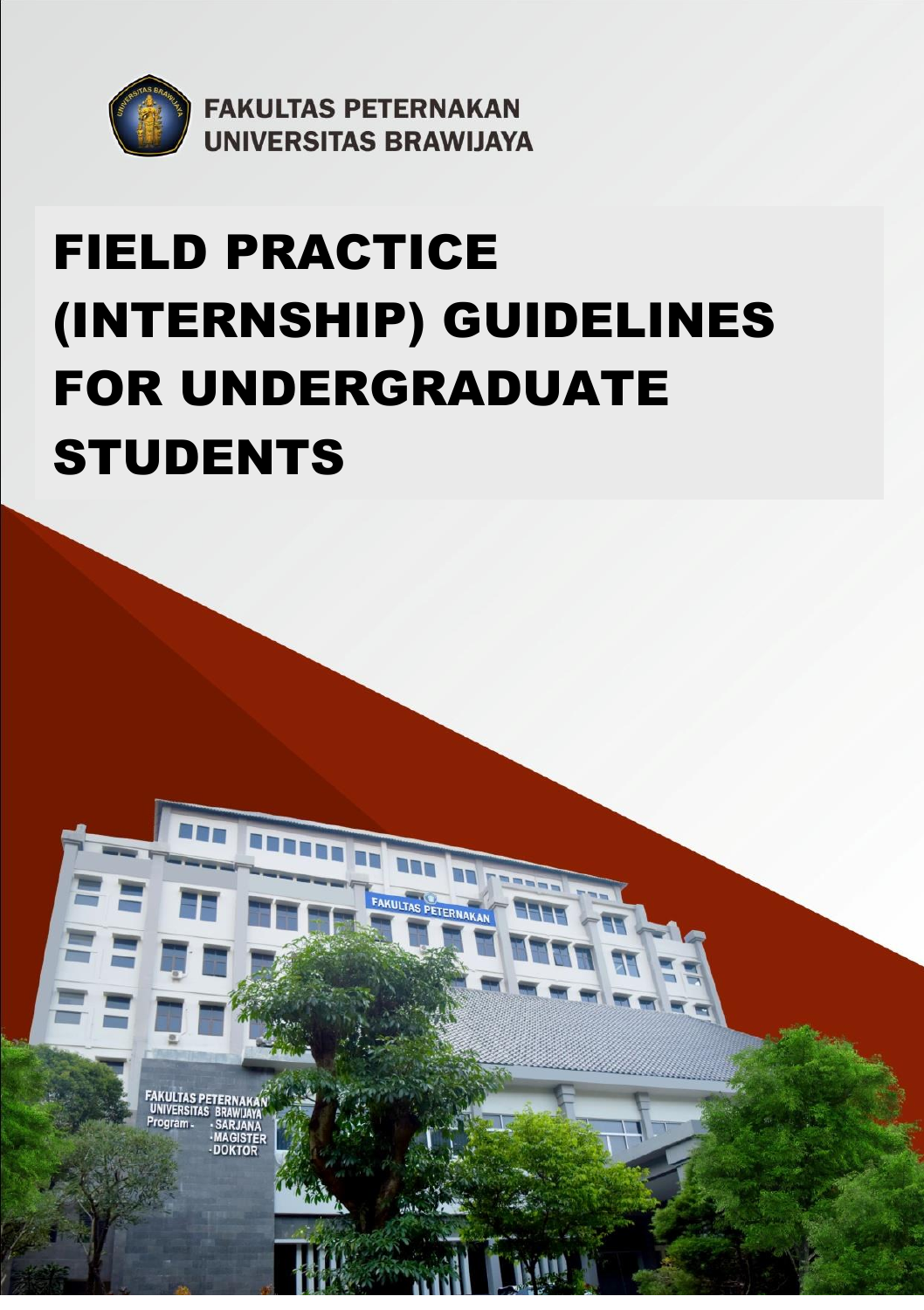#### **CONTENTS**

<span id="page-1-0"></span>

| <b>CHAPTER I</b>  |       |                                       |  |
|-------------------|-------|---------------------------------------|--|
|                   | 1.1.  |                                       |  |
|                   | 1.2.  |                                       |  |
|                   | 1.3.  |                                       |  |
|                   | 1.4.  |                                       |  |
|                   | 1.5.  | Graduate Profile: Manager 2           |  |
|                   | 1.6.  |                                       |  |
|                   | 1.7.  |                                       |  |
|                   | 1.8.  |                                       |  |
|                   | 1.9.  |                                       |  |
|                   | 1.10. |                                       |  |
|                   | 1.11. |                                       |  |
| <b>CHAPTER II</b> |       | <b>GUIDELINES ON WRITING REPORT 8</b> |  |
|                   | 2.1.  |                                       |  |
|                   | 2.2.  |                                       |  |
|                   | 2.3.  |                                       |  |
|                   |       | CHAPTER III FORMAT AND STYLE26        |  |
|                   | 3.1.  |                                       |  |
|                   | 3.2.  |                                       |  |
|                   | 3.3.  |                                       |  |
|                   | 3.4.  |                                       |  |
|                   | 3.5.  |                                       |  |
|                   | 3.6.  |                                       |  |
|                   | 3.7.  |                                       |  |
|                   | 3.8.  |                                       |  |
|                   | 3.9.  |                                       |  |
|                   |       |                                       |  |
| <b>APPENDICES</b> |       |                                       |  |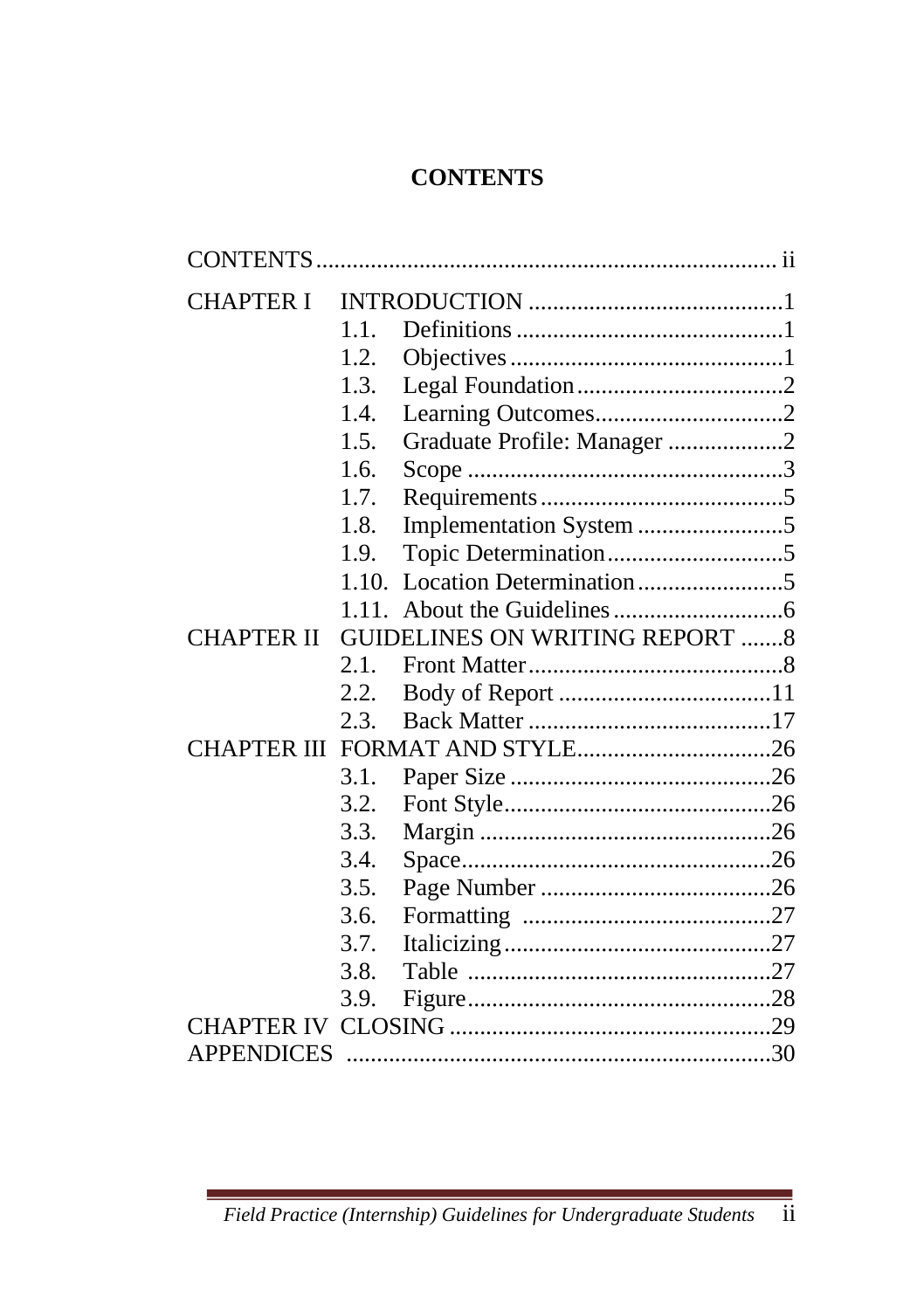## **CHAPTER I INTRODUCTION**

#### <span id="page-2-0"></span>**1.1. Definitions**

The definitions of field practice/internship program/*Praktek Kerja Lapang* (PKL) are as follows:

- 1) Internship program/Field Practice/*Praktek Kerja Lapang* (PKL) is a mandatory academic activity for undergraduate students.
- 2) During COVID-19 pandemic, PKL report can be subtituted by literature review within the scope of animal production systems. PKL can also be held through virtual internship provided by the institution (internship location) or can be held at the location with special requirements set by the institution.
- 3) PKL is a part of requirements for obtaining the degree (BSc in Animal Science) at Faculty of Animal Science, Universitas Brawijaya.

#### **1.2. Objectives**

The objectives of field practice/internship program/*Praktek Kerja Lapang* (PKL) are as follows:

- 1) Provide students with skills so that they are able to think critically, be creative and innovative based on the management system as well as the development of science and technology in the field of animal science.
- 2) Provide managerial provisions in the field of animal science to students.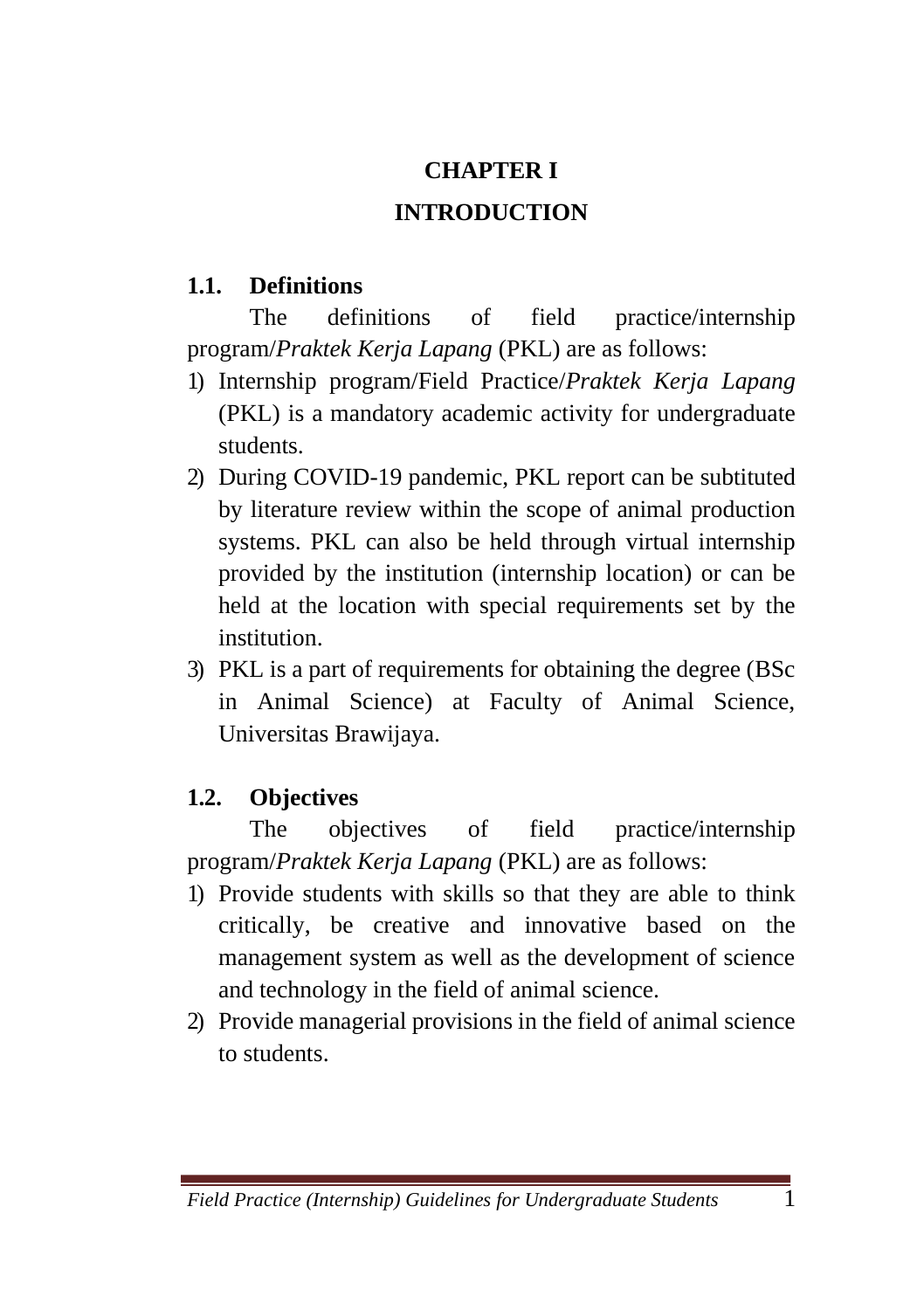3) Improve the ability of students to conduct situation analysis based on literature review topics/internships/virtual internships, which are taken based on scientific principles.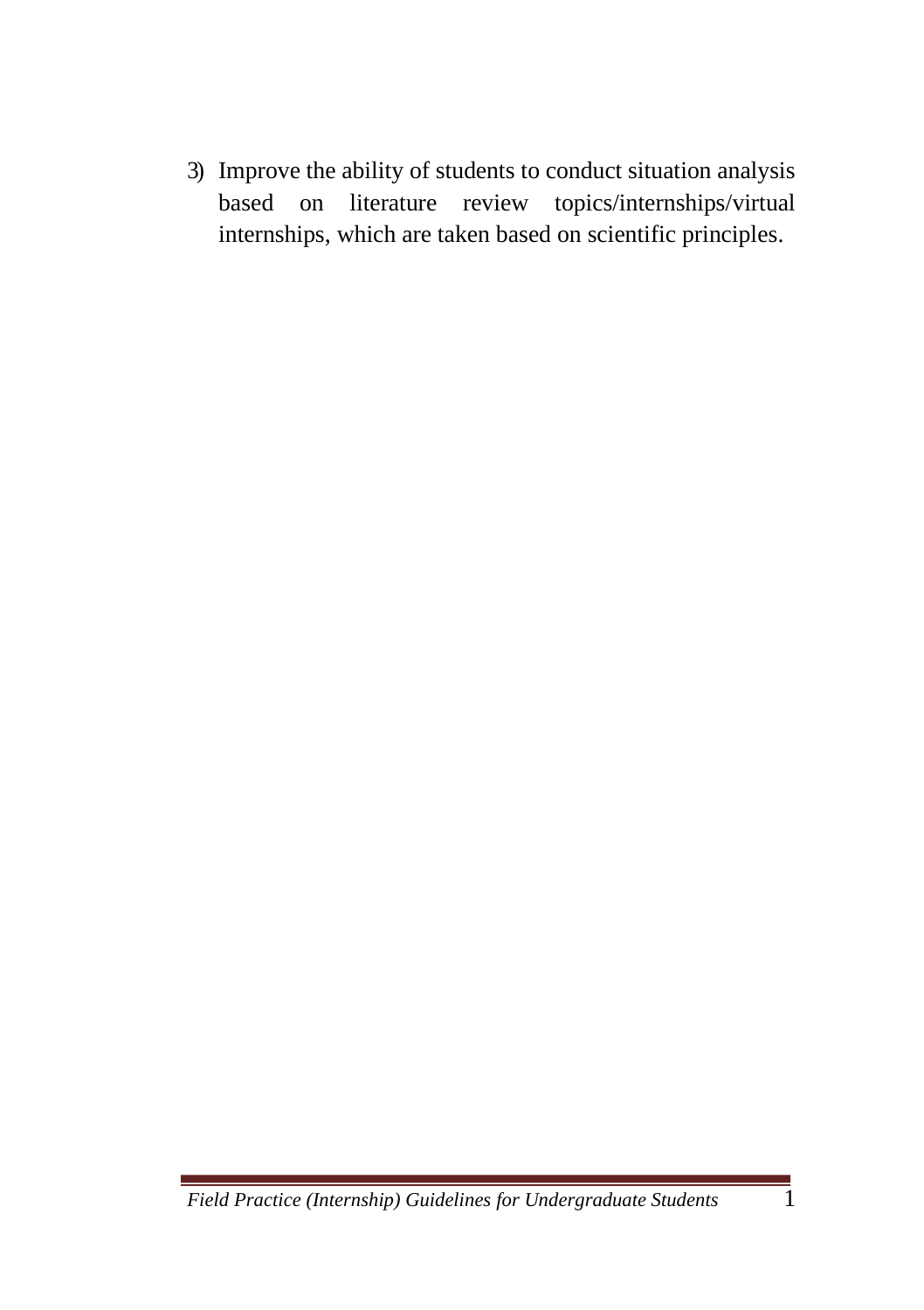#### **1.3. Legal Foundation**

The field practice/internship/*Praktek Kerja Lapang* (PKL) guidelines are prepared according to Law on the National Education System No. 20/2003, Regulation No. 19/2005 concerning the National Standard of Education, Presidential Decree No. 8/2012 concerning the Indonesian Qualification Framework, The Regulation of the Minister of Research, Technology and Higher Education of The Republic of Indonesia No. 44/2015 concerning the National Standard for Higher Education, and The Regulation of the Minister of Education and Culture No. 3/2020 concerning the National Standard for Higher Education and the Policy of *Merdeka Belajar*-*Kampus Merdeka* (MBKM) or Freedom to Learn-Independent Campus.

#### **1.4. Learning Outcomes**

The learning outcomes of field practice/internship program/*Praktek Kerja Lapang* (PKL) are as follows:

- 1) The graduates are able to apply knowledge and skills in planning, organizing, actuating and controlling.
- 2) The graduates will play a role as scholar, manager, entrepreneur, and community leader, which are able to think critically, having prominent communication skills, and as lifelong learner.

### **1.5. Graduate Profile: Manager**

As future manager, the students will be able to apply knowledge and skills in planning, organizing, actuating, and controlling within the organization.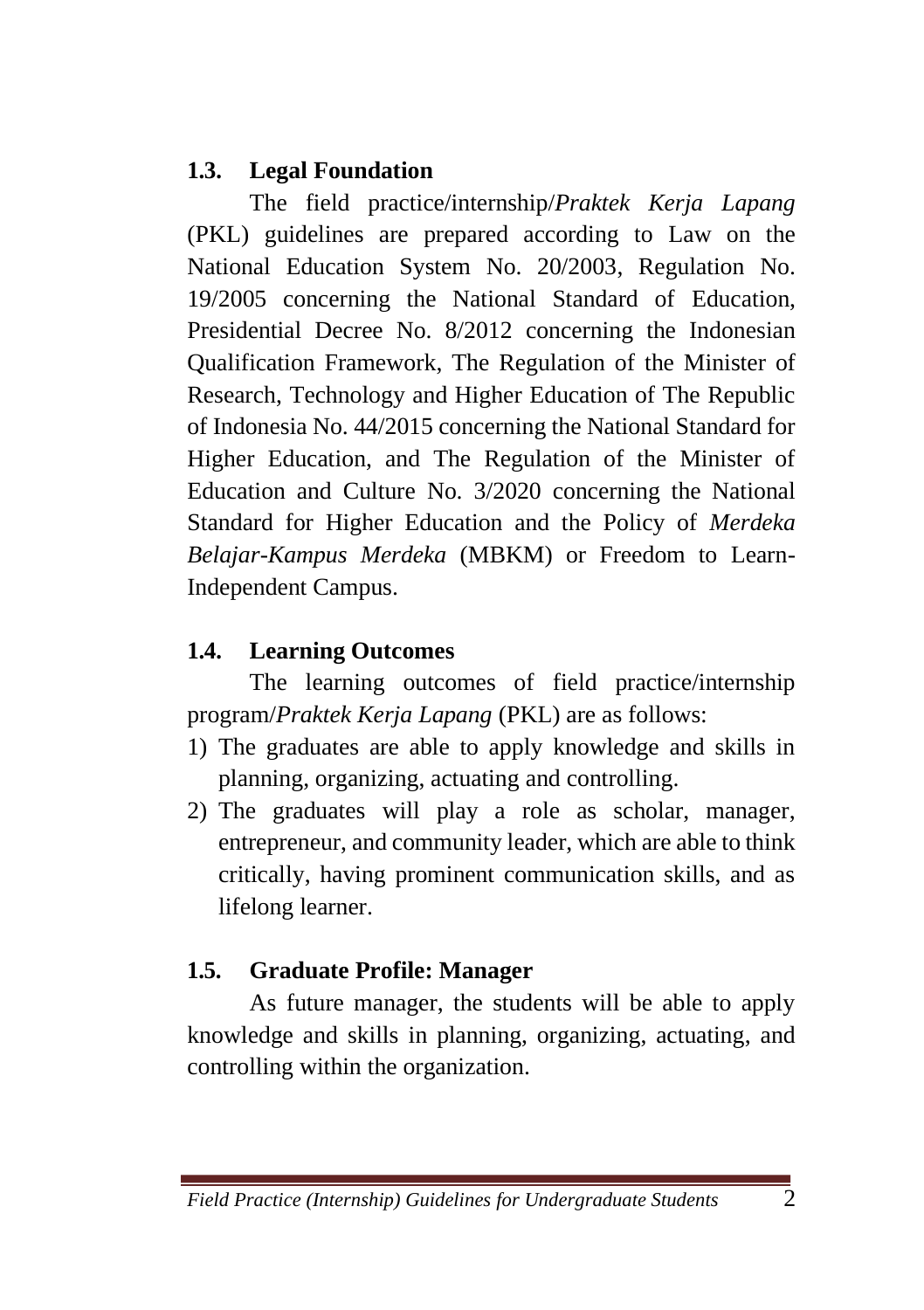# *Field Practice (Internship) Guidelines for Undergraduate Students* 2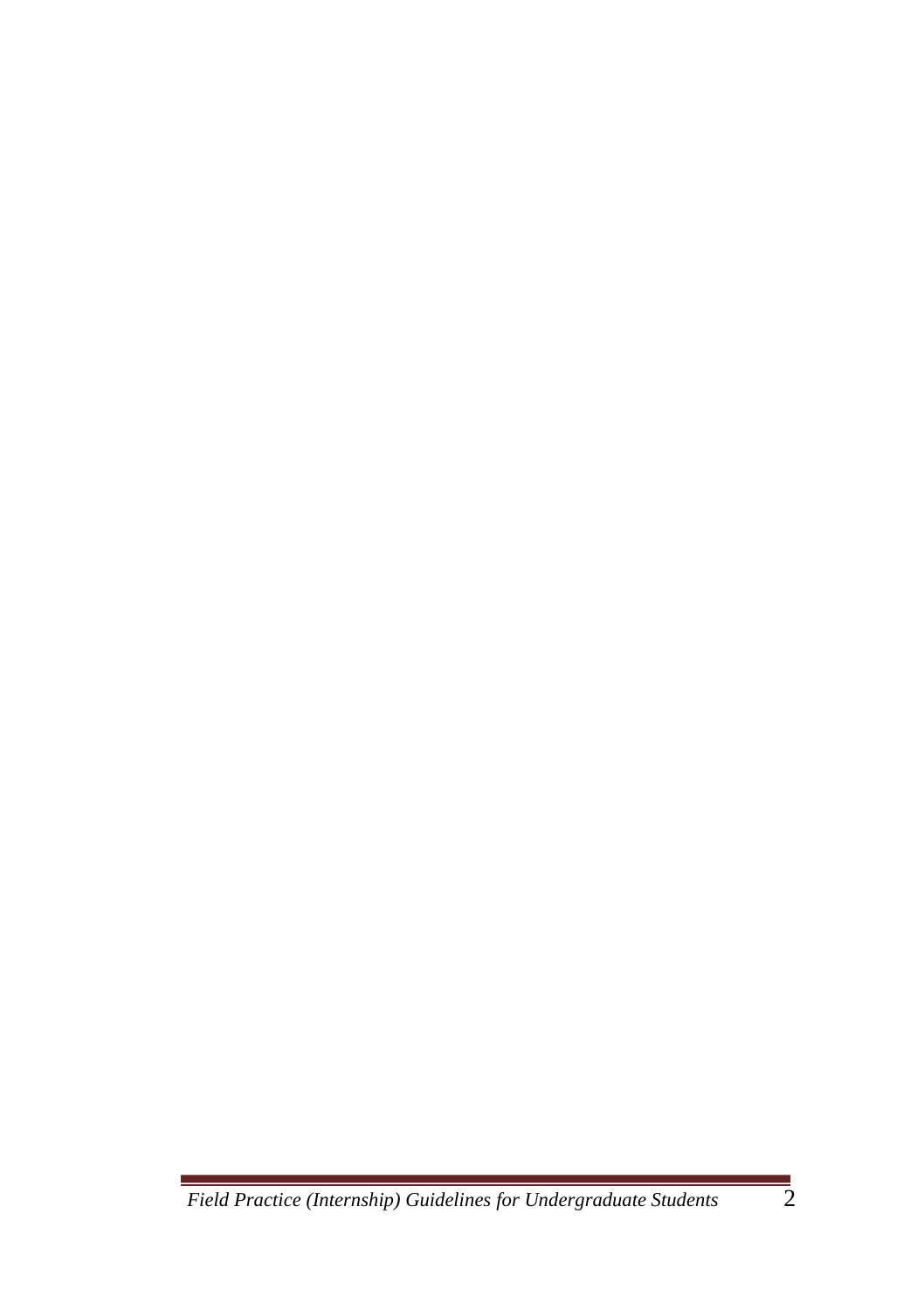#### **1.6. Scope**

The scope of field practice/internship program/*Praktek Kerja Lapang* (PKL) during COVID-19 pandemic through literature review is the livestock production system. It focuses on management matters including planning, organizing, actuating, and controlling.

The principle of livestock production system, illustrated in Figure 1, is defined based on the following processes:

- 1. Input process
- 2. Production process
- 3. Output process
- 4. Quality control and quality assurance

There are things that should be considered within the process:

- 1. Organization
- 2. Human capital
- 3. Resources
- 4. Finance
- 5. The development of science and technology
- 6. Industrial system
- 7. Marketing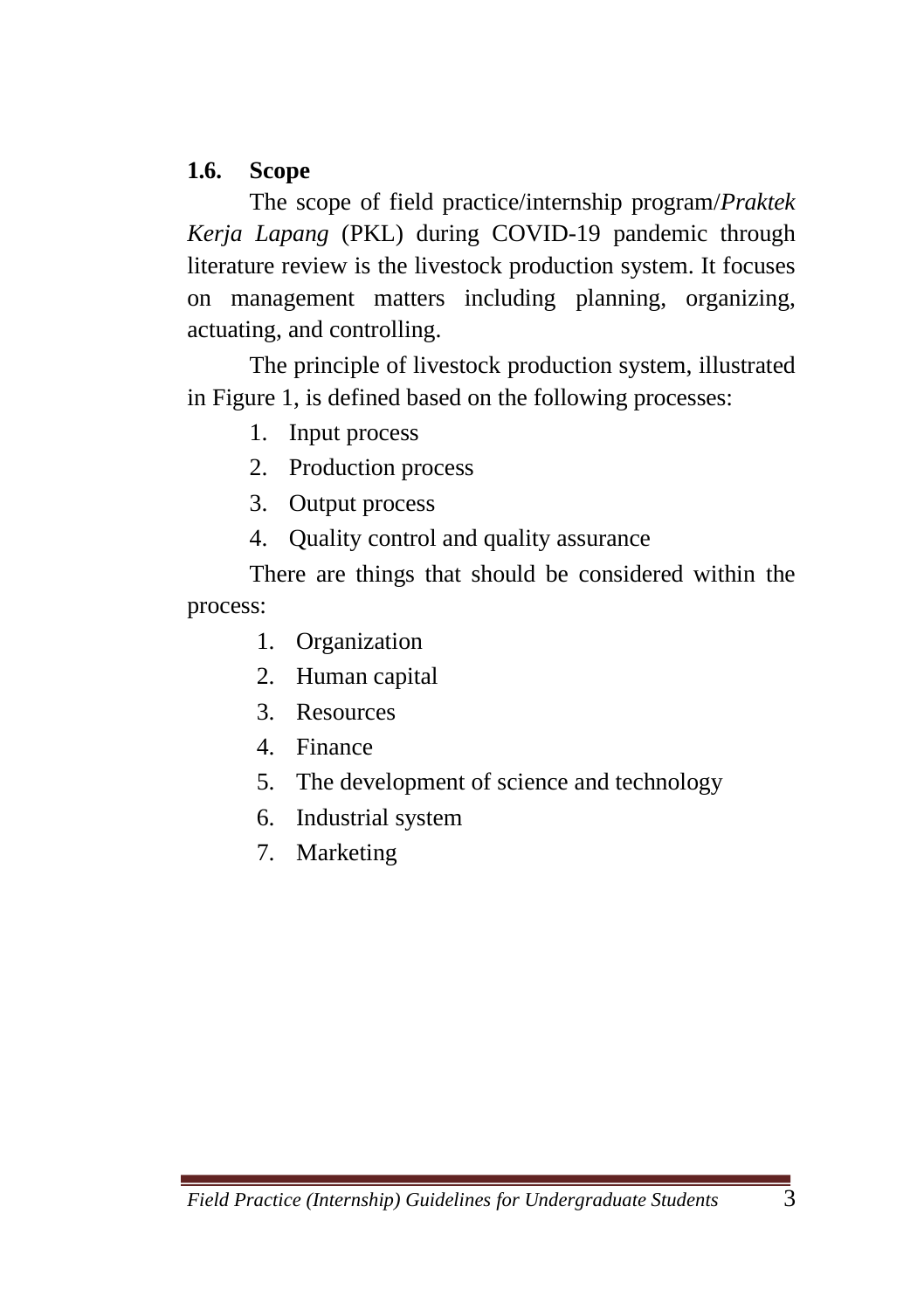

Figure 1. The Principle of Livestock Production System

*Field Practice (Internship) Guidelines for Undergraduate Students* 4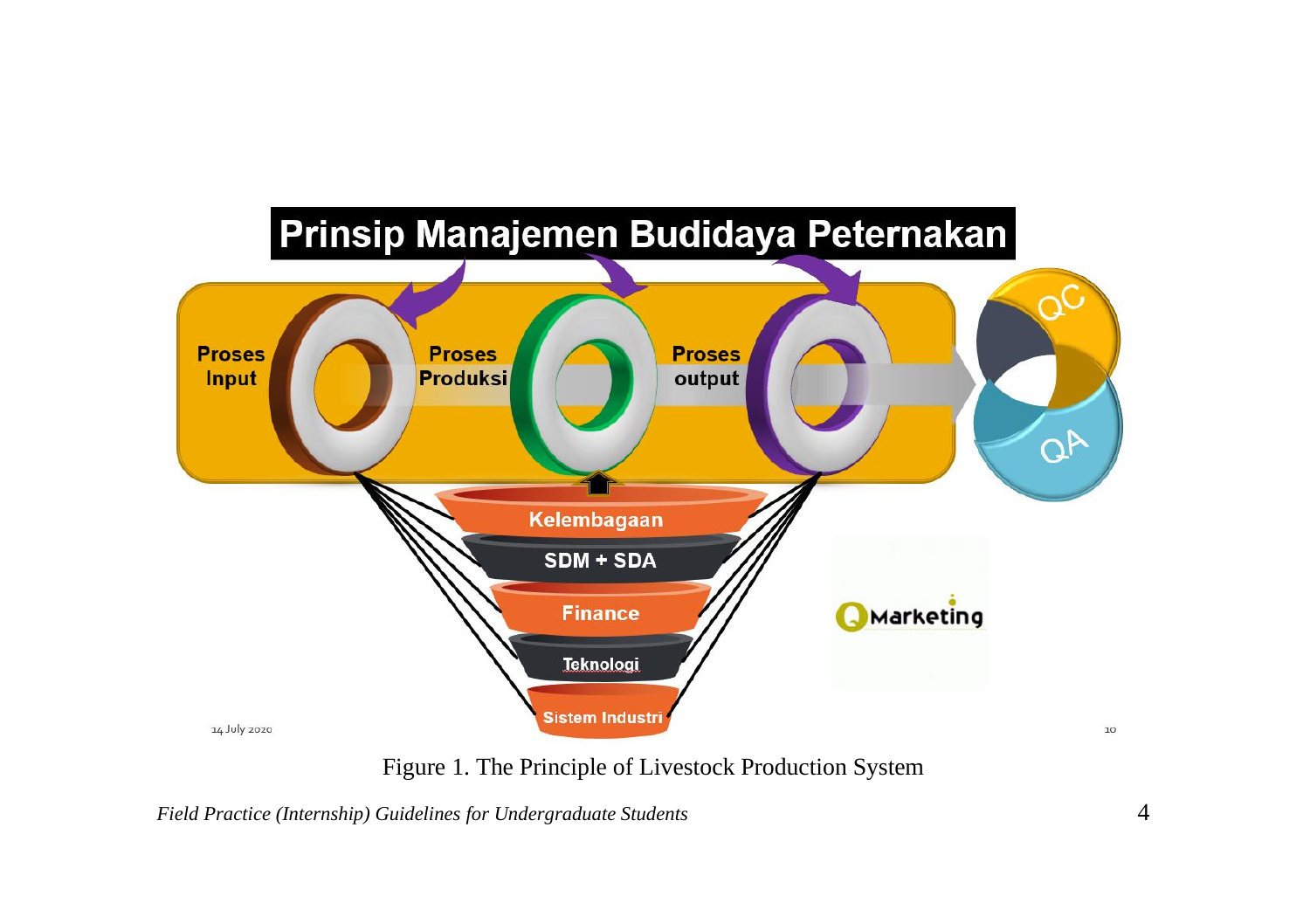#### **1.7. Requirements**

PKL is implemented in groups with the approval of the Dean. PKL requirements are that students have taken a minimum of 110 credits, with no E-grade, and with a minimum cumulative grade point average of 2.00.

#### **1.8. Implementation System**

PKL implementation and reporting are carried out in groups. Meanwhile, the exam will be carried out individually.

#### **1.9. Topic Determination**

The topic of PKL is the management system of livestock production from upstream to downstream in the agribusiness sector or the livestock industry or those related to the livestock sector. The topics of PKL are as follows:

- Breeding farm management system;
- Hatchery management system;
- Final stock management system;
- Feed industry management system;
- Animal products industry management system;
- Livestock production business management system;
- And other related topics.

### **1.10. Location Determination**

The locations of PKL during the COVID-19 pandemic are determined and defined as follows:

a. The implementation of PKL in private or family-own business. It is an agribusiness or livestock business, which meet the minimum eligibility criteria for PKL locations as follows:

 $\checkmark$  It has been operating for at least 5 (five) years.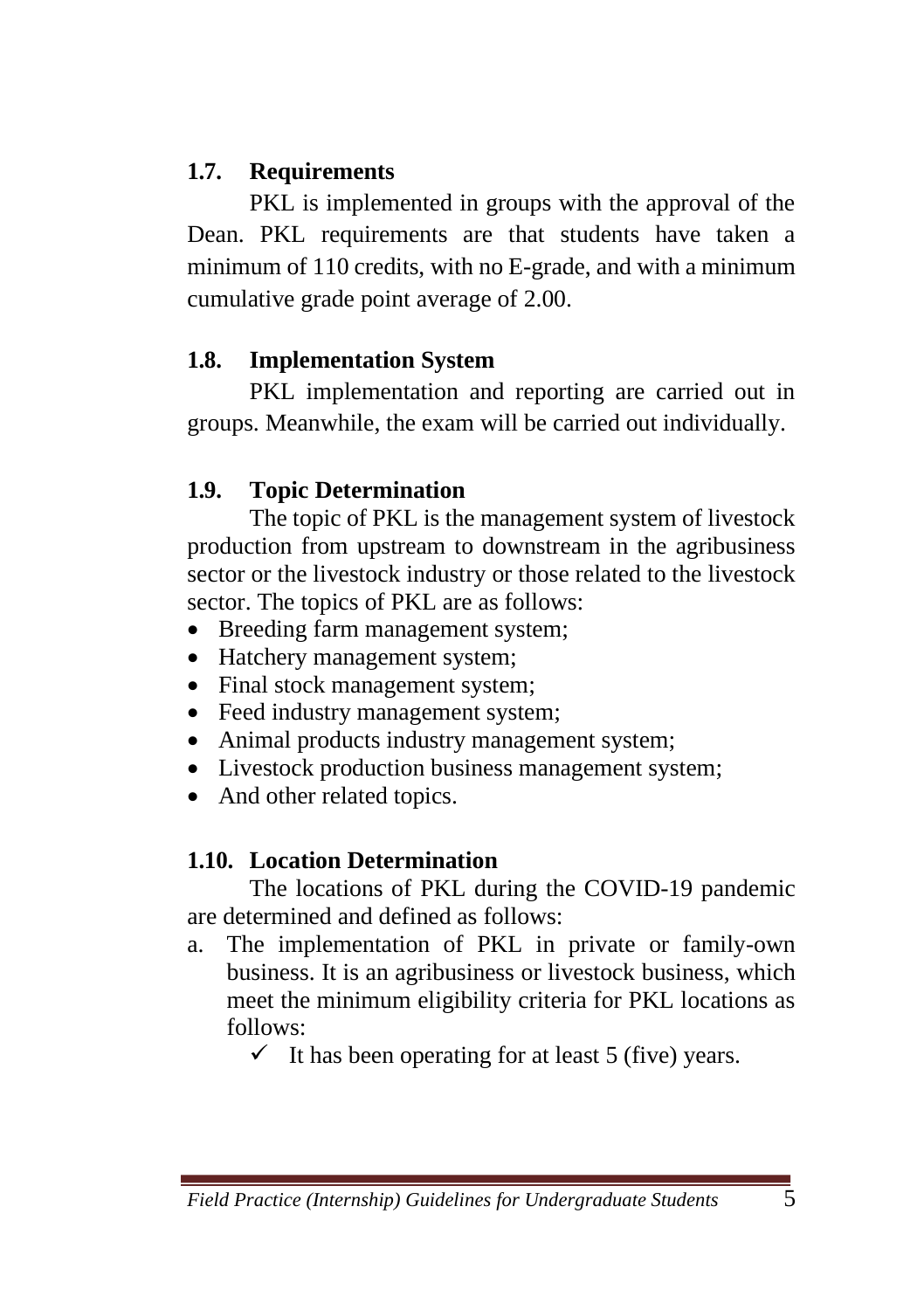- $\checkmark$  It has business/operating licenses.
- $\checkmark$  It has at least 2 (two) divisions in the organizational structure or applying high technology.
- b. Virtual/online PKL is carried out by specific agreement and special requirements.
- c. Literature review can be carried out by:
	- $\checkmark$  Reviewing the management system of livestock production from upstream to downstream in the agribusiness sector or the livestock industry according to textbooks, peer-reviewed journals, technical guidelines, and other valid references.
	- $\checkmark$  Comparing farm management systems from previous PKL reports (at least 3 different places).
	- $\checkmark$  Comparing farm management systems from previous PKL at the same location but the reporting year is at least 3 different years.

#### **1.11. About the Guidelines**

This internship/PKL guidelines is mandatory.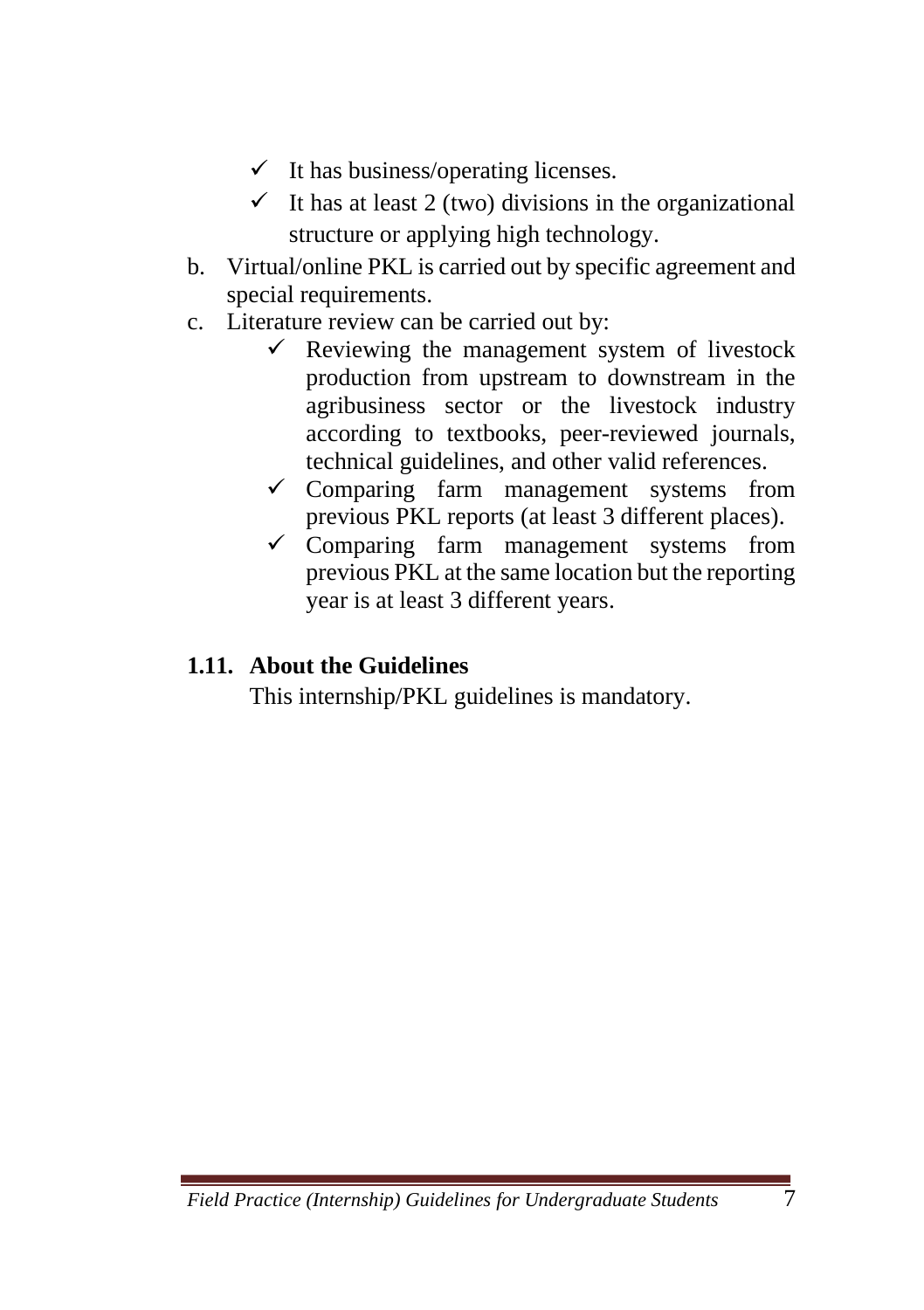# **CHAPTER II GUIDELINES ON WRITING REPORT**

Field practice/internship/PKL report consists of front matters, body of the report consisting of an introduction, literature review, materials and methods, results and discussion, conclusions and suggestions (chapters 1-5) also bibliography and appendices.

#### **2.1. Front Matter**

Front matter is is systematically arranged as follows:

2.1.1. Cover Page

The Cover Page must contain TITLE, UNIVERSITY'S EMBLEM, NAME, and STUDENT ID NUMBER, the name of the STUDY PROGRAM, FACULTY, UNIVERSITY, CITY and YEAR. The example of a cover page is shown in Appendix 1.

#### 2.1.2. Title Page

The Title Page contains the PKL title, which is placed after the cover page (Appendix 2). What distinguishes between the Cover Page and the Title Page is that the Title Page contains the writing of the purpose of making PKL proposal (**This Internship/***Praktek Kerja Lapang* **(PKL) is one of the requirements to obtain BSc in Animal Science at Faculty of Animal Science, Universitas Brawijaya**) and without the university's emblem.

The use of capital letters and Times New Romans with a size of 16 point only for the title, name of the university, name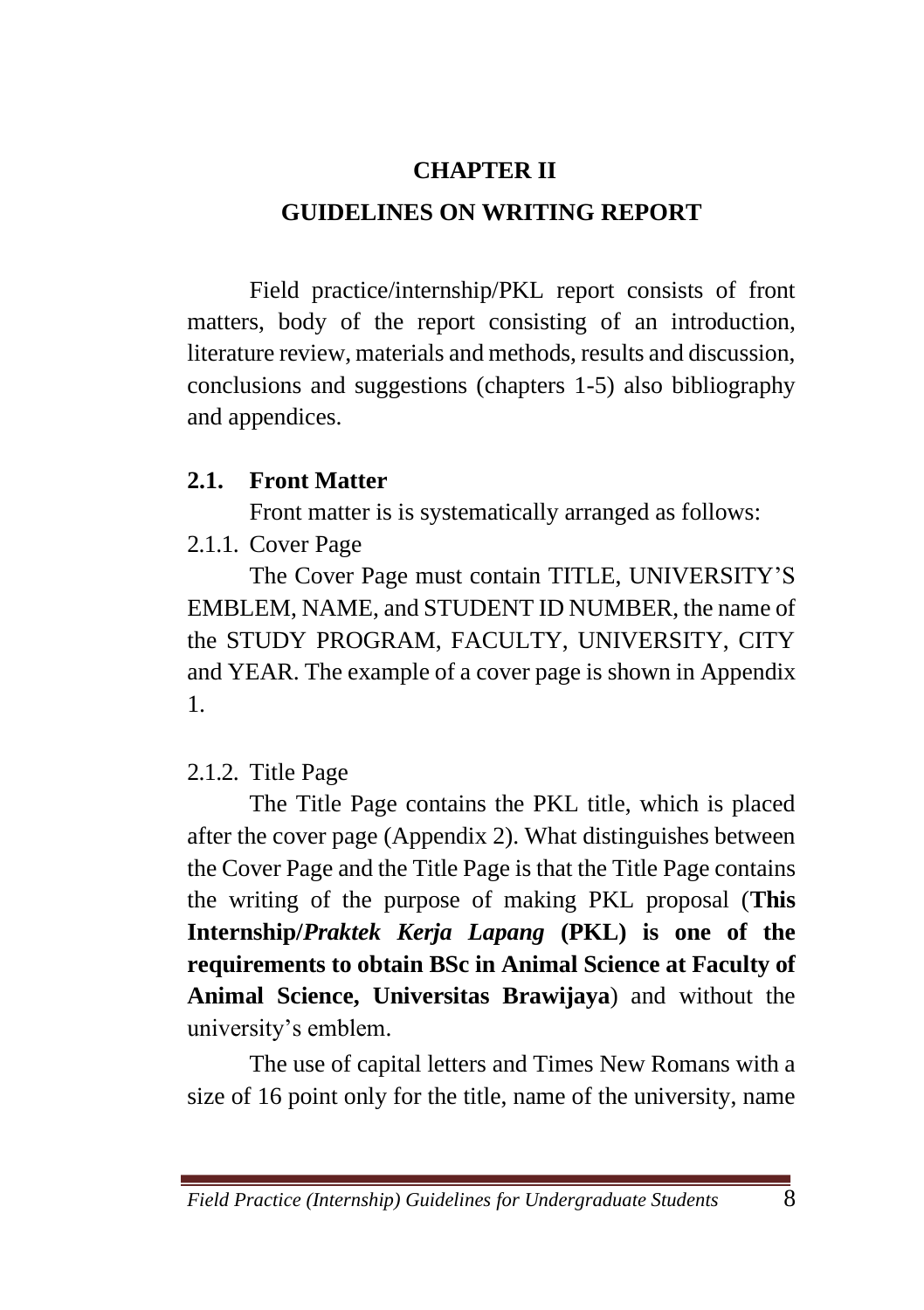of the faculty, place, and year of publication of the PKL report, while others only for the first letter (14 point).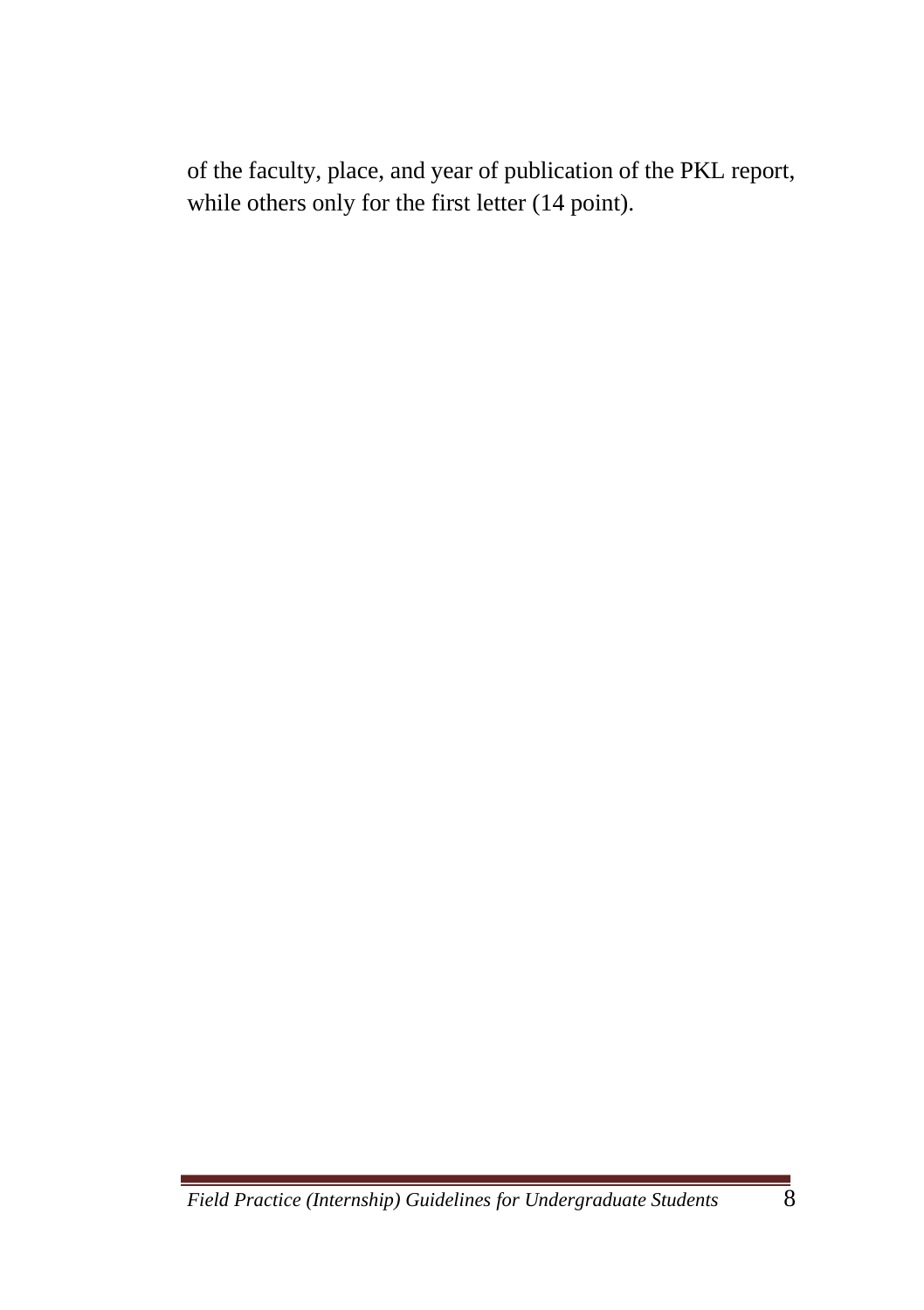#### 2.1.3. Endorsement Page

The Endorsement Page shows that the report has received approval from the supervisor and validation from the authorized official. This page consists of the PKL title, student name, student ID number, the name and ID number of supervisor, Head of Study Program, and Dean of the Faculty of Animal Science. The example of the Endorsement Page format for PKL report for examination is available in Appendix 3. While the example of the Endorsement Page for PKL report (printed A5 size) is shown in Appendix 4.

#### 2.1.4. Abstract and *Ringkasan* (Summary)

Abstract and *Ringkasan* are written with the following requirements:

2.1.4.1. Abstract

The Abstract is a section/single paragraph that contains a representative and brief explanation in accordance with the contents of the PKL report. The Abstract is written in English with a maximum of 200 words with a line spacing of 1 space and contain the title, objectives, data collection methods, conclusions and suggestions, and provided with a maximum of 5 keywords. Student and supervisor names are written under the title and given a superscript number indicating the affiliation. One of the student's email address is written below the affiliation. Page numbers are written in lowercase roman letters. How to write an abstract can be seen in Appendix 5.

#### 2.1.4.2. *Ringkasan*

*Ringkasan* is written in Bahasa Indonesia with a spacing of 1 space that contains a brief description of the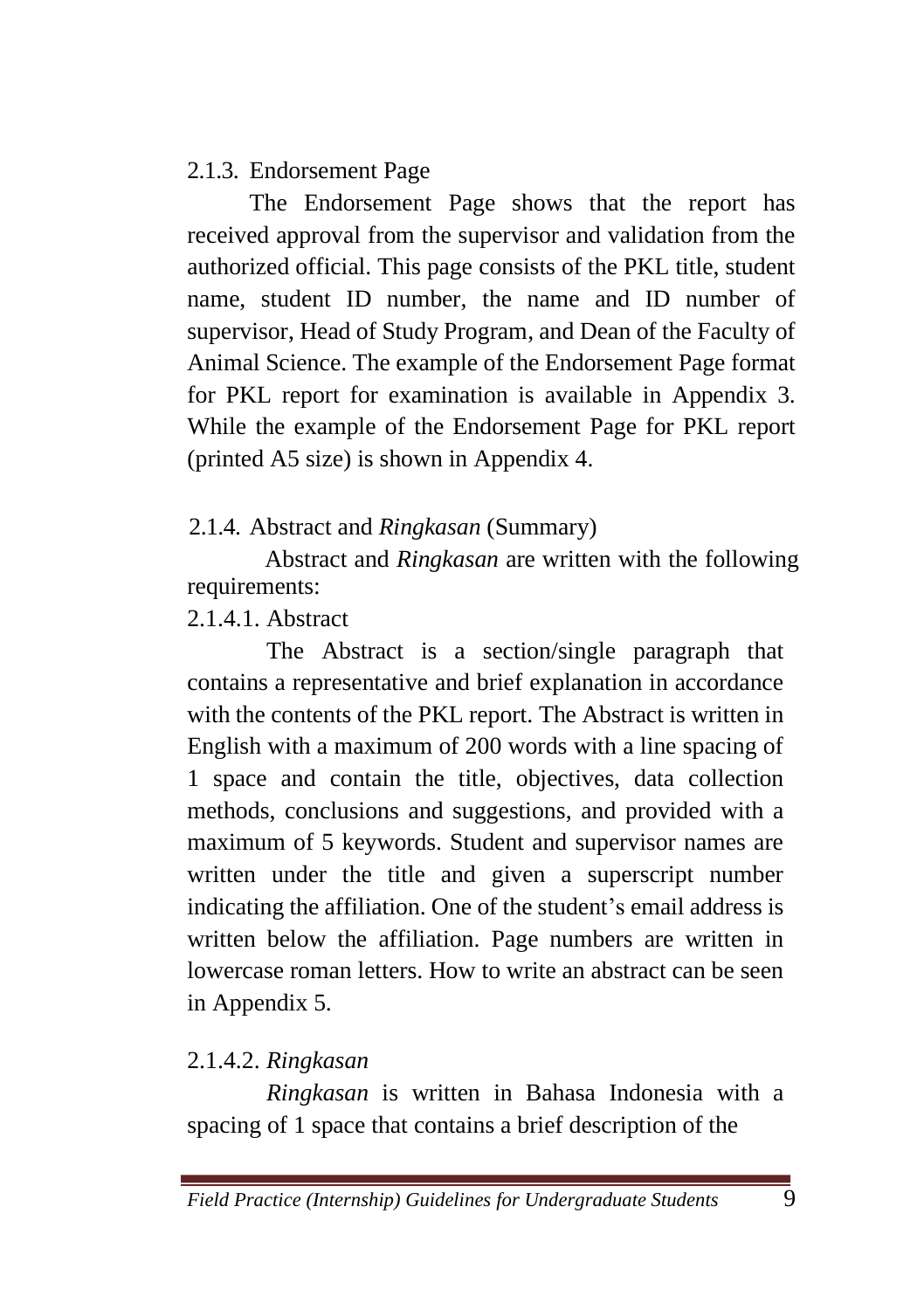research background, place and time of PKL, objectives, methods, results, and evaluation, conclusions and suggestions divided into several paragraphs in accordance with each topic description. *Ringkasan* is not filled with keywords and is written in more detail than an abstract to be made more than 1 (one) page. The name of the student and supervisor are written under the title and given a superscript number indicating the affiliation and completed with one of the student email address below the affiliation. The example of writing a Ringkasan can be seen in Appendix 6.

#### 2.1.5. Preface

The Preface is a narrative that aims to deliver the message content of the PKL proposal or report and include acknowledgements which are addressed to parties related directly to the preparation of PKL proposal, PKL implementation, and compiling PKL report. Preface example is shown in Appendix 7.

#### 2.1.6. Table of Contents

Table of Contents is a list that contains the main points of PKL report, starting from the front page to the end page. Writing the Table of Contents aims to make it easier for readers to know the structure of the PKL report so that it gives the information regarding the chapter/sub-chapter number and page number. The example of writing the Table of Contents can be seen in Appendix 8.

#### 2.1.7. List of Tables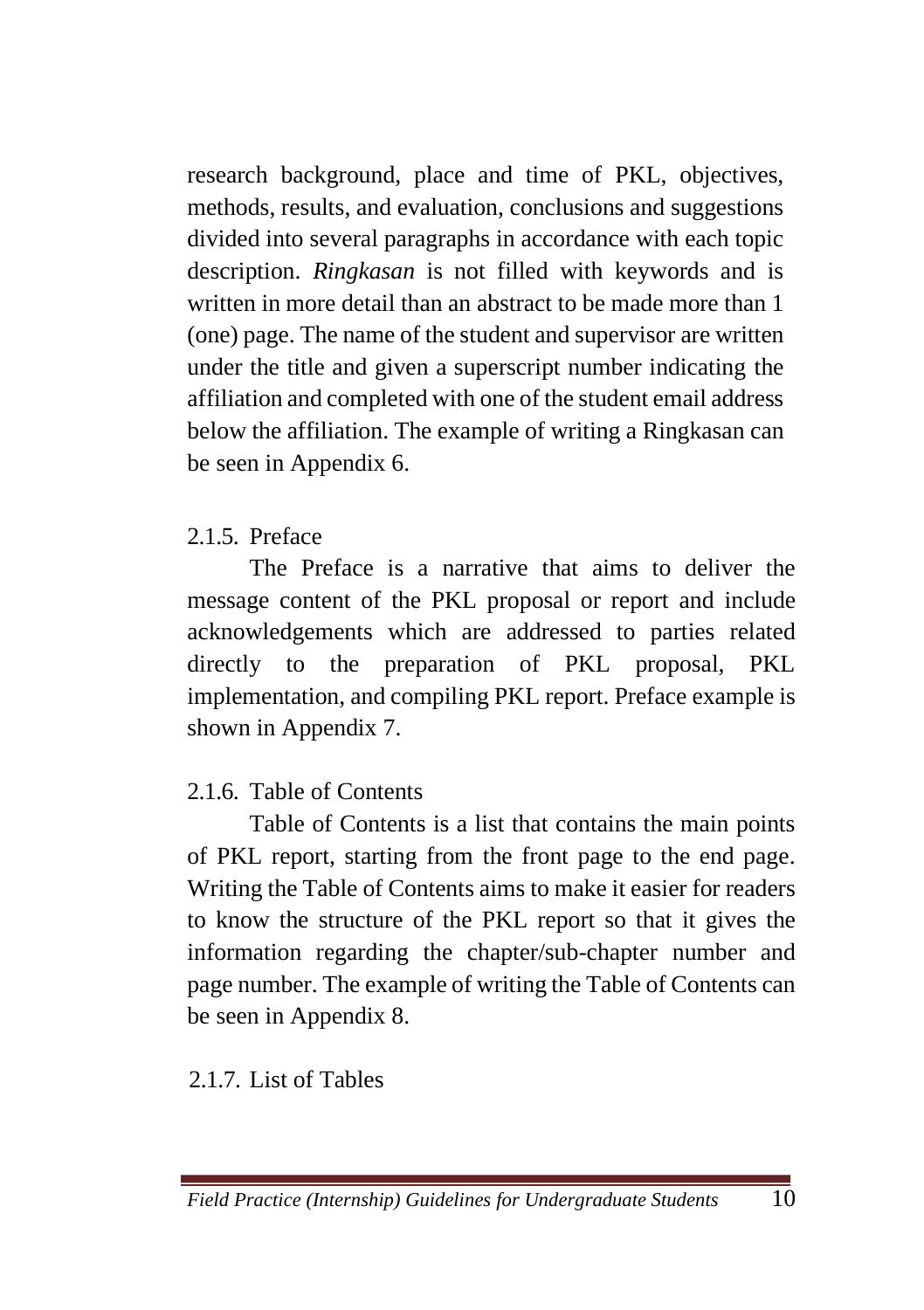The List of Tables is a list that contains the numbers and titles of tables and their page numbers in the proposal and report. Writing a List of Tables is to make it easier for readers to identify the content of tables presented in the report. The example of writing a List of Tables is shown in Appendix 9.

#### 2.1.8. List of Figures

The List of Figures is a list that contains the numbers, figure titles, and their page numbers in the proposal and report. The purpose of writing a List of Figure is to make it easier for readers to identify the illustrations presented in the form of figures. The example of writing a List of Figures is shown in Appendix 10.

#### 2.1.9. List of Appendices

List of Appendices is a list containing the number and title of the appendices and their page numbers in the PKL report. The purpose of writing the List of Appendices is to make it easier for readers to find out the appendices contained in PKL proposal and report. The example of writing the List of Appendices is shown in Appendix 11.

#### 2.1.10. List of Abbreviations

List of Abbreviations is a list that contains all symbols and abbreviations written in PKL reports. This list aims to provide the definition of all the abbreviations written in PKL proposal and report and is compiled alphabetically.

### **2.2. Body of Report**

Body of Report consists of: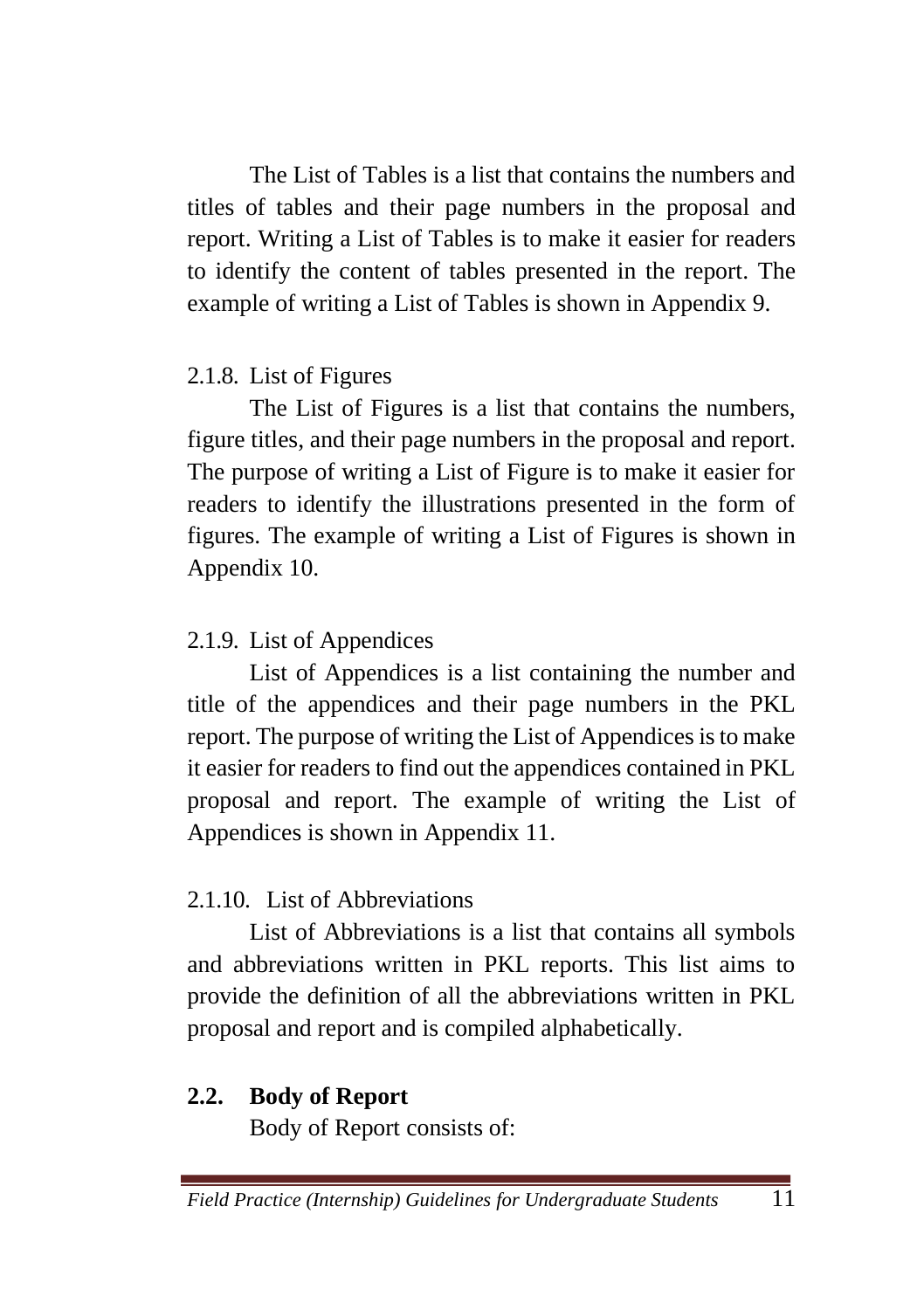#### 2.2.1. Introduction

Chapter of Introduction contains the situation analysis, problem formulation, goal and use of internship program/*Paktek Kerja Lapang* (PKL).

### 2.2.1.1. Situation Analysis

Situation analysis describes the problems faced in determining the needs that must be met and identifies the potentials that will be built or developed. In this case, it must be related to the chosen title.

Situation analysis pressure depends on the management system of the livestock sector to be analyzed. It should be argued that situation analysis is a process of reasoning and studying the relationship between reality and expectation or the desired situation. In other words, situation analysis includes the identification of the objectives to be achieved in a particular case. Situation analysis can also be interpreted as the relationship between goals and alternative actions. The situation analysis sub-chapter required literature support relevant to the topic of the field work practice or internship topic.

Situation analysis notes do not have to specify the location of the field work practice.

### 2.2.1.2. Problem Formulation

Problem Formulation contains the need for students to do PKL literature study problems related to animal science, to prepare students to do management in livestock business or in livestock industry system from upstream to downstream according to the PKL title.

The theoretical provision has been provided on campus and facilitated for lecture and practicum activities. Hence, the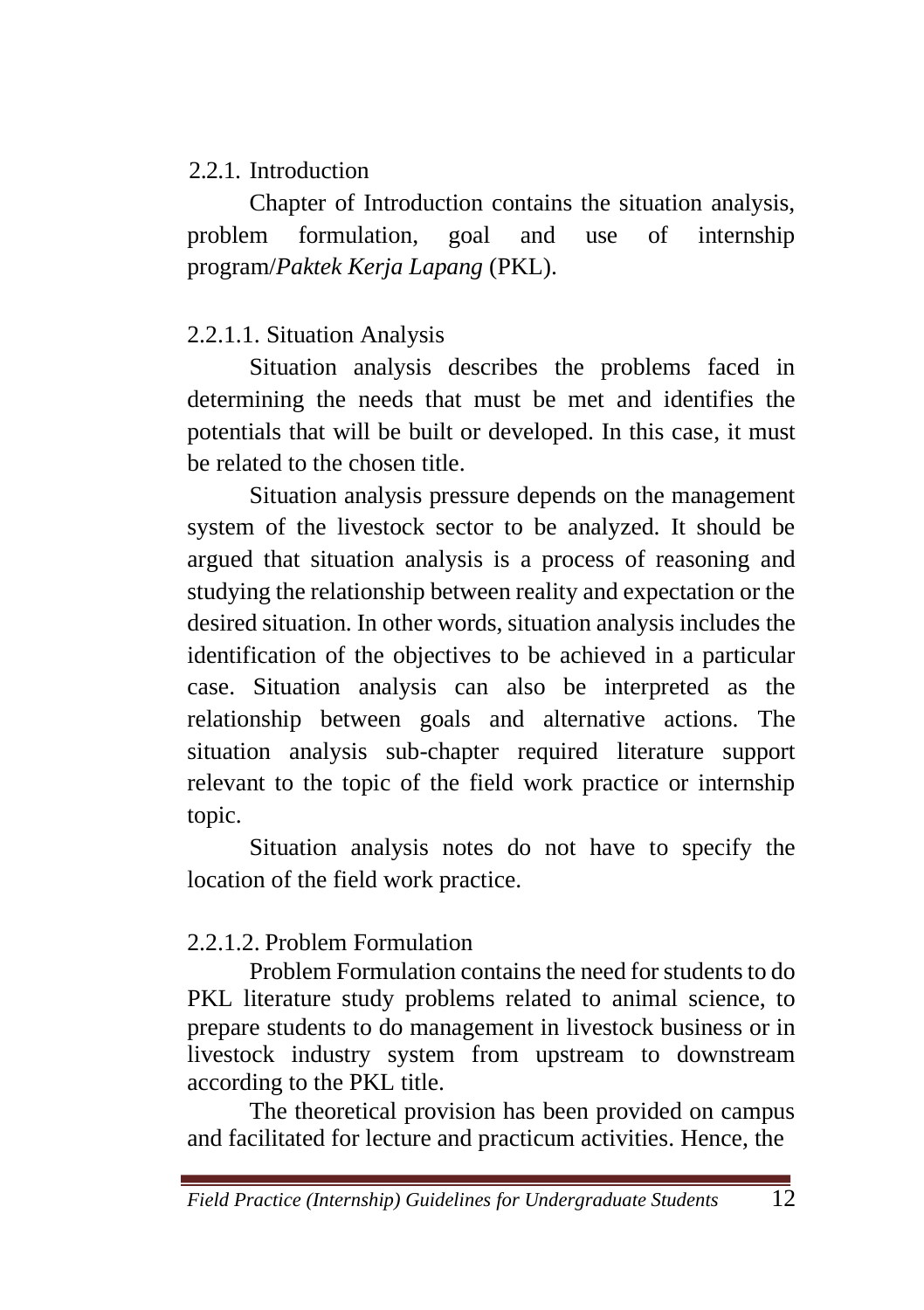problem is that students must be able to have insight, knowledge, and skill in animal science and be able to think critically about the existing issues.

#### 2.2.1.3. Purpose

The Purpose is a description that explains something to be achieved in the implementation of PKL in managerial terms in the field of livestock systems or the livestock industry.

#### 2.2.1.4. Implication

The Implicaiton is a description that explains the benefits associated with implementing PKL for both students and other parties.

2.2.2. Literature Review (Especially for online PKL /internship*)*

The Literature review contains the theory that underlies the scientific results of previous research that can be used to solve problems in PKL activities.

The Literature review is more directed towards the advances in cultivation management, science, and technology of PKL topic. Literature taking is not allowed to write exactly the same. Still, the meaning is also studied, then compiled according to the rules of writing in Indonesian, which are good and correct without changing the meaning.

The reference sources used must be original and relevant to the research by paying attention to the quality of the writing based on the reference sources it uses. Original means taken from the original source that could be from articles from International Journals, National Accredited Journals, Textbooks, Statistical Books and reference sources that can be trusted scientifically, e.g., the official website. Reference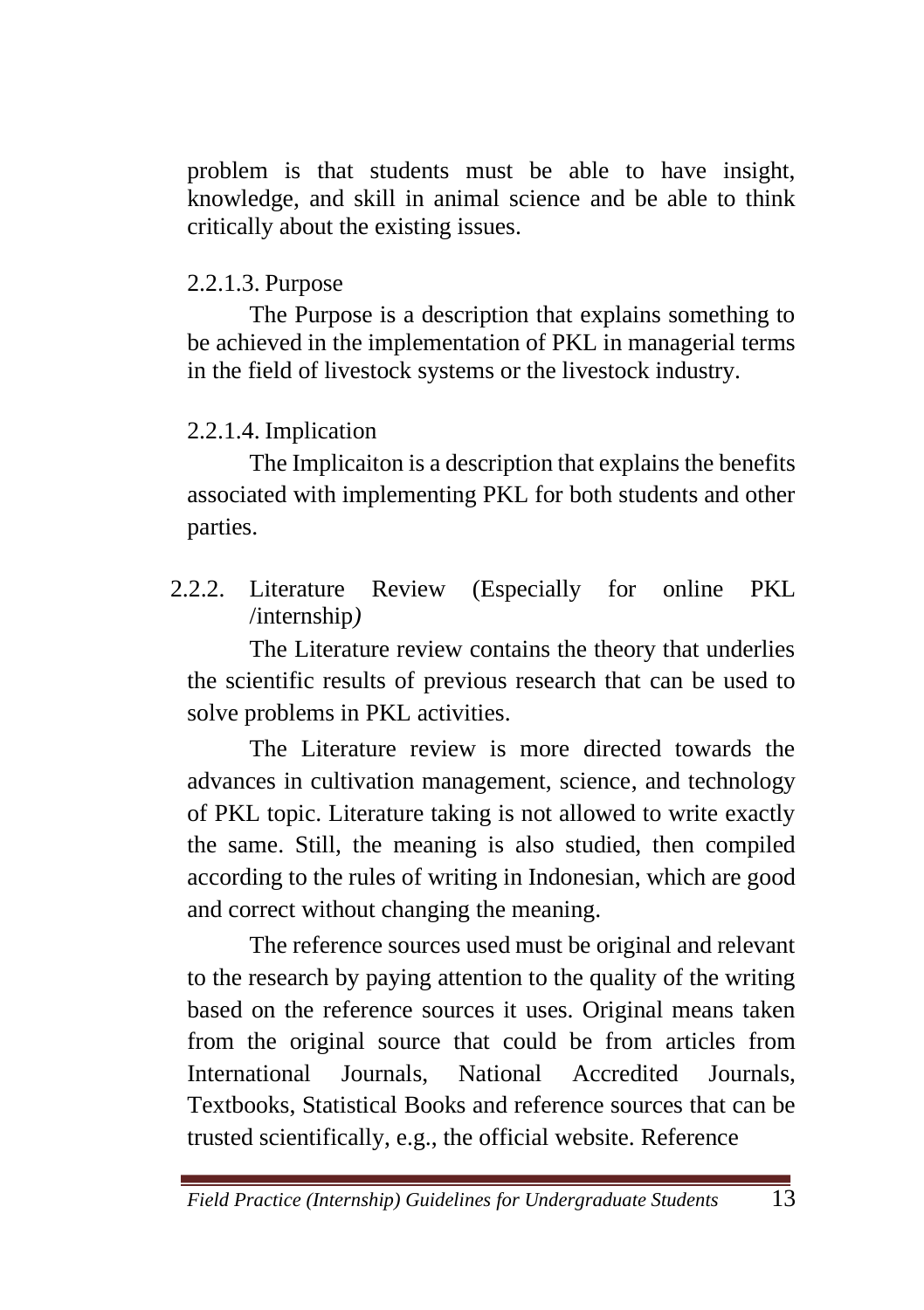sources must also be up to date. The latest literature review is indicated by more than 60% of the referenced sources, and the publication must be ten years back from the time of writing the report. The reference sources used are at least 25 references, with 75% that coming from journal articles. The Literature review contains theories and research results that support problem-solving, written in a compact between 3 to 5 pages.

#### How to Write References

The reference writing refers to Harvard style (authordate).

- a. With the author of two people the way of writing in the citation is as follows:
- 1) The source at the beginning of the citation Example: According to Susilawati and Yekti (2017) ... and so on.
- 2) The source at the end of the citation Example: ... and so on (Susilawati and Yekti, 2017)
- b. If the authors are three or more, added with *dkk*. if the reference is in Indonesian and if in English, added with *et al*. Here is how to write it in a citation:
- 1) The source at the beginning of the citation Example: a. According to Sudarwati, dkk. (2017) …and so on (Indonesian article)
	- b. According to Robert, et al. (2017)… and so on (International article)
- 2) The source at the end of the citation Contoh: ... (Sudarwati, dkk., 2017) (Indonesian article). ... (Robert, et al., 2017) (International articles)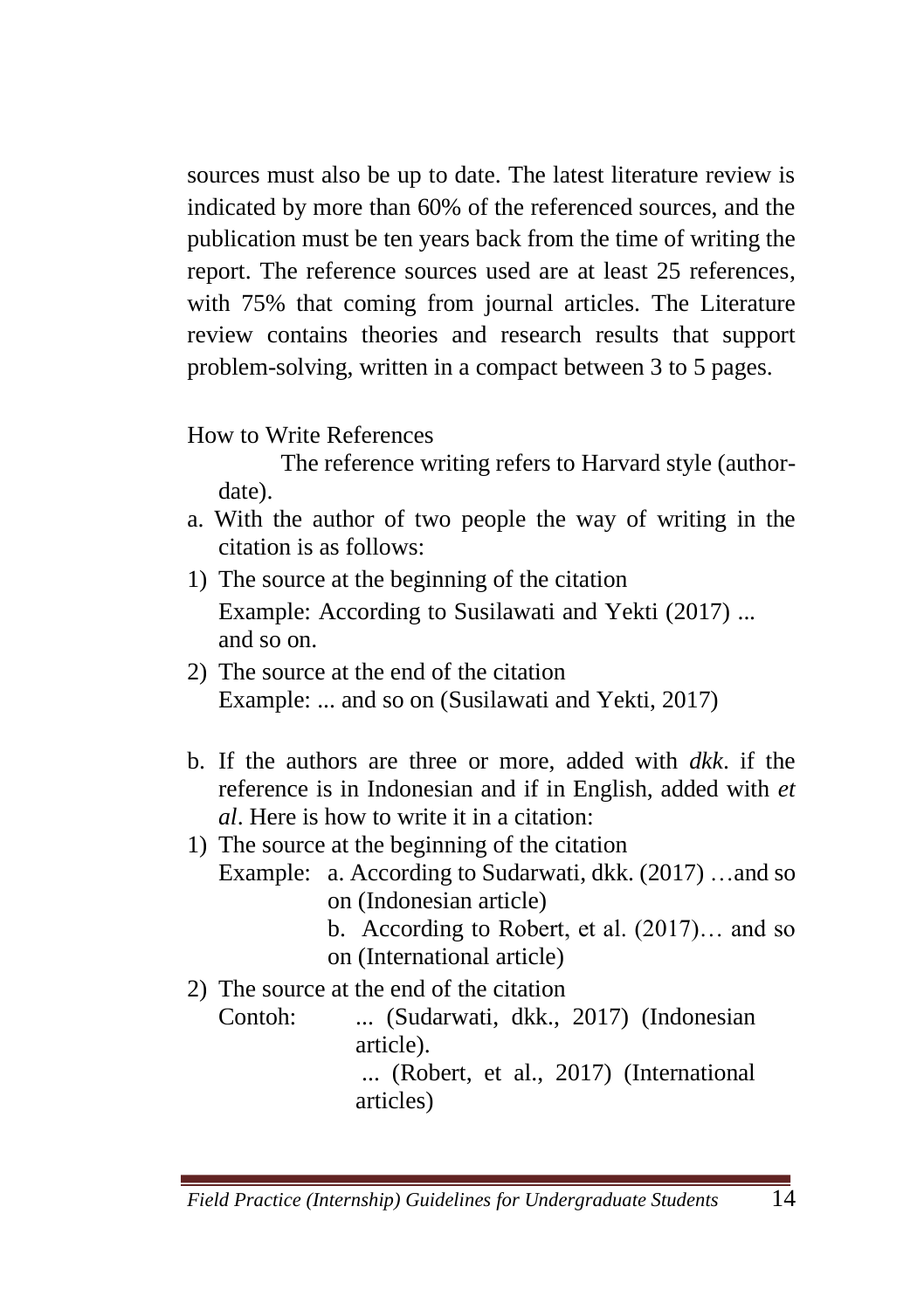c. Sources that are cited more than one are separated by a semicolon (:) Example: Artificial insemination can have an added value if

it is supported by the development of biotechnology in reproduction. This can be useful for getting calves of the expected gender. Sex is determined by the presence of X and Y chromosomes in male spermatozoa (Susilawati, 2000); (Garner and Hafez, 2008); (Ericson, et al., 2008). These differences allow X and Y spermatozoa to separate.

- d. Reference sources of journal articles do not have to come from full articles, but can come from abstracts only, because they have the same scientific value and several paid journals. Reference Sources are the theories or thoughts that underlie the importance of carrying out an activity.
- 2.2.3. Methods

This chapter describes the methods used in carrying out PKL activities according to the title.

Based on the managerial objective, what is studied is the management system from upstream to downstream consisting of an input process, a production process, and an output process supported by:

- 1. Organizational / institutional structure.
- 2. Planning contained in Standard Operating Procedures (SOP)
- 3. Human resources and natural resources to support the business
- 4. Finance
- 5. The development of science and technology
- 6. Control system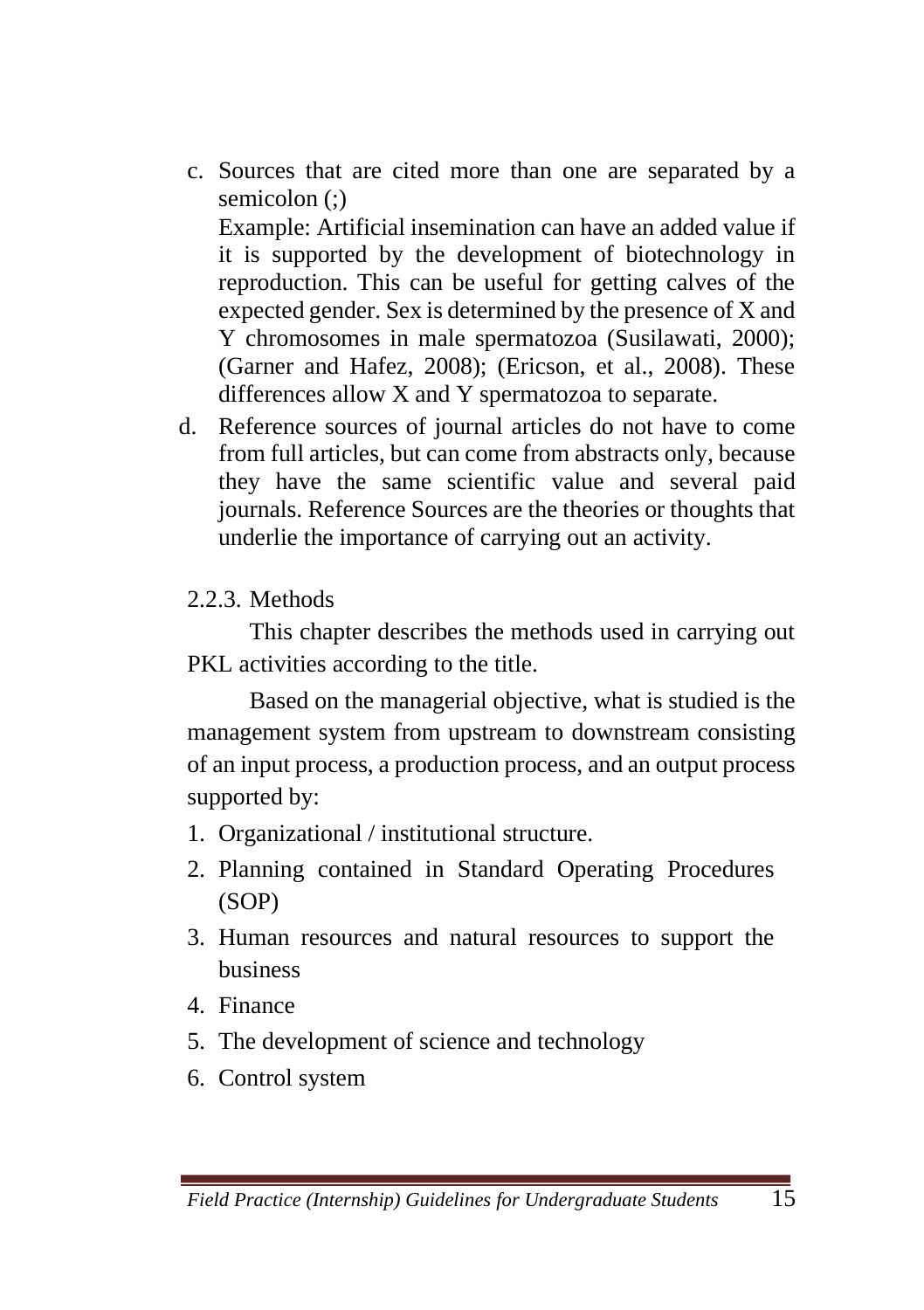7. Analysis of the livestock management system or a comparative analysis of several different management

#### 2.2.3.4. Term Limits

Term limits are made for terms that have a specific meaning or the meaning referred in writing to avoid different meanings, for example, the explication of particular terms.

#### 2.2.4. Results and Activity Evaluation

PKL learns about the livestock management system from upstream to downstream, so that the discussion topics are divided based on sub-chapters of the part of the business system.

In connection with the aim of PKL to teach managerial skills to students, the evaluation of activities focuses on management that is planning, organizing, actuating, and controlling, added with analysis to improve critical thinking skills. PKL report consists of activities in the management system according to the title:

1. Management system from upstream to downstream

Written down the overall activities from upstream to downstream according to the topic of street vendors in the initial writing.

2. Organizational structure and main duties and functions in each position

The organizational structure is written starting from the big one to the unit in the title of PKL.

3. Planning contained in the Standard Operating Procedure (SOP) for each section

In each section, SOP needs to be reviewed. If there is already an SOP in the company, students can write it directly. If it is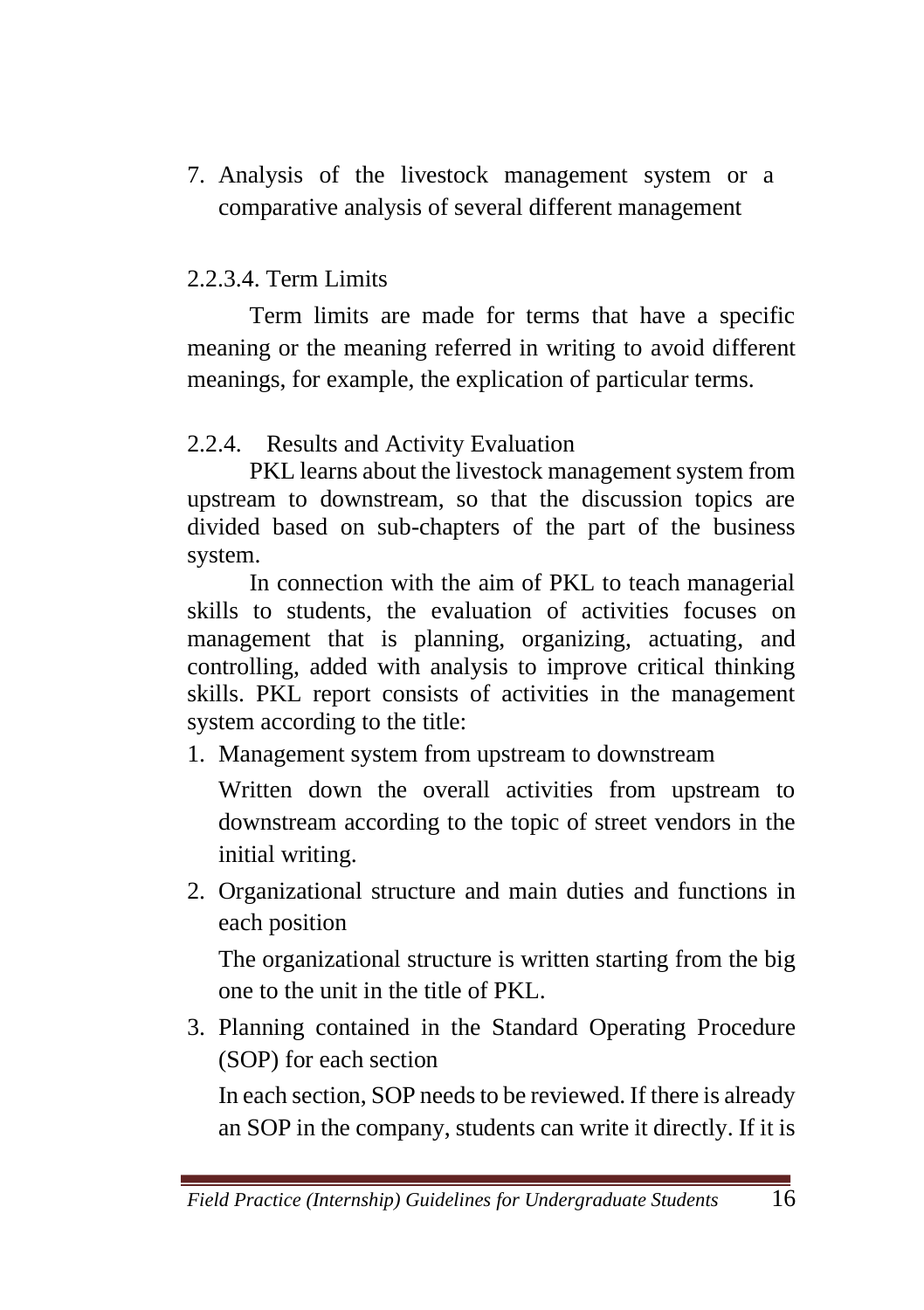not available, the student will conduct an interview with the leadership or authorized staff.

- 4. The implementation in the field is under SOP During the internship, students work in all units or sections according to the research title and observe whether the implementation is in accordance with the SOP or not. If not, what is the basis for the consideration.
- 5. The results in the form of obtained data can be demonstrated and analyzed.

Based on the internship activity, data in the field (primary data) and data in the secondary data administration were observed. The results of the data are then analyzed statistically and their suitability with the theory written using reference sources.

6. Control system

The company's control system consists of implementing who and what is done on the control and how are the results.

2.2.5. Conclusion and Recommendation

Conclusion refers to the objectives to be achieved as described in the writing of the PKL Implementation Plan.

Recommendation refers to the conformity of results with those planned. If an internship is carried out at the PKL location, a recommendation is added to the company which will later be useful for the development of the company or institution where the PKL is implemented.

## **2.3. Back Matter**

2.3.1. Bibliography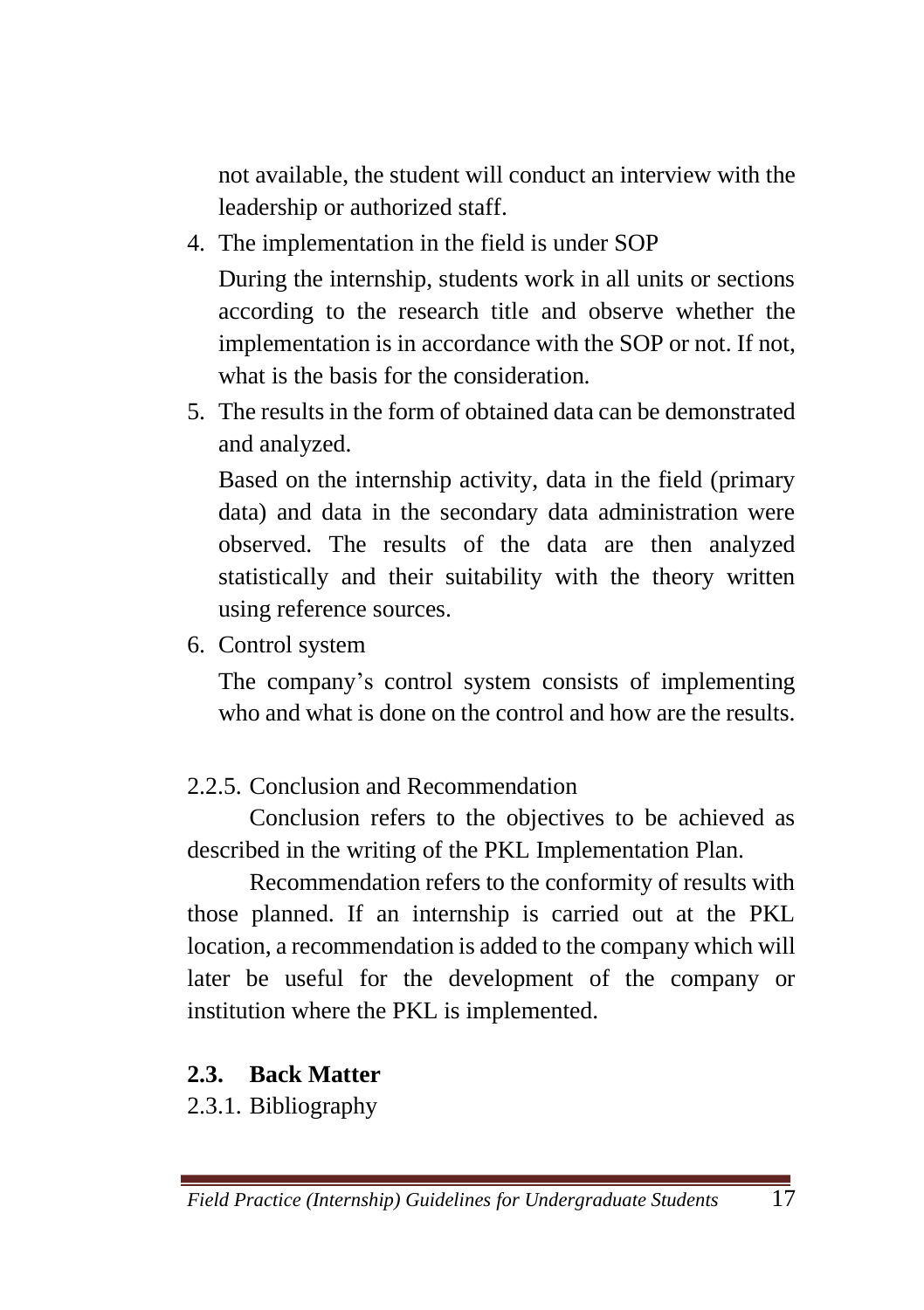Bibliography contains sources of scientific information referred to in compiling PKL proposal and report. In writing the bibliography, the distance between lines in one literature source is one space and the distance between the literature sources is two spaces.

How to write a bibliography that refers to the Harvard style with a few modifications are as follows:

- 1) All sources cited in scientific papers must be written in the bibliography section.
- 2) The Bibliography is not divided into sections based on the type of literature, such as books, journals, the internet, etc.
- 3) The Bibliography is arranged alphabetically (a-z) based on the author's last name or institution in charge, without serial numbers, using one space with a hanging indent.

Here is how to write the author's name:

- a. The author's last name is placed first, followed by the abbreviation (initials) of the first and middle name (unless ethnic Chinese names are written as it is, for example, Liang Gie).
- b. The title of writer or editor does not need to be written on their names.
- c. With the authors of more than three persons, started from the fourth author written by *dkk*. for books in Indonesian, while for books in English, *et al*.
- d. If there is no author's name, the name of the institution/organization should be written and sorted alphabetically.
- 4) Each part of the element is separated with a dot (.) except between the author's last name and its first initial, separated with comma (,). If the author is more than one, then authors name are also separated by a comma (,).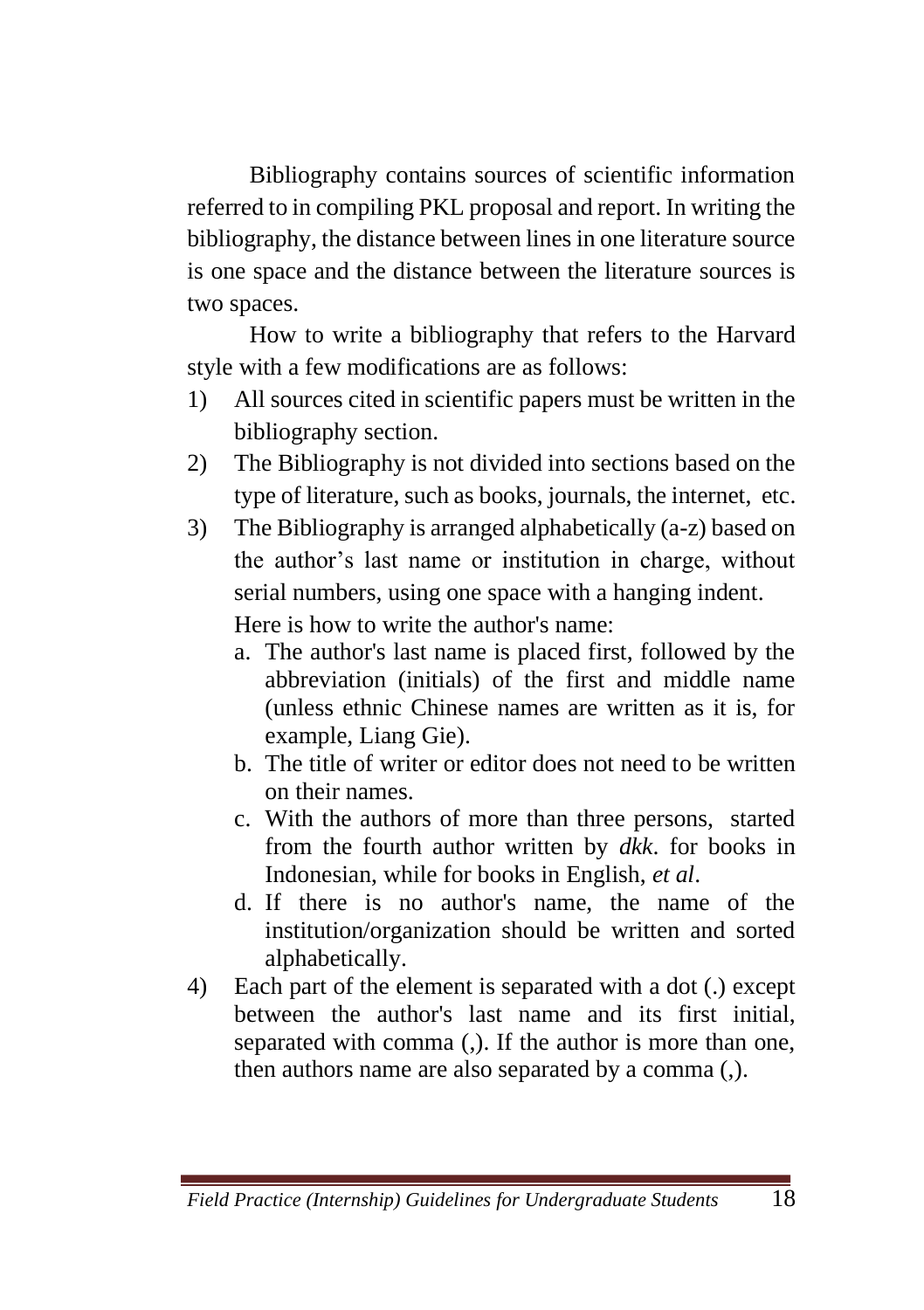- 5) The title of the article is italicized/italic, and the beginning of each word uses a capital letter (Title Case) except for the conjunctions.
- 6) New edition information needs to be written, while printed information does not need to be written.
- 7) The publisher's name needs to be written and ought to be added with ISSN / ISBN (no need to include the name of the legal entity or publisher's business entity, such as PT, CV, and the like).
- 8) Some of the literature cited from one author is written as follows: The author's name is mentioned in the first reference, while the following references are replaced with an underscore four times  $($
- 9) References are sorted by the year of publication (from the oldest to the newest).
- 10) References with the same publication year are sorted in lowercase letters with the publication year (example:  $2018^{\circ}$ ,  $2018^{\circ}$ ,  $2018^{\circ}$ , and so on).
- 2.3.1.1. Book
- 2.3.1.1.1. Printed Book

Author/editor last name, first initial. Year of publication. *Book title*. Edition (if the edition is more than one). Place of publisher: Name of publisher.

a. One author

Example:

Susilawati, T. 2011. *Spermatologi*. Malang: UB Press. ISBN : 978-602-8960-04-5

b. Two authors

Example:

Solimun dan A.R. Fernandes.2017. *Metode Statistika Multivariat Pemodelan Persamaan Struktural (SEM) Pendekatan Wrap PLS.* Malang: UB Press.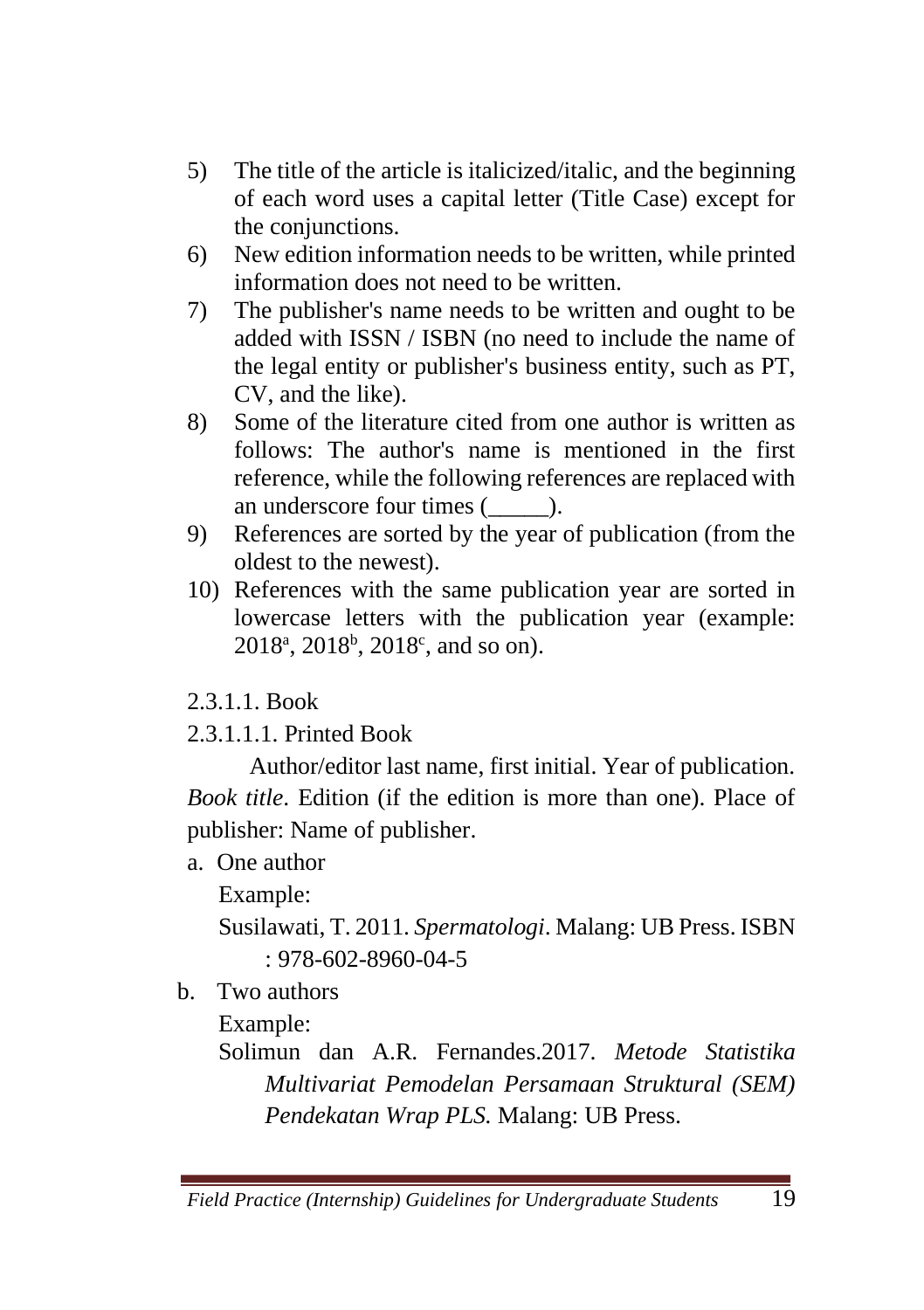c. More than three authors Example:

> Yekti, A.P., T. Susilawati, M.N. Ihsan, dkk. 2003. *Fisiologi Reproduksi Ternak (Dasar Manajemen Reproduksi)*. Malang: UB Press.

- d. Edited Book Example: Ezra, E. (*ed.*). 2004. *European Cinema*. Oxford: OUP.
- e. The Chapter book that has the name of the editor on the cover

The chapter author's last name, first initial. Year of Publication. Chapter title. In: Editor's last name, first initial. (ed.) one editor (eds.) more than one editor. *Book title*. Edition (if the edition is more than one). Publisher place: Publisher name, Page Number.

Example:

Garner D.L., and E.S.E., Hafez. 2008. Spermatozoa and Seminal Plasma In Hafez, E.S.E,. (*eds.).*  Reproduction in Farm Animals 7<sup>th</sup> ed. Lea, and Febiger Philadelphia: 165—187.

f. Books that come from institutions/organizations Example:

Departemen Pendidikan Nasional. 2012. *Kamus Besar Bahasa Indonesia*. Edisi Keempat. Jakarta: Gramedia Pustaka Utama.

g. Translated book

Contoh:

Ritzer, G. 2014. *Teori Sosiologi Modern*. Terjemahan Triwibowo, B.S. Jakarta: Prenada Kencana.

2.3.1.1.2. Digital book (*e-book)*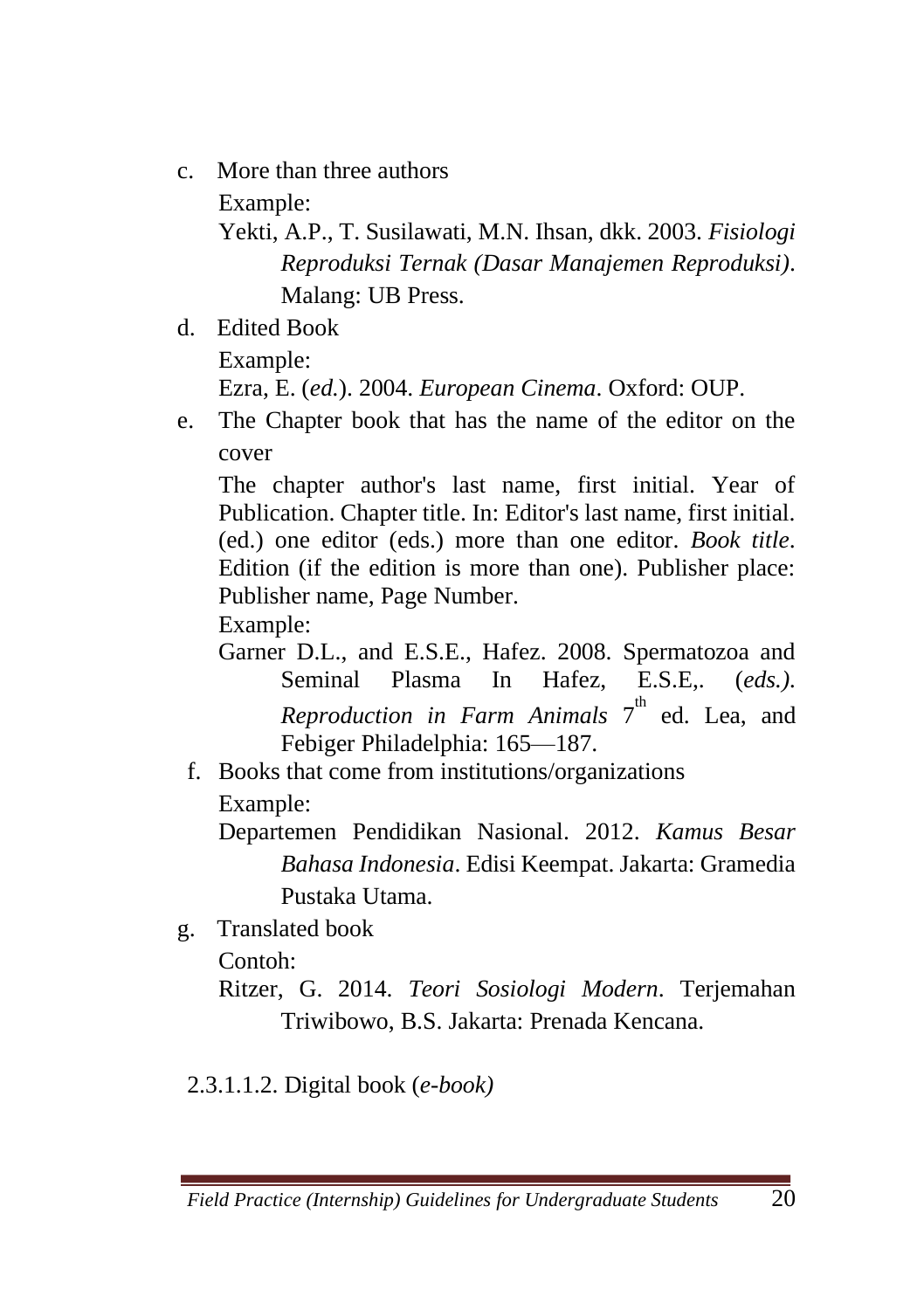The writing pattern of reference sources in the form of an e-book accessed from a digital library, or in the form of a pdf file downloaded from a website and stored in a computer, or from other electronic media.

**Author/editor last name, first initial. Year of Publication.**  *Book title***. Edition** (if the edition is more than one). **[Online / PDF/Kindle** according to the file type used**]**. **Place of publisher: Name of publisher. Access date. <Web address>.**

**a.** *Online*

Example:

Simons, N.E.B., Menzies, and M. Matthews, 2001. *A Short Course in Soil and Rock Slope Engineering*. [*Online*]. London: Thomas Telford Publishing. Accessed on June,  $18<sup>th</sup>$ 2008. [http://www.myilibrary.com?ID=93941](http://www.myilibrary.com/?ID=93941) .

#### **b.** PDF

Example:

Howson, C. 2007. *Successful Business Intelligence: Secrets to Making BI a Killer App.* [*PDF*]. New York: Mc Graw Hill. Accessed on October, 6<sup>th</sup>  $2011.$ [http://www.ebooks.com/330687/successful-business](http://www.ebooks.com/330687/successful-business-intelligence/howson-cindi/)[intelligence/howson-cindi/](http://www.ebooks.com/330687/successful-business-intelligence/howson-cindi/) .

#### **c***. Kindle*

Example:

Roubini, N. and S. Mihm, 2011. *Crisis economics: a crash course in the future of finance.* [*Kindle*]. London: Penguin. Accessed on October,  $6<sup>th</sup>$  2011. [http://www.amazon.co.uk/Crisis-Economics-Course-](http://www.amazon.co.uk/Crisis-Economics-Course-Finance-book/dp/B004Y4WMHW/ref=sr_1_7?s=digital-text&ie=UTF8&qid=1317896488&sr=1—7)[Finance](http://www.amazon.co.uk/Crisis-Economics-Course-Finance-book/dp/B004Y4WMHW/ref=sr_1_7?s=digital-text&ie=UTF8&qid=1317896488&sr=1—7)[book/dp/B004Y4WMHW/ref=sr\\_1\\_7?s=digital](http://www.amazon.co.uk/Crisis-Economics-Course-Finance-book/dp/B004Y4WMHW/ref=sr_1_7?s=digital-text&ie=UTF8&qid=1317896488&sr=1—7)[text&ie=UTF8&qid=1317896488&sr=1—7](http://www.amazon.co.uk/Crisis-Economics-Course-Finance-book/dp/B004Y4WMHW/ref=sr_1_7?s=digital-text&ie=UTF8&qid=1317896488&sr=1—7) .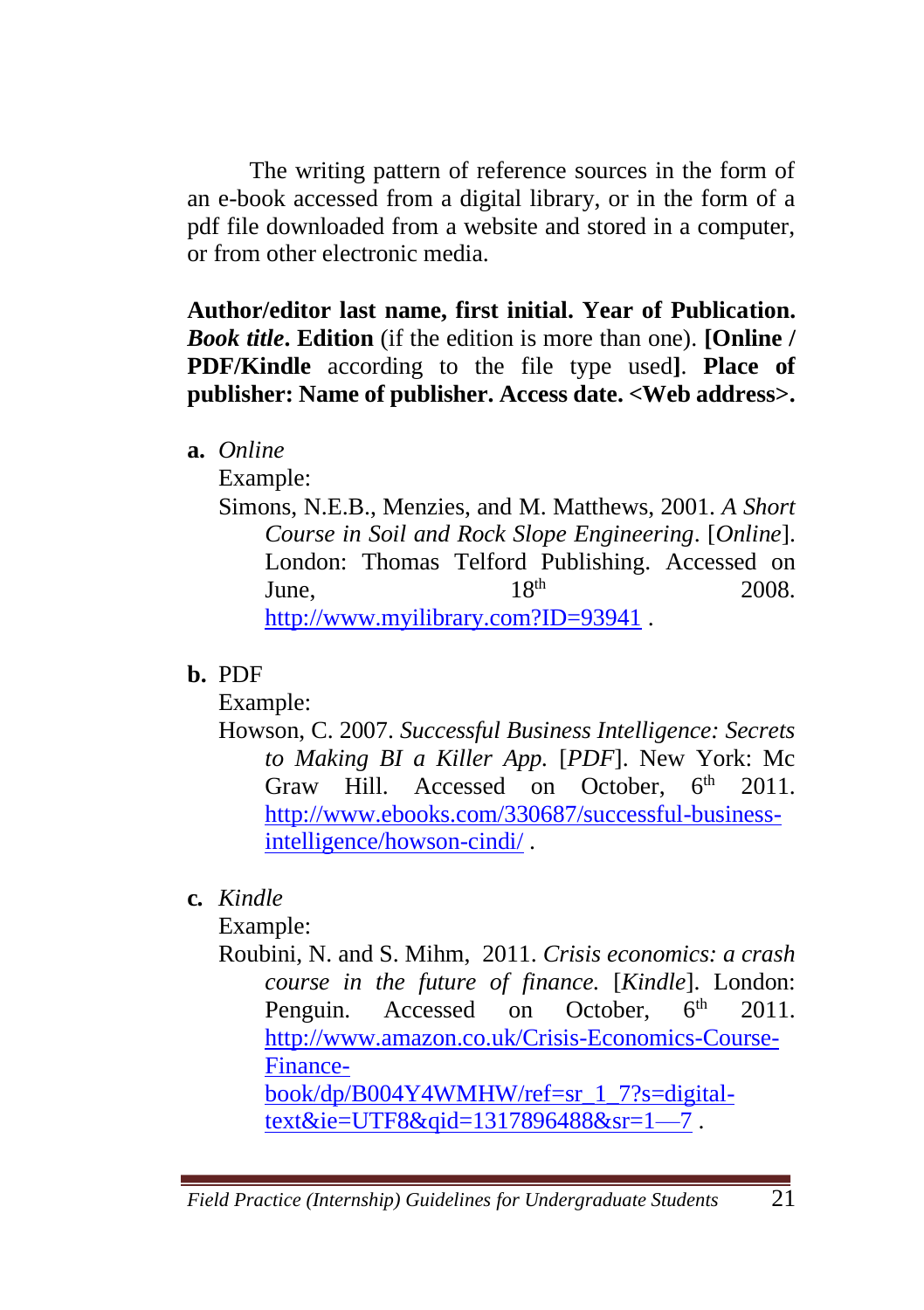2.3.1.2. Journal article

The basic pattern of writing bibliography from journal articles are

Author last name, first initial. Year of Publication. Article title. *Journal name*, Volume (Issued number, if any), Page number. doi: DOI number (if any).

a. One author

Example:

Hall, M. 20199. Breaking The Silence: Marginalisation of Registered Nurses Employed in Nursing Homes. *Contemporary Nurse,* 8(1) : 232—237.

b. Two authors

Example:

Arabani, M., and P. Makan. 2016. Laboratory Investigation of Rutting and Fatigue in Glassphalt Containing Waste Plastic Bottles. *Construction and Building Materials,* 116,: 378—383. doi: 10.1016/j.conbuildmat.2016.04.105.

c. More than three authors Example:

Nugroho, E., S. Azizah, T. Susilawati, *et al*. 2013. Socio-Economic Potential of Indonesian Native Cattle in Supporting Meat Self-Sufficiency in Indonesia. *Livestock Research for Rural Development,* 25(11), :  $1 - 8$ .

The writing of the online journal article is the same as the printed journal; only the date of access and web address are added.

2.3.1.3. Proceedings Example: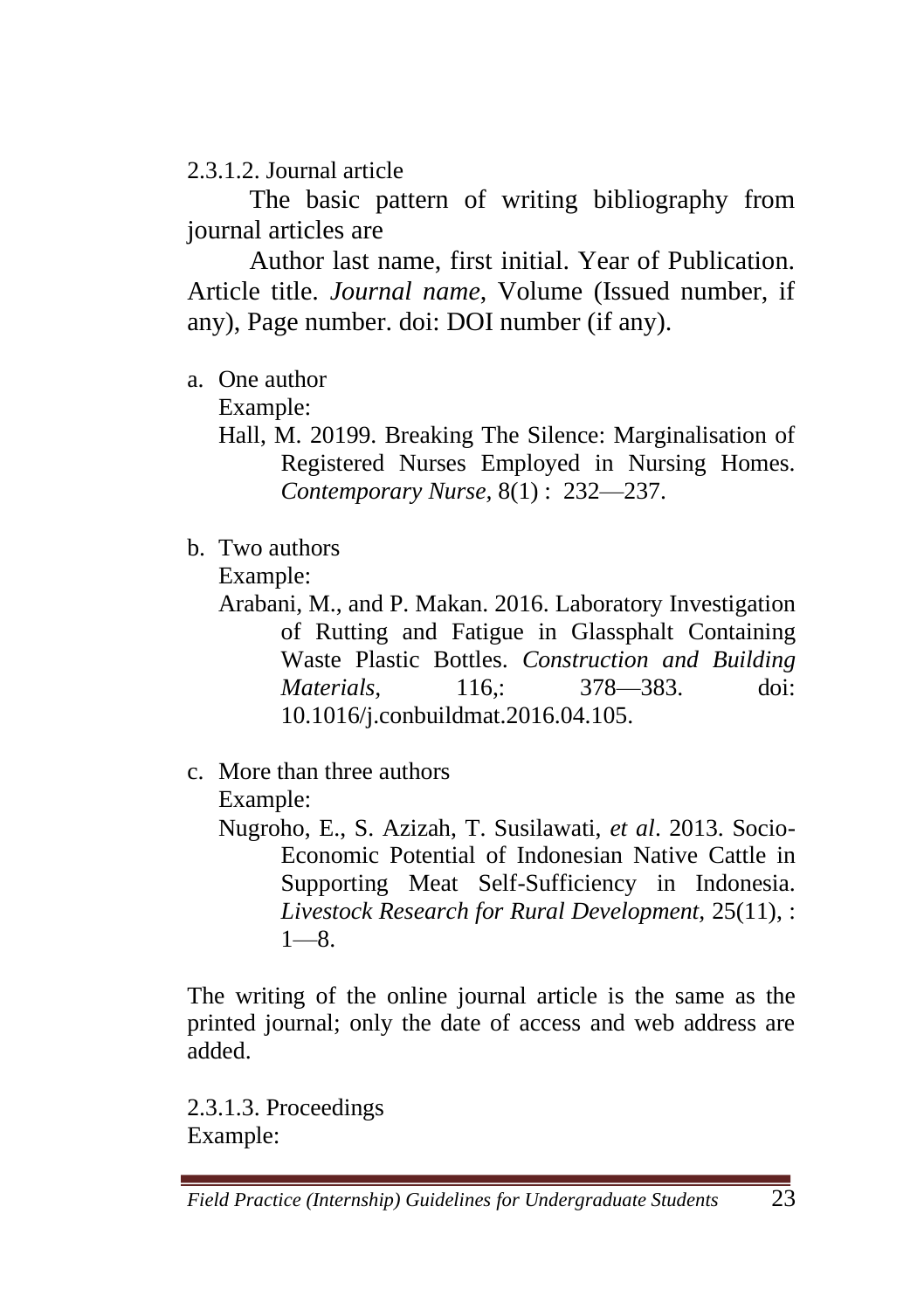Redknap, M. 2001. *Fourth International Conference on Insular Art*. National Museum & Gallery, Cardiff, 3—6 September 1998. Oxford: Oxbow.

#### 2.3.1.4. Website

If the author/owner of the article or image that comes from the website is not known (anonymous), the report writer must consider its feasibility to be used as a reference source. For more details, see the explanation on how to take references from the internet. The writing pattern is as follows:

#### **Author/editor's name. Year.** *Article title***. Access date. <Web address>.**

Example:

Thompson, B. 2009. *What Role for TV in Wired World?* Diakses 10 September 2016. <http://news.bbc.co.uk/1/hi/technology/8115671.stm> .

If the source of the citation or image that comes from the website is only the name of the institution's website, then the bibliography writing is as follows:

#### **Institution web name. Year.** *Title of writing/image***. Access date. <Web address>.**

- a. Blog (trusted personal / institution) Example:
	- Trim, B. 2020. *Profesi Penulis, Terlihat Gagah dan Rentan Jalan-jalan*. Accessed on March, 3rd 2020. [https://www.kompasiana.com/bambangtrim/5e327](https://www.kompasiana.com/bambangtrim/5e32793b097f36407f4db7a2/profesi-penulis-terlihat-gagah-dan-rentan-jalan-jalan) [93b097f36407f4db7a2/profesi-penulis-terlihat](https://www.kompasiana.com/bambangtrim/5e32793b097f36407f4db7a2/profesi-penulis-terlihat-gagah-dan-rentan-jalan-jalan)[gagah-dan-rentan-jalan-jalan](https://www.kompasiana.com/bambangtrim/5e32793b097f36407f4db7a2/profesi-penulis-terlihat-gagah-dan-rentan-jalan-jalan) .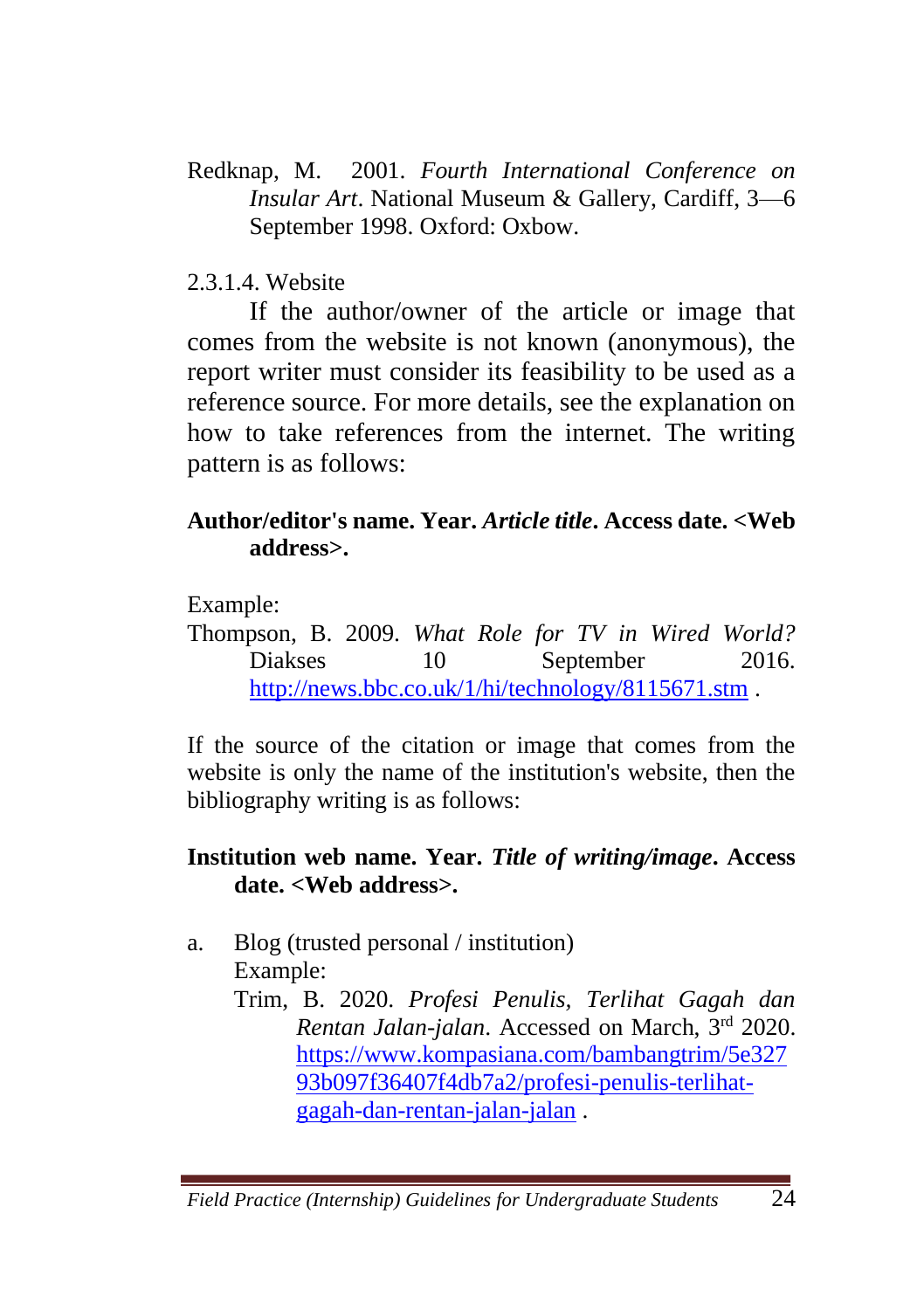#### b**.** Mass media (digital)

Example:

Campbell, D. 2017. *What does 2017 hold for public* services? *The Guardian.* January 3<sup>rd</sup>. Accessed on January 2017 January,  $4<sup>th</sup>$  2017. [http://www.theguardian.com/society/2017/jan/03/s](http://www.theguardian.com/society/2017/jan/03/society-2017-prisons-homelessness-welfare-reforms-nhs-social-care) [ociety-2017-prisons-homelessness-welfare](http://www.theguardian.com/society/2017/jan/03/society-2017-prisons-homelessness-welfare-reforms-nhs-social-care)[reforms-nhs-social-care](http://www.theguardian.com/society/2017/jan/03/society-2017-prisons-homelessness-welfare-reforms-nhs-social-care) .

2.3.2. Appendices

Appendices are in the form of things that support PKL activities, such as a permit to carry out PKL, questionnaire, documentation of PKL activities from government agencies or industries.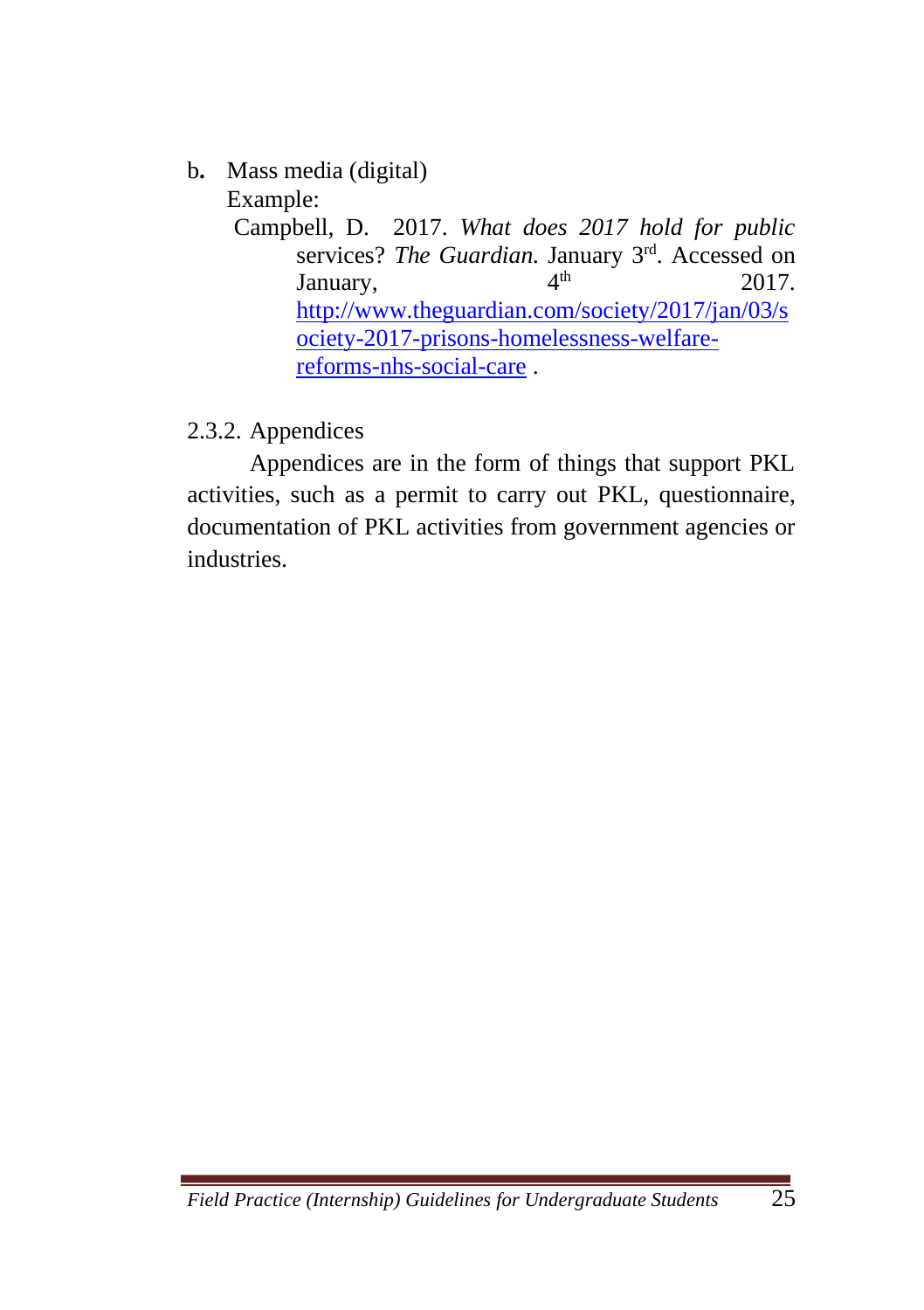### **CHAPTER III FORMAT AND STYLE**

The format and style of writing a PKL report is as follows:

#### <span id="page-28-0"></span>**3.1. Paper Size**

The paper used is HVS 80 grams, A5 size and printed on two sides. Multiplication of scientific documents is carried out with clean photocopies

#### **3.2. Font Style**

Manuscripts of scientific papers are typed using a computer using an MS Word word processing program in Times New Roman, measuring 12 pt.

#### **3.3. Margin**

Typing boundaries 3 cm from the left side, 2 cm from the right side, 2.5 cm from the top and 2.5 cm from the bottom, excluding page numbers. Control of typing script with right-left alignment (justify).

#### <span id="page-28-1"></span>**3.4. Space**

The distance between lines in the text is 1.15 spaces, while the Title of the Table, Image, Appendix is 1 space. The distance between the manuscript and the next chapter is 2 spaces.

### **3.5. Page Number**

The beginning of a scientific paper is page numbered using roman numerals (i, ii, iii and so on), placed at the centre and bottom of the page. Especially for the early part of a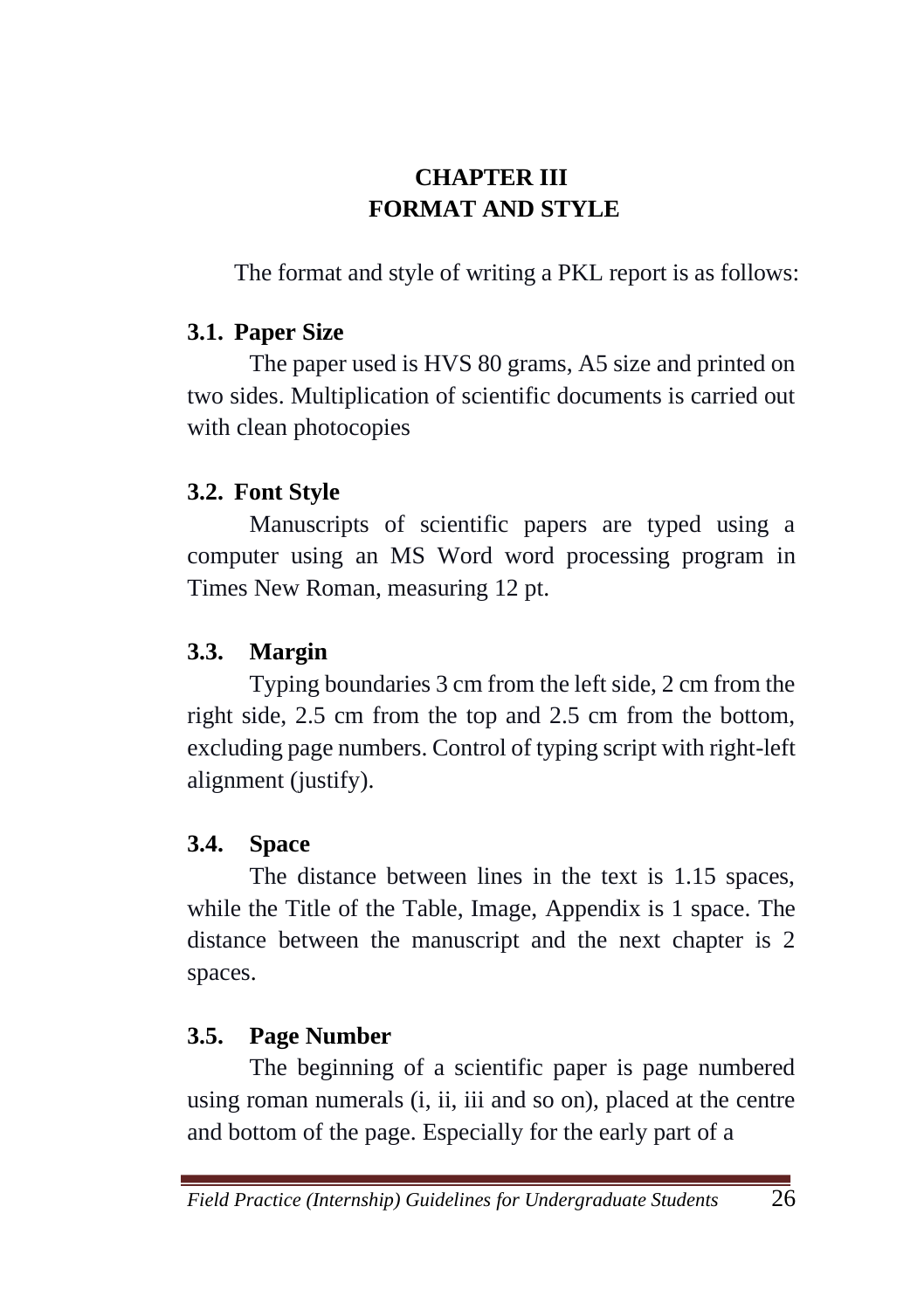scientific paper, numbering starts from the preface. For the central region and the final part of a scientific paper, the page number is in the form of a number placed in the middle of the bottom of the page. The page numbers are located 1 cm from the bottom edge of the text.

#### **3.6. Formatting**

The first word in each paragraph is typed right into 6 spaces, before the period, comma, and colon are not spaced, but after the signs are spaced one space. Each chapter starts on a new page, typed in capital letters placed at the top of the page. Sub-chapters are typed on the left side of the page, in lowercase except the first letter in each word, typed in capital letters, except for conjunctions. Termination of words in one line of sentences must follow the rules of the Indonesian language which, are standard and correct.

#### **3.7. Italicizing**

Language words other than standard Indonesian are written in italics, for example, English, Latin and others.

#### **3.8. Table**

<span id="page-29-0"></span>A table must be contained on one page, and it must not be interrupted or continued on the next page. The table's title must be easy to understand and written with a space of 1 space and capital letters only at the beginning of the sentence and ending without a period. Bibliography in the table must be mentioned and written after the bottom line of the table with a distance of 2 spaces.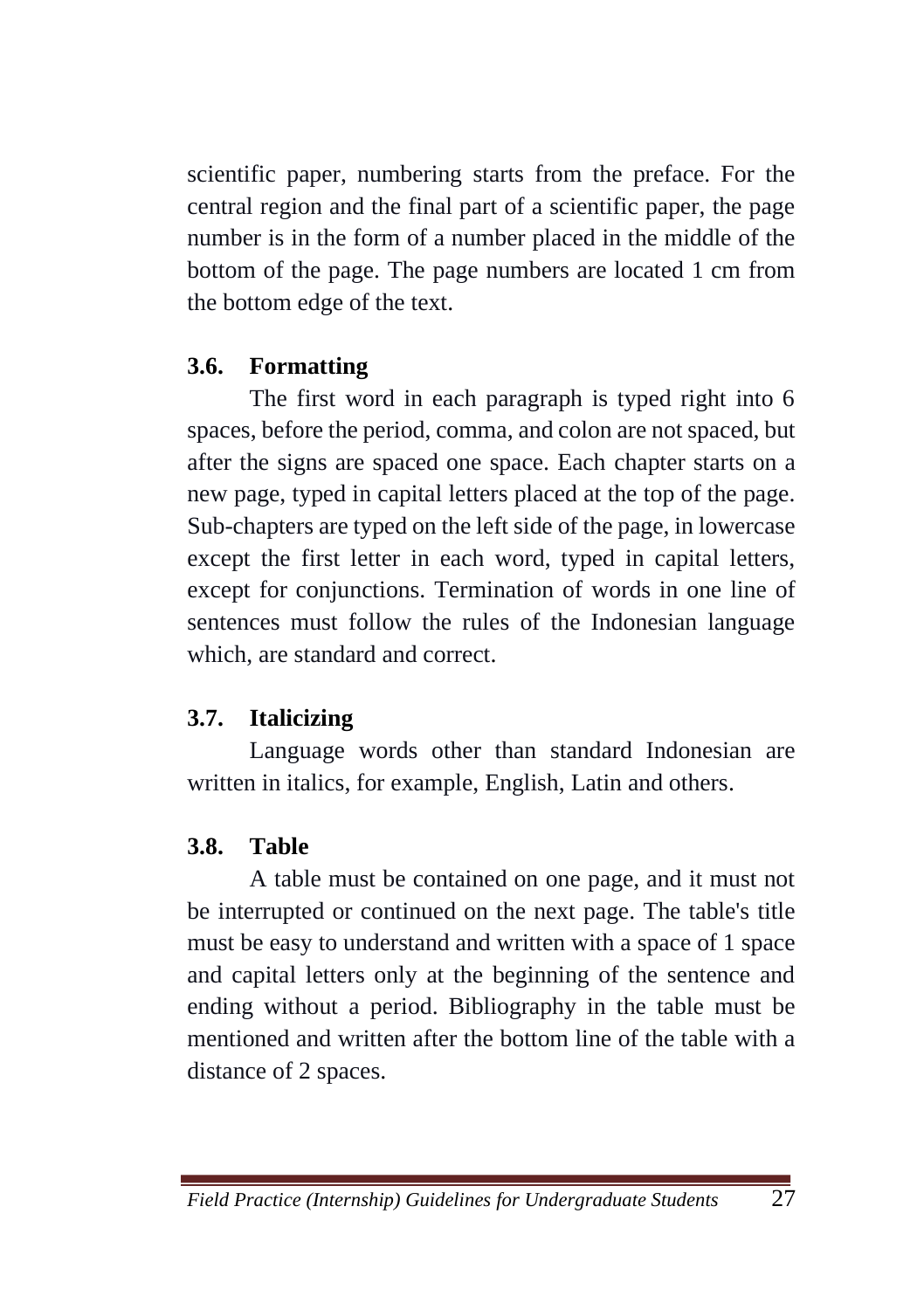#### **3.9. Figure**

Figures include graphs, diagrams, monograms, photographs, maps, and flow charts. Example Figure 1. Population data of…... Letters other than the first letter of the first-word use lowercase, and the title/caption is placed under the figure. Image caption title is made with a space of 1 space.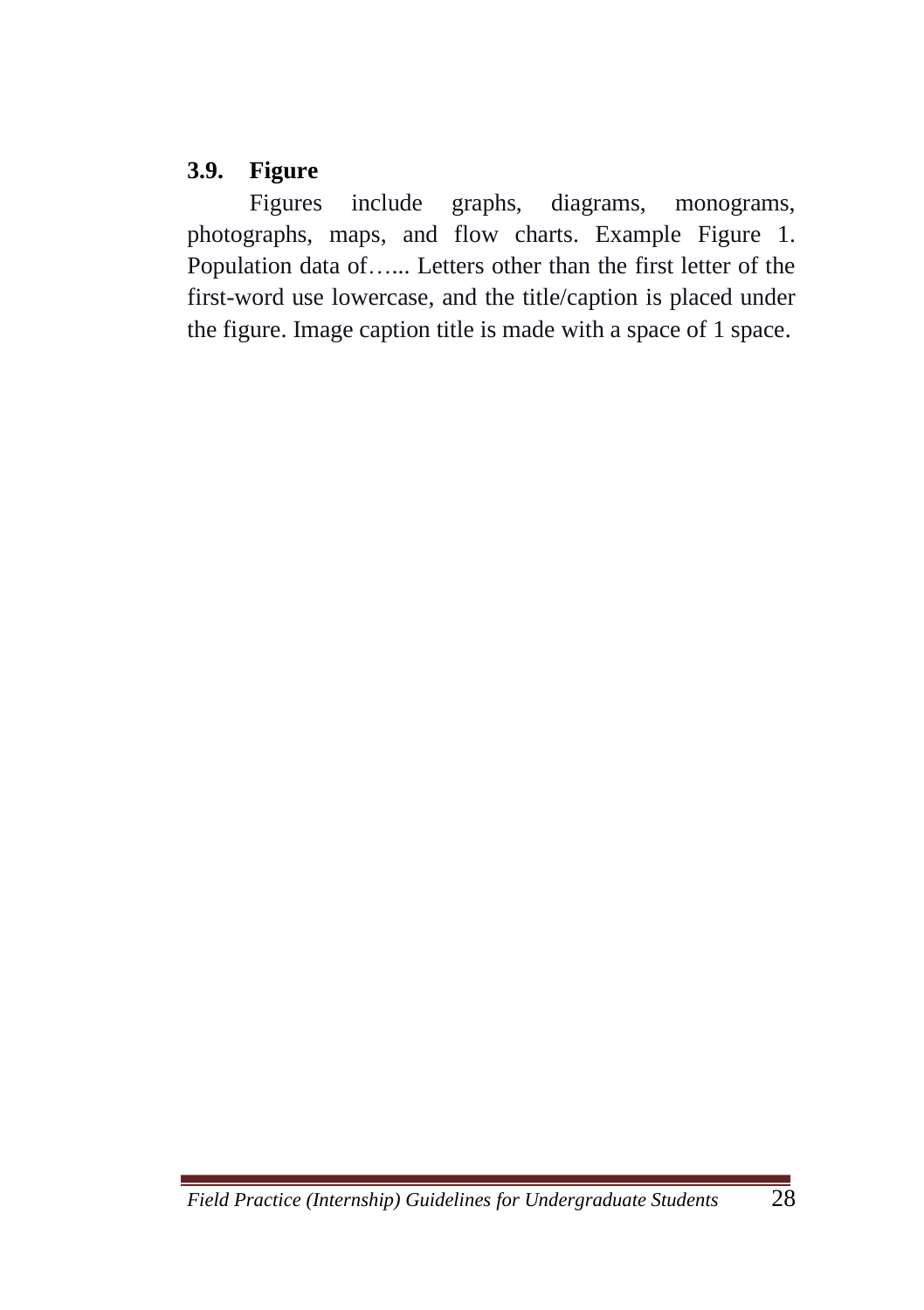#### **CHAPTER IV CLOSING**

A PKL exam can follow the PKL implementation report that the supervisor has approved. If student is declared to have passed and has made a revision with the approval of examiner and supervisor, it can continue with the binding of report. The bound report is a report that has been revised and approved by the supervisor after input and suggestions during the street vendor exam. The binding uses a laminated buffalo navy paper cover. The final PKL report validates by the Dean, the Head of the Study Program, and the supervisor.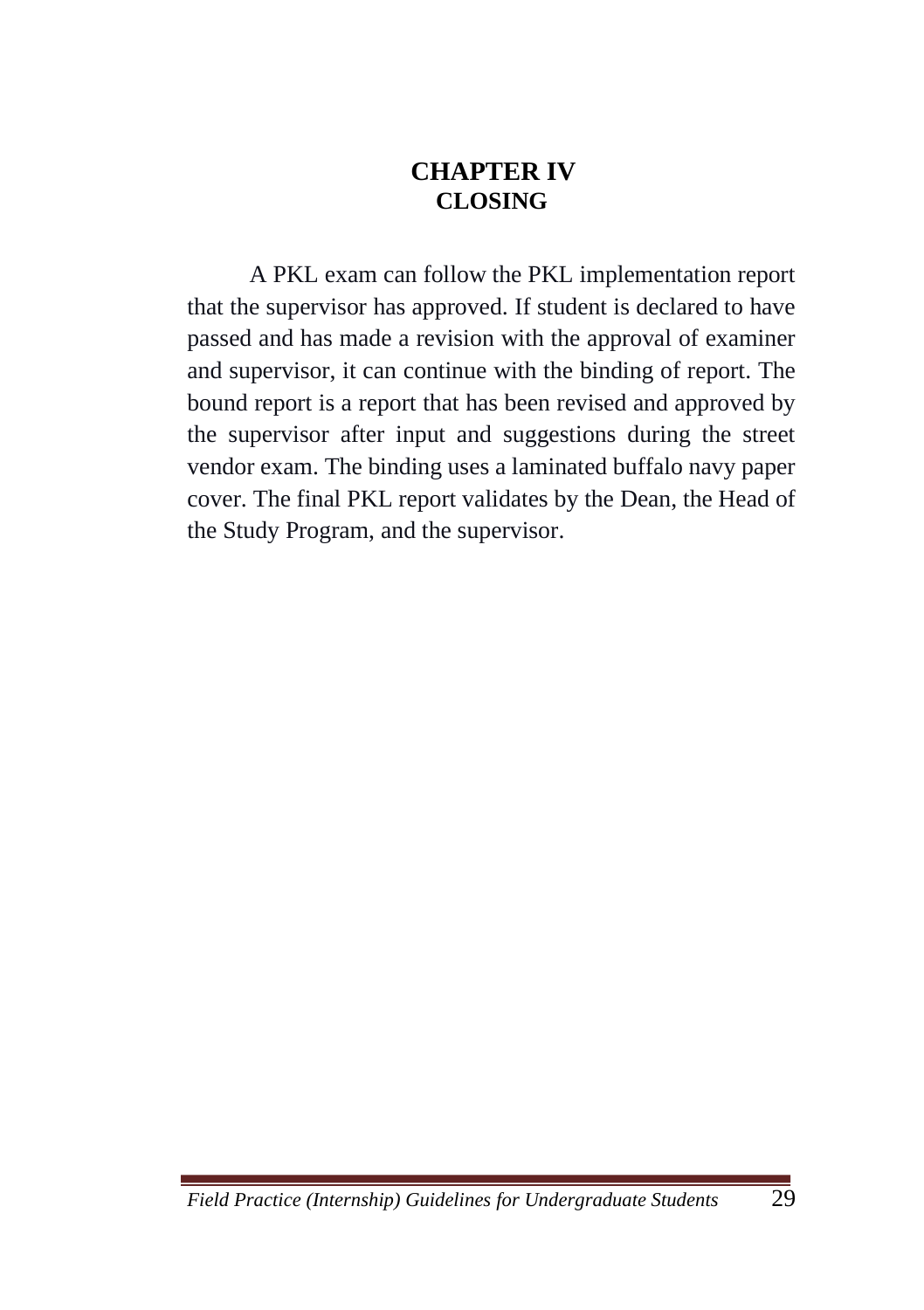Appendix 1. Sample Cover Page of Proposed Implementation of PKL

#### PROCEDURES FOR FATTENING BRAHMAN CROSS CATTLE IN PT PASIR TENGAH, CIKALONG KULON, CIANJUR, WEST JAVA

Proposed Implementation of Field Work Practices

By:

Muhammad Irvan Ali 165050100111024 Rizaldy Choirul Ardiansyah 165050100111079 Imril Qoiz Fardani 165050101111159 Riski Susanti 165050101111260 Devy Intan Permatasari 165050107111008



BACHELOR OF ANIMAL SCIENCE STUDY PROGRAM FACULTY OF ANIMAL SCIENCE UNIVERSITAS BRAWIJAYA MALANG 2020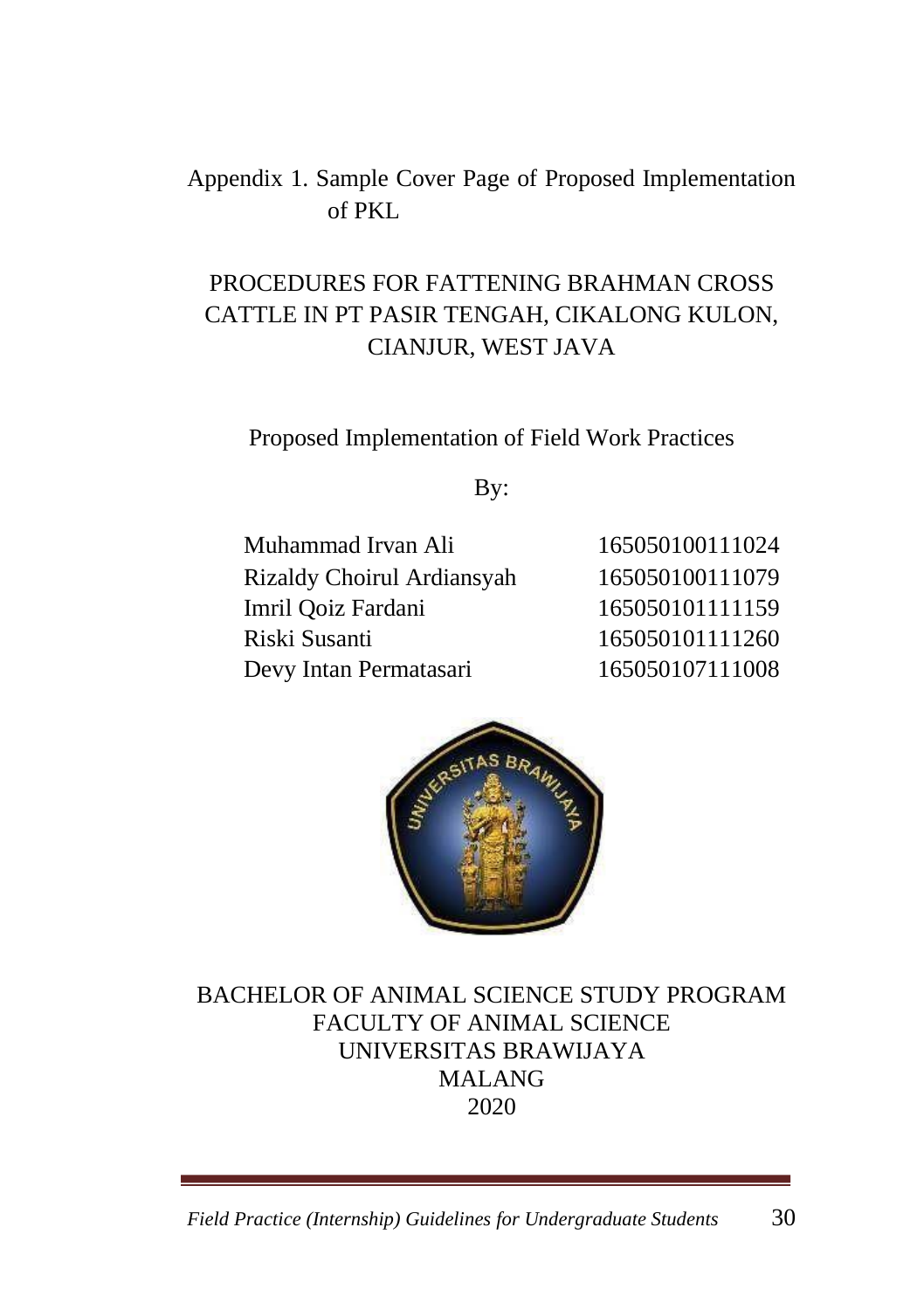Appendix 2. Sample Title Page of Proposed Implementation of PKL.

#### PROCEDURES FOR FATTENING BRAHMAN CROSS CATTLE IN PT. PASIR TENGAH, CIKALONG KULON, CIANJUR, WEST JAVA

Proposed Implementation of Field Work Practices

By:

| Muhammad Irvan Ali         | 165050100111024 |
|----------------------------|-----------------|
| Rizaldy Choirul Ardiansyah | 165050100111079 |
| Imril Qoiz Fardani         | 165050101111159 |
| Riski Susanti              | 165050101111260 |
| Devy Intan Permatasari     | 165050107111008 |

This Internship/Praktek Kerja Lapang (PKL) is one of the requirements to obtain BSc in Animal Science at Faculty of Animal Science, Universitas Brawijaya

#### BACHELOR OF ANIMAL SCIENCE STUDY PROGRAM FACULTY OF ANIMAL SCIENCE UNIVERSITAS BRAWIJAYA MALANG 2020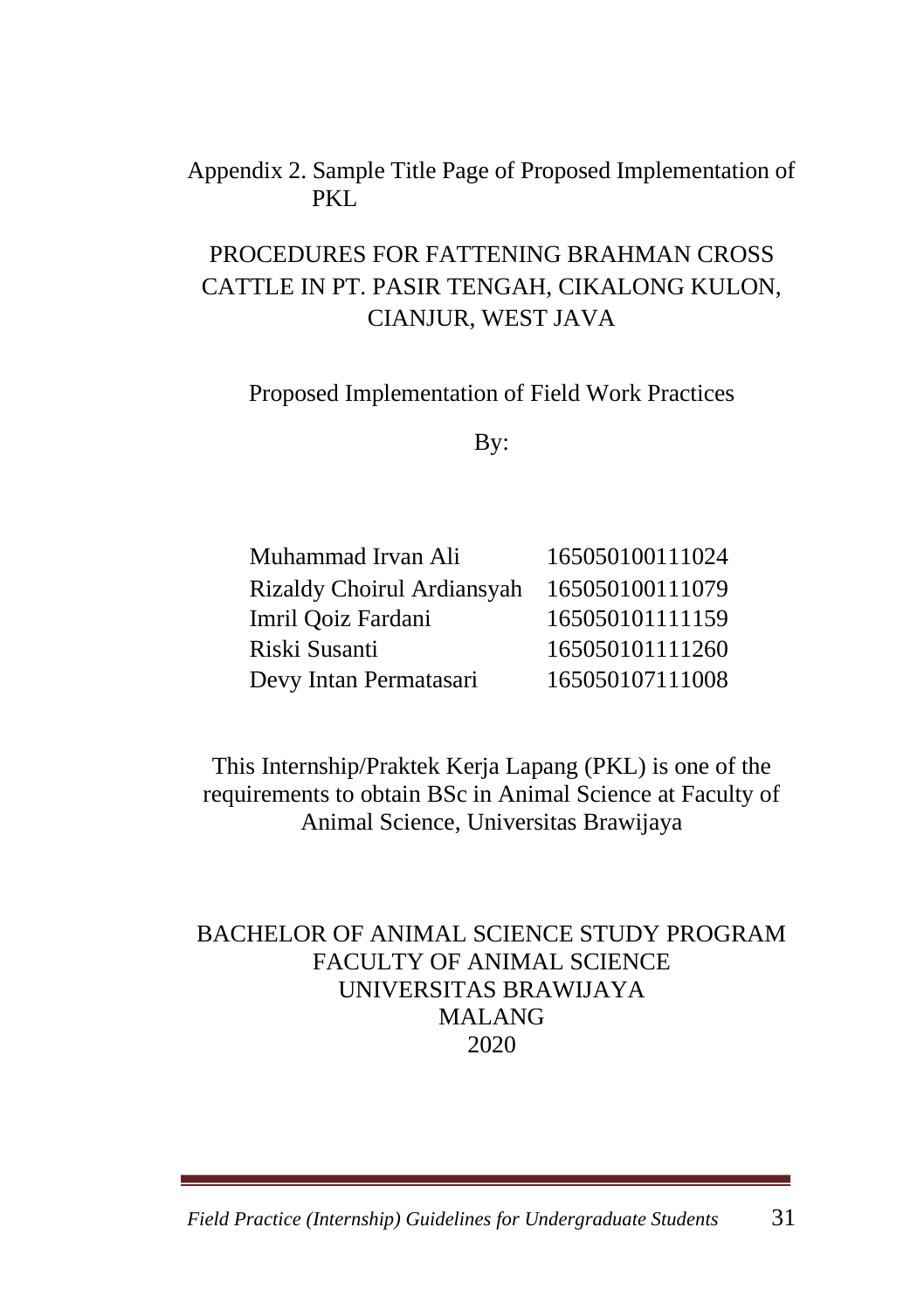#### Appendix 3. Example of Approval Page of Proposed Implementation of PKL

#### PROCEDURES FOR FATTENING BRAHMAN CROSS CATTLE IN PT. PASIR TENGAH, CIKALONG KULON, CIANJUR, WEST JAVA

Proposed Implementation of Field Work Practices

By:

Muhammad IrvanAli 165050100111024 Rizaldy Choirul Ardiansyah 165050100111079 Imril Qoiz Fardani 165050101111159 Riski Susanti 165050101111260

Knowing: Head of Bachelor of Animal Science Study Program

Approve: Supervisor

| (Dr. Herly Evanuarini, S. Pt, MP) |
|-----------------------------------|
| NIP. 19750110 200801 2 003        |
| Date:                             |

Prof. Dr. Ir. Trinil Susilawati, MS.,IPU.,ASEAN Eng. NIP. 196211121987012001 Date: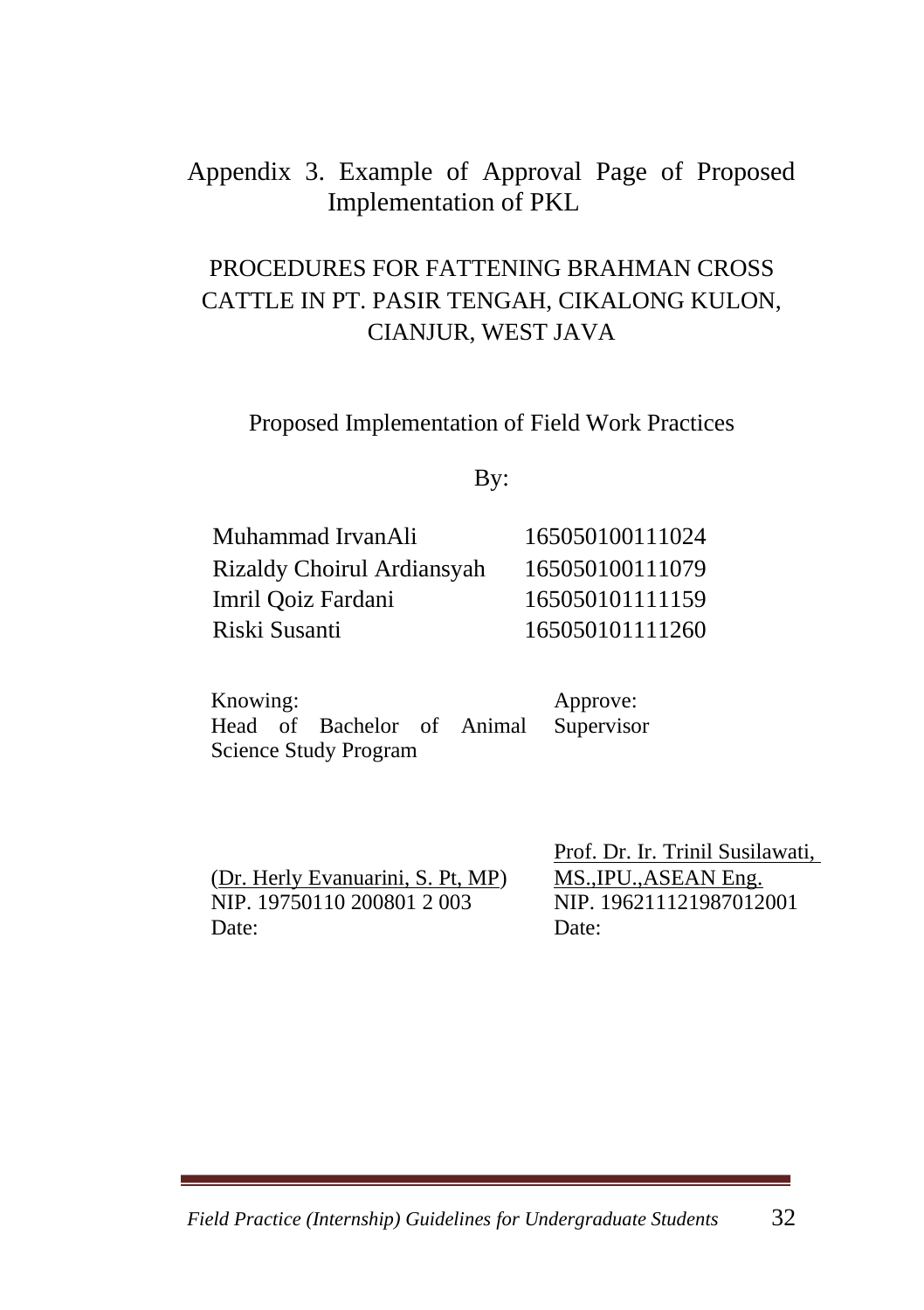#### Appendix 4. Example of PKL Report Endorsement Page for Examination (Print A4)

#### PROCEDURES FOR FATTENING BRAHMAN CROSS CATTLE IN PT. PASIR TENGAH, CIKALONG KULON, CIANJUR, WEST JAVA

Report on the Implementation of Field Work Practices

By:

| Muhammad Irvan Ali     | 165050100111024 |
|------------------------|-----------------|
| Rizaldy Choirul        | 165050100111079 |
| Imril Qoiz Fardani     | 165050101111159 |
| Riski Susanti          | 165050101111260 |
| Devy Intan Permatasari | 165050107111008 |

Knowing: Head of Undergraduate Program Animal Science

Approve: Supervisor

(Dr. Herly Evanuarini, S.Pt,MP) NIP. 19750110 2008012003 Date:

Prof. Dr. Ir.Trinil Susilawati, MS.,IPU.,ASEAN Eng. NIP. 196211121987012001 Date: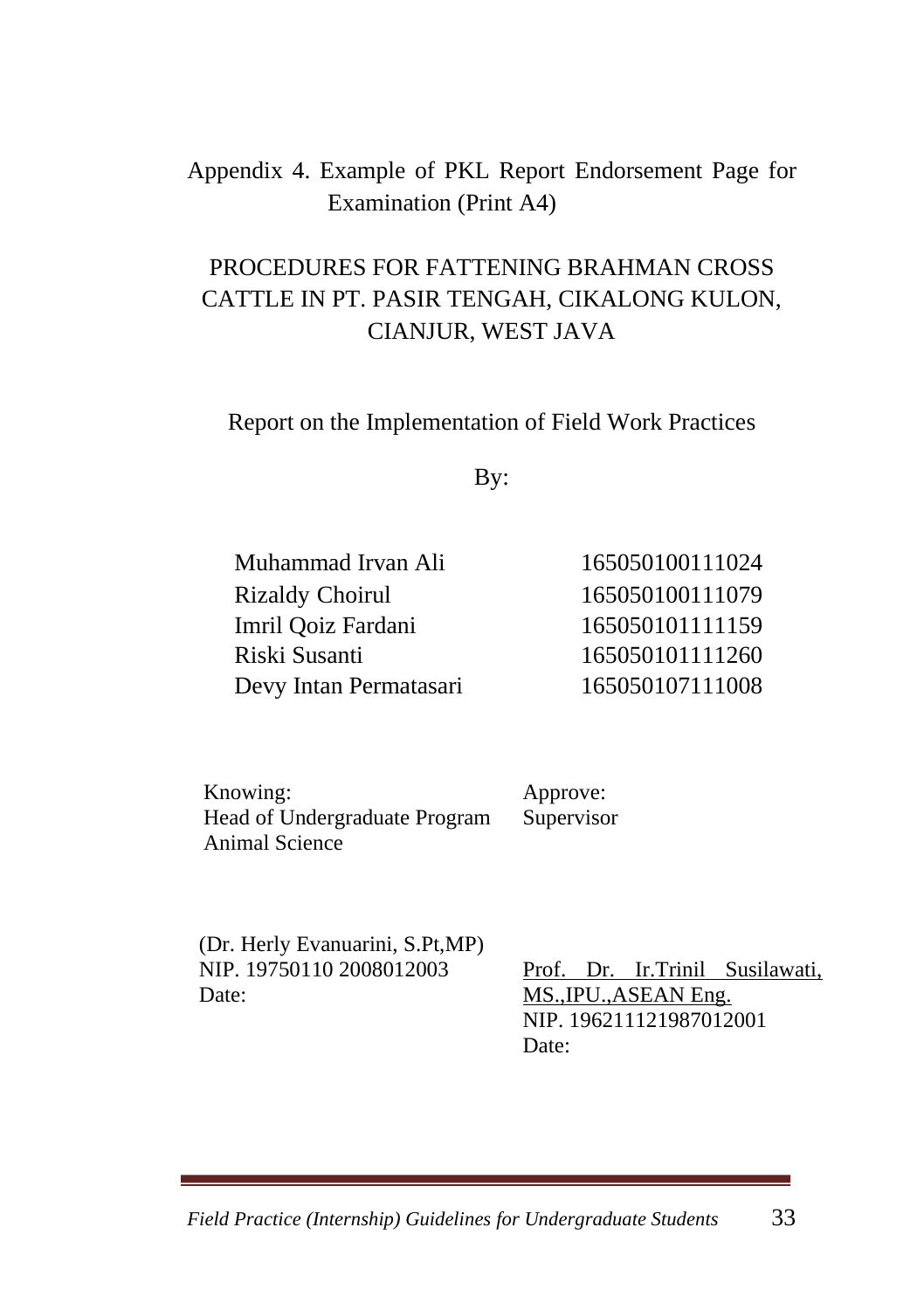#### Appendix 5. Example of Endorsement Page of PKL Report (Print A5)

#### PROCEDURES FOR FATTENING BRAHMAN CROSS CATTLE IN PT. PASIR TENGAH, CIKALONG KULON, CIANJUR, WEST JAVA

Report on the Implementation of Field Work Practices

By:

| Muhammad Irvan Ali     | 165050100111024 |
|------------------------|-----------------|
| <b>Rizaldy Choirul</b> | 165050100111079 |
| Imril Qoiz Fardani     | 165050101111159 |
| Riski Susanti          | 165050101111260 |
| Devy Intan Permatasari | 165050107111008 |

Knowing: Head of Undergraduate Program Animal Science

Approve: Supervisor

(Dr. Herly Evanuarini, S.Pt,MP) NIP. 19750110 2008012003 Date:

Prof. Dr. Ir.Trinil Susilawati, MS.,IPU.,ASEAN Eng. NIP. 196211121987012001 Date:

 Ratify: Dean of Faculty of Animal Science Brawijaya University

 Prof. Dr. Sc. Agr. Ir. Suyadi, MS.,IPU.,ASEAN. Eng. NIP. 19620403 1987011001 Date: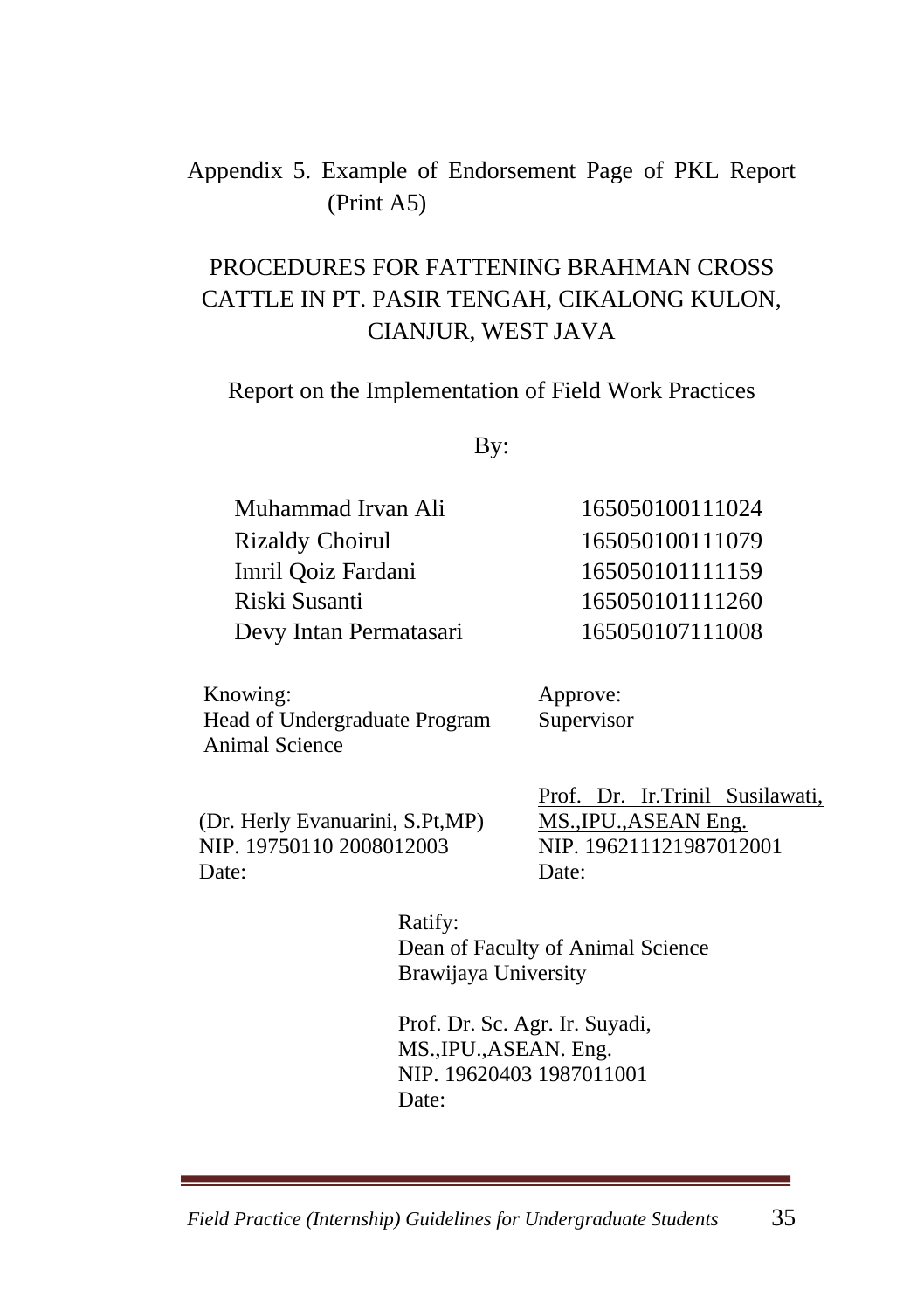#### Appendix 6. Example of Writing Abstracts

#### **MANAGEMENT OF DAIRY CATTLE IN TRAINING CENTER OF ANIMAL HUSBANDRY, BATU CITY**

Eko Fitrianto<sup>1)</sup>, Zainul A<sup>1)</sup>, Takayono P<sup>1)</sup>, Rio Abdi P<sup>1)</sup>, Reza Putra P1) dan Siti Azizah2)

<sup>1)</sup> Student of Animal Nutrition and Feed Department, Faculty of Animal Science, University of Brawijaya 2) Lecturer of Faculty of Animal Science, University of Brawijaya

#### **E-mail: [eko\\_fitrianto@gmail.com](mailto:eko_fitrianto@gmail.com)**

#### **ABSTRACT**

The internship was held from  $31<sup>th</sup>$  of January to  $28<sup>th</sup>$  of February 2019 in Training Center of Animal Husbandry, Batu City. The objective of this field work practice is to know, compare, evaluate and obtain experience, knowledge and managerial abilities through observation and participation abaut dairy cattle lactation period business. In addition, interviews were conduct directly to the field's supervisors and employees. Documentations were done by searching and collecting documents, report, records of the company which were related to the object of discussion. The study found that management of dairy cattle lactation periode in Training Center of Animal Husbandry was good enough. However, there were problem in some aspects such as in managemen of reproduction, management of feeding and awareness of labours to practice the Standart Operating System. The field work practice suggest to manage of feeding program so that can support reproductive of dairy cattle. Then, company giving knowledgefor labors about importance of practicing Standart Operating System.

Keywords: dairy cattle, lactation period, management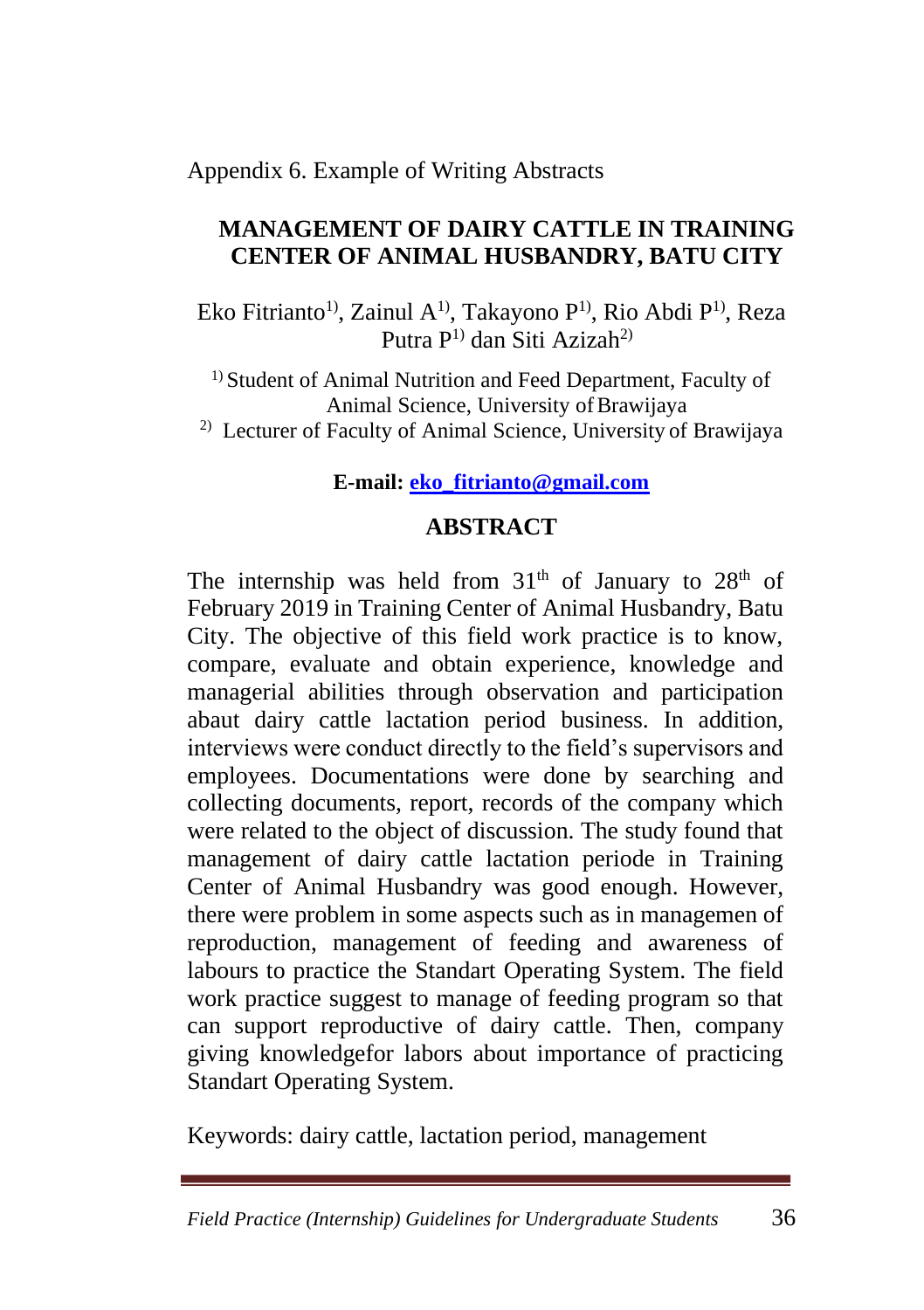Appendix 7. Example of Writing a Summary (Ringkasan)

#### **MANAJEMEN PEMELIHARAAN SAPI PERAH DI BALAI BESAR PELATIHAN PETERNAKAN KOTA BATU**

Eko Fitrianto<sup>1)</sup>, Zainul A<sup>1)</sup>, Takayono P<sup>1)</sup>, Rio Abdi P<sup>1)</sup>, Reza Putra  $P^{1)}$  dan Siti Azizah<sup>2)</sup>

1) Mahasiswa Fakultas Peternakan Universitas Brawijaya  $^{20}$  Dosen Fakultas Peternakan Universitas Brawijaya

**Email: [Eko\\_fitrianto@gmail.com](mailto:Eko_fitrianto@gmail.com)**

#### **RINGKASAN**

Praktek Kerja Lapang (PKL) di Balai Besar Pelatihan Peternakan (BBPP), Kota Batu dilaksanakan pada tanggal 31 Januari 2019 sampai dengan tanggal 28 Februari 2019, yang beralamat di Jl Songgoriti 24, Songgokerto, Kec. Batu, Kota Batu, Jawa Timur. PKL ini bertujuan untuk mengetahui tatalaksana pemeliharaan sapi perah laktasi di BBPP. Materi yang digunakan adalah sapi perah Peranakan Friesian Holstein periode laktasi. Serangkaian kegiatan yang diamati meliputi menejemen pemberian pakan, manajemen perkandangan, manajemen reproduksi, manajemen pemeliharaan sampai dengan manajemen pemerahan, berdasarkan prinsip manajerial: Planning, organizing, actuating dan controlling (POAC).

Kegiatan rutin yang dilakukan antara lain pemberian pakan, pembersihan kendang dan pemerahan. Kegiatan incidental seperti pemotongan kuku, pemotongan tanduk, pemindahan ternak, penanganan partus, perawatan ternak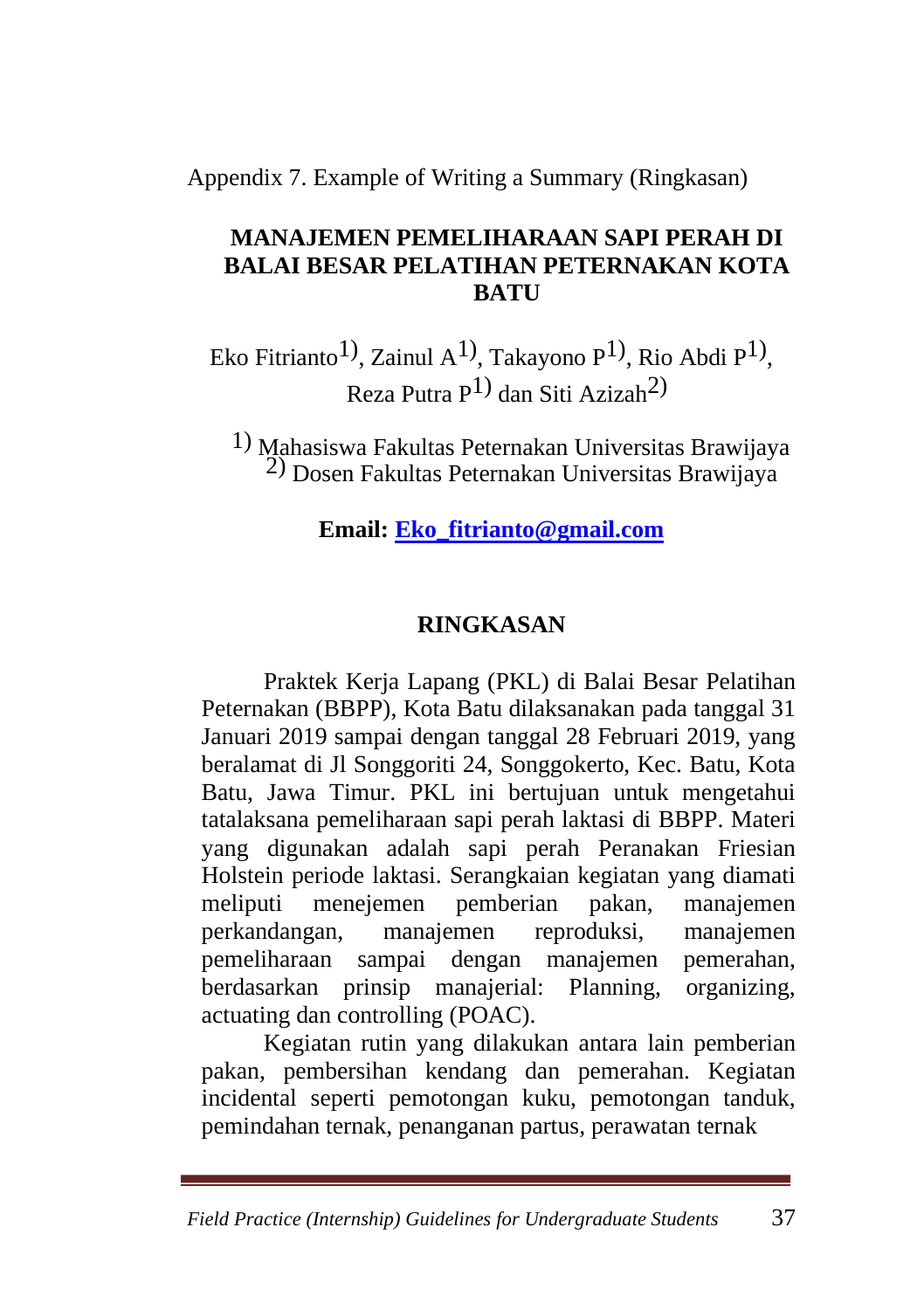yang sakit dan penanganan kawin alam maupun buatan. Selain itu juga terdapat kegiatan penunjang, seperti pengambilan rumput, pemupukan di kebun dan pembuatan silase.

Data yang diperoleh, terdiri dari data primer dan data skunder, yang diperoleh dengan cara tanya jawab, observasi serta terlibat aktif dalam manajemen pemeliharaan sapi perah laktasi.

Hasil dari PKL ini menunjukkan bahwa: Pemeliharaan sapi laktasi di BBPP dilakukan secara intensif dengan kendang tipe free stall, sedangkan metode pemberian pakan dilakukan secara terbatas (restricted feeding) dengan frekuensi pemberian pakan 2 kali sehari dan pemberian air minum secara ad libitum. Pakan yang diberikan berupa hijauan dan konsentrat, hijauannya berupa tebon jagung yang di chopper yang dicampur dengan konsentrat yang berupa TMR (Total Mixed Ration). Konsentrat TMR ini merupakan hasil campuran sendiri yaitu dari bahan: dedak, polar, kopra, bungkil sawit, bungkil kulit kedelai dan kulit coklat, kemudian ditambahkan mineral premix dan garam. Sistem pemerahan dilakukan dengan menggunakan mesin, dengan frekuensi pemerahan 2 kali sehari, rata-rata produksi susunya adalah 350 l/hari/32 ekor sapi, atau rata-rata per ekor sapi 11,99 l/hari. Susu yang dihasilkan dikirim ke KUD Batu, sebagai mitra kerjanya. Sistem perkawinannya menggunakan IB dan kawin alam.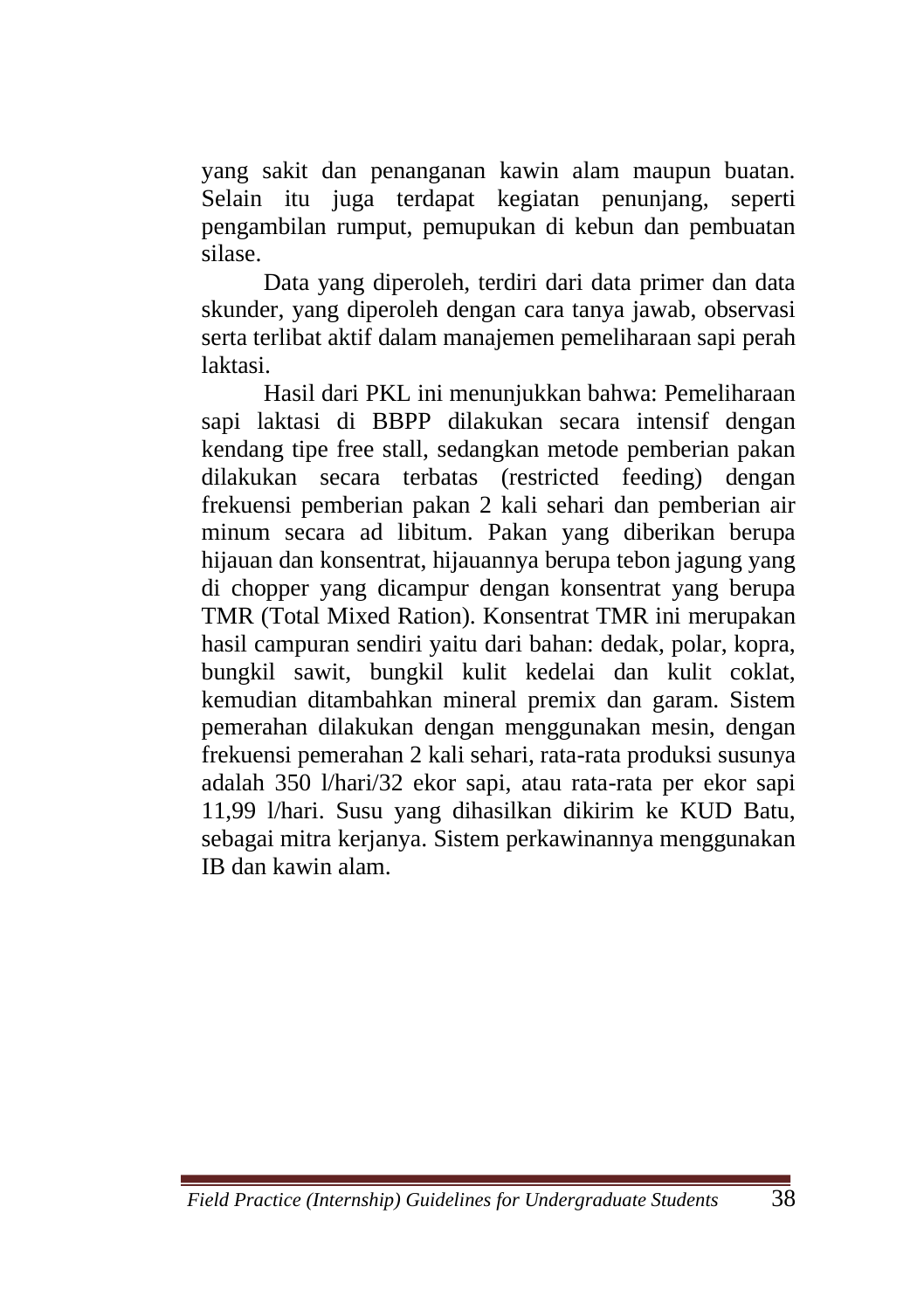#### Appendix 8. Example of Writing a Foreword **FOREWORD**

Praise the writers to God the Almighty, so that they can finish writing this street vendor report properly, after going through the learning process, data collection, guidance until the discussion with the title "Procedure for Fattening Cow Brahman Cross (Bx) at PT Pasir Tengah, Cikalong Kulon District, Cianjur, West Java". Therefore, on this occasion the author is also very grateful to the honorable ones:

- 1. Prof. Dr. Sc. Agr. Ir. Suyadi, MS., IPU., ASEAN Eng. as the Dean, Dr. Ir. Khothibul Umam Al Awwaly, S.Pt., M.S., as the Head of Major of Animal Science and Dr. Herly Evanuarini, S.Pt., MP as the Head of Bachelor of Animal Science Study Program who have facilitated during lectures at the Faculty of Animal Science UB.
- 2. Dr. Ir. Kuswati, MS., ASEAN Eng. as Supervisor and Dr. Ir. M.B. Hariyono, MS. as the examiner who have motivated, provides guidance and advices in the implementation and preparation of PKL reports.
- 3. Ir. Tumiyana as the owner of PT Widodo Makmur Perkasa Holding, the entire staff and employees of PT Pasir Tengah, Cikalong Kulom, Cianjur, West Java who have helped the authors during the PKL.
- 4. Ladies and gentlemen who have given encouragement, prayers and support both morally and materially.

Hopefully this PKL report is useful.

Malang, 12 December 2019 Authors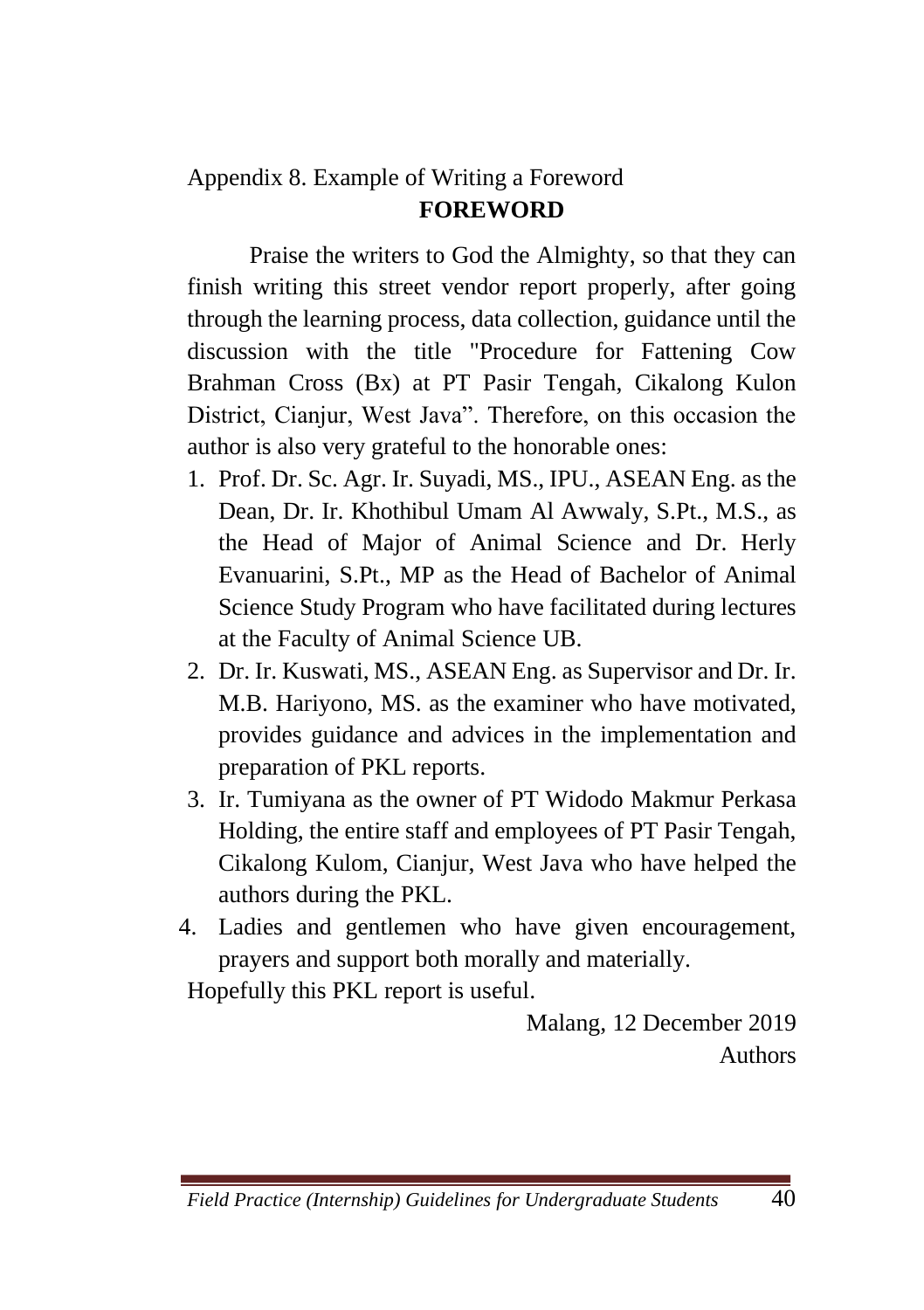Appendix 9. Example of Writing a Table of Contents

### **TABLE OF CONTENTS**

#### **Content Page**

### **CHAPTER I INTRODUCTION**

# **CHAPTER II LITERATURE REVIEW**

| 2.6 Maternity Preparation Management10 |  |
|----------------------------------------|--|
| 2.7 Calf Maintenance Management Pre    |  |
|                                        |  |
|                                        |  |
|                                        |  |
| 2.10. Bull Maintenance Management 12   |  |
|                                        |  |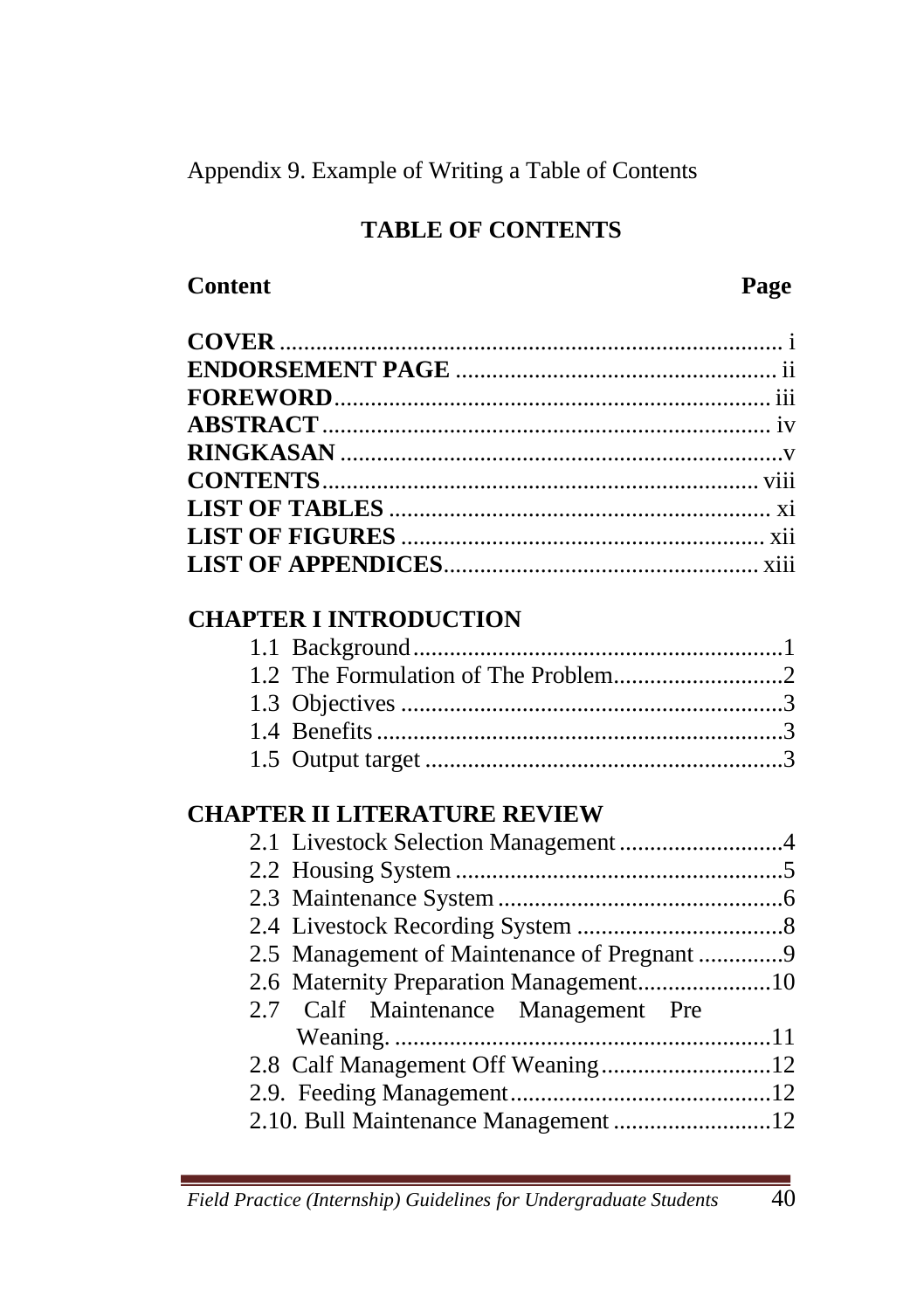#### **CHAPTER III METHODS**

| 3.3.              |                                                       |    |
|-------------------|-------------------------------------------------------|----|
|                   |                                                       |    |
|                   |                                                       |    |
|                   |                                                       |    |
|                   |                                                       |    |
|                   |                                                       |    |
| <b>CHAPTER IV</b> | RESULTS AND EVALUATION                                | OF |
| <b>ACTIVITIES</b> |                                                       |    |
|                   | 4.1. General Condition of the Company                 |    |
|                   |                                                       |    |
|                   | 4.1.2 Company Location and Layout20                   |    |
|                   | 4.1.3 Vision and mission of the company 21            |    |
|                   |                                                       |    |
|                   | 4.1.5 A general description of the company23          |    |
|                   | 4.2. Livestock Selection Management                   |    |
|                   |                                                       |    |
|                   |                                                       |    |
|                   |                                                       |    |
|                   |                                                       |    |
|                   | 4.3. Housing System                                   |    |
|                   |                                                       |    |
|                   |                                                       |    |
|                   |                                                       |    |
|                   |                                                       |    |
|                   | 4.4. Maintenance System                               |    |
|                   |                                                       |    |
|                   |                                                       |    |
|                   |                                                       |    |
|                   |                                                       |    |
|                   | 4.5. Management of Artificial Insemination and Cement |    |
|                   | Production                                            |    |
|                   |                                                       |    |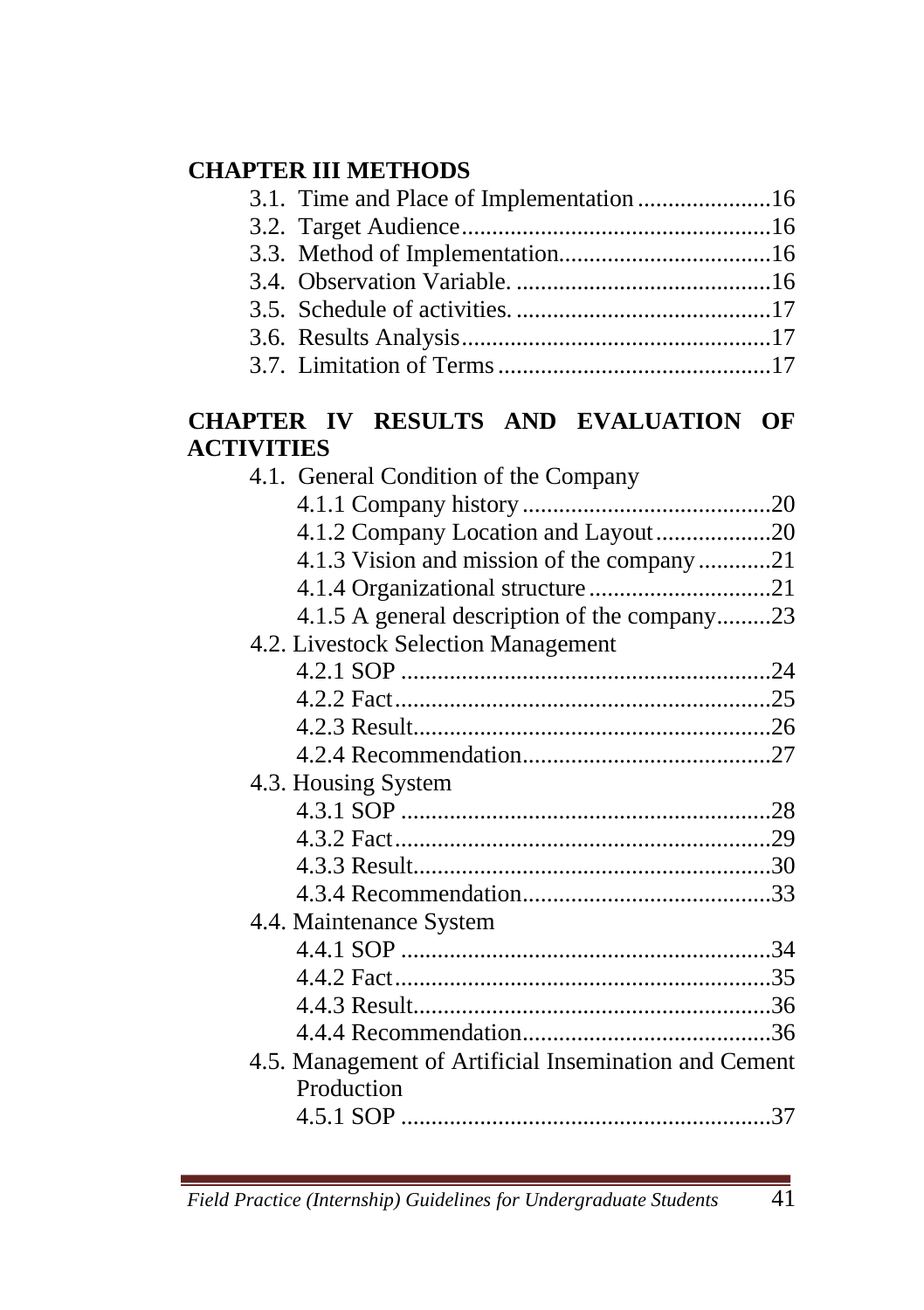| 4.6. Livestock Recording System                    |  |
|----------------------------------------------------|--|
|                                                    |  |
|                                                    |  |
|                                                    |  |
|                                                    |  |
| 4.7. Management of Pregnancy Livestock Maintenance |  |
|                                                    |  |
|                                                    |  |
|                                                    |  |
|                                                    |  |
| 4.8. Maternity Preparation Management              |  |
|                                                    |  |
|                                                    |  |
|                                                    |  |
|                                                    |  |
| 4.9. Management of Calf Maintenance Pre            |  |
| Weaning                                            |  |
|                                                    |  |
|                                                    |  |
|                                                    |  |
|                                                    |  |
| 4.10. Management of Calf Maintenance Pre           |  |
| Weaning                                            |  |
|                                                    |  |
|                                                    |  |
|                                                    |  |
|                                                    |  |
| 4.11. Feeding Management                           |  |
|                                                    |  |
|                                                    |  |
|                                                    |  |
|                                                    |  |
|                                                    |  |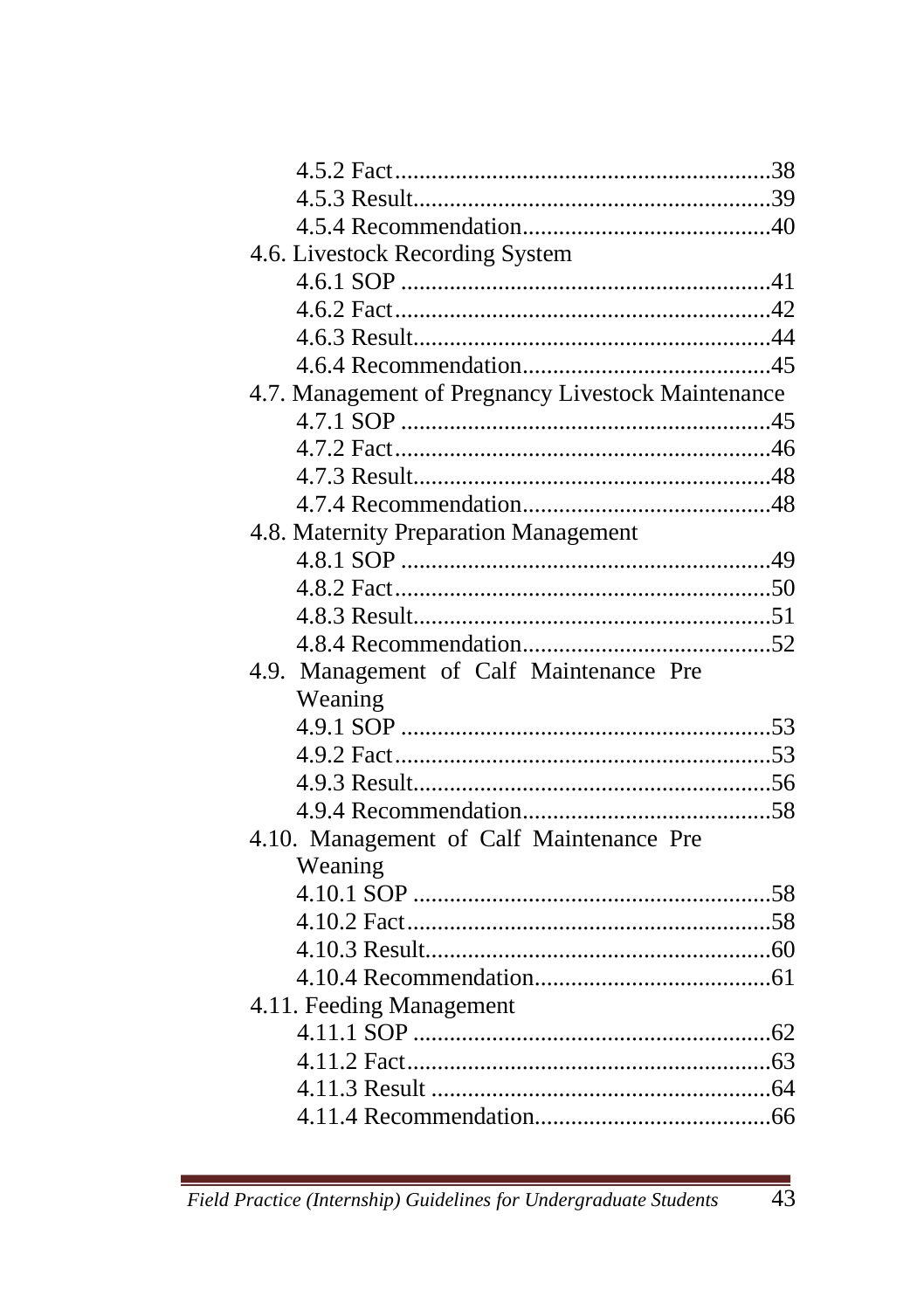| 4.12. Bull Maintenance Management          |  |
|--------------------------------------------|--|
|                                            |  |
|                                            |  |
|                                            |  |
|                                            |  |
| <b>CHAPTER V CONCLUSION AND SUGGESTION</b> |  |
|                                            |  |
|                                            |  |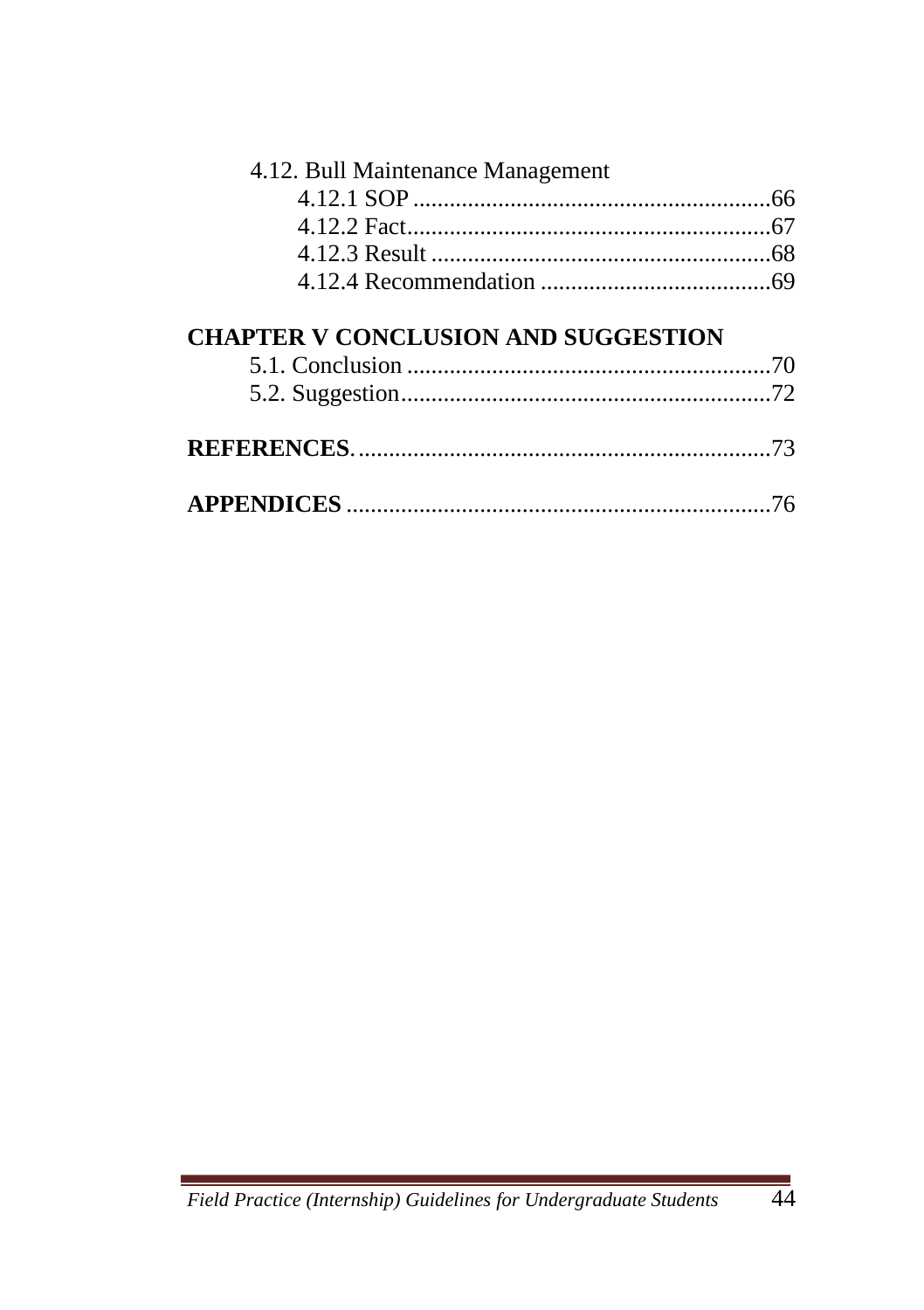Appendix 10. Example of Writing a List of Tables

#### **LIST OF TABLES**

| <b>Table</b> | Page |
|--------------|------|
|              |      |
|              |      |
|              |      |
|              |      |
|              |      |
|              |      |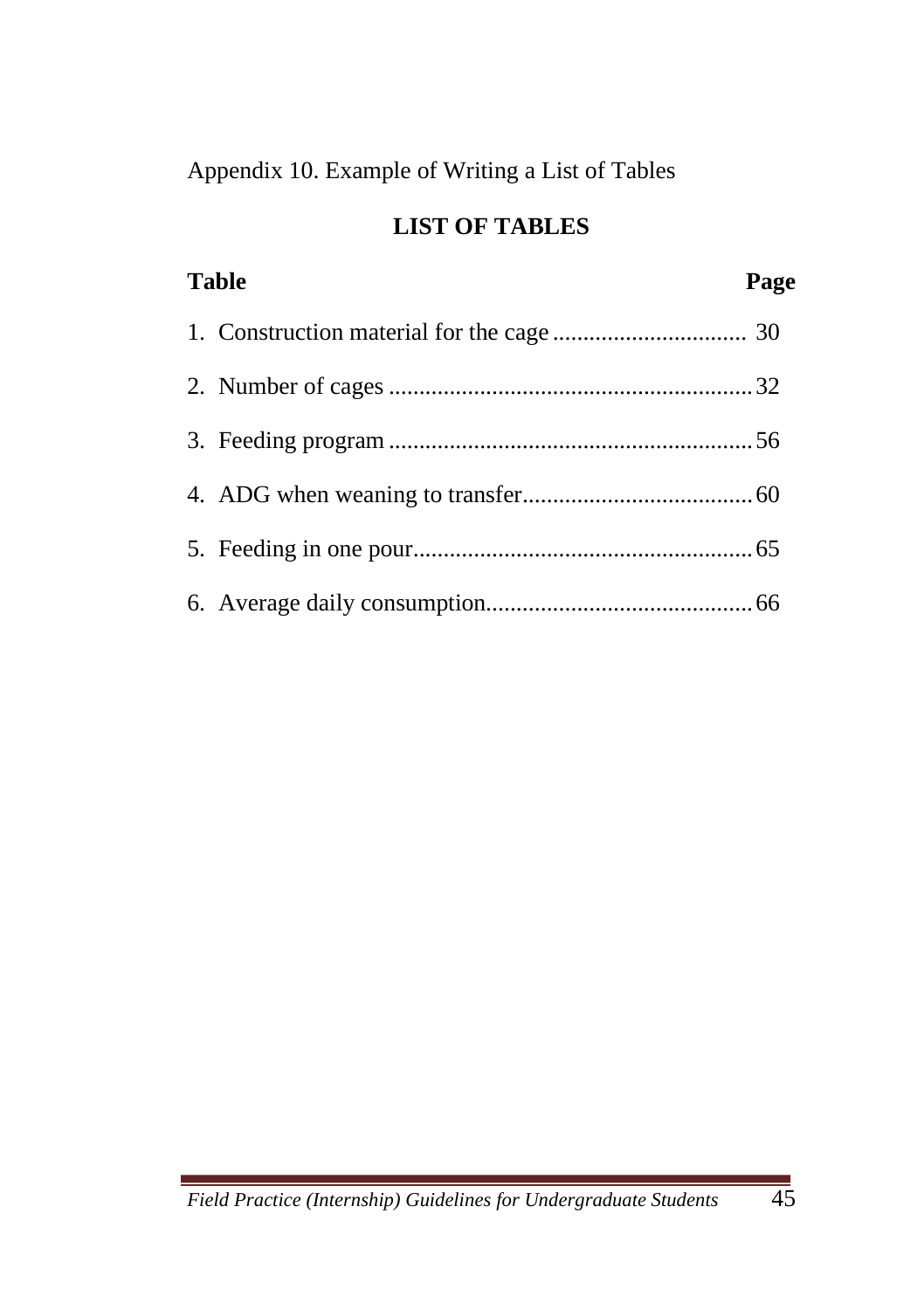#### Appendix 11. Example of Writing List of Figures

#### **LIST OF FIGURES**

# **Figure Page**

| 1. The organizational structure of PT. Austasia Stockfeed22 |  |
|-------------------------------------------------------------|--|
|                                                             |  |
|                                                             |  |
|                                                             |  |
|                                                             |  |
|                                                             |  |
|                                                             |  |
|                                                             |  |
|                                                             |  |
|                                                             |  |
|                                                             |  |
|                                                             |  |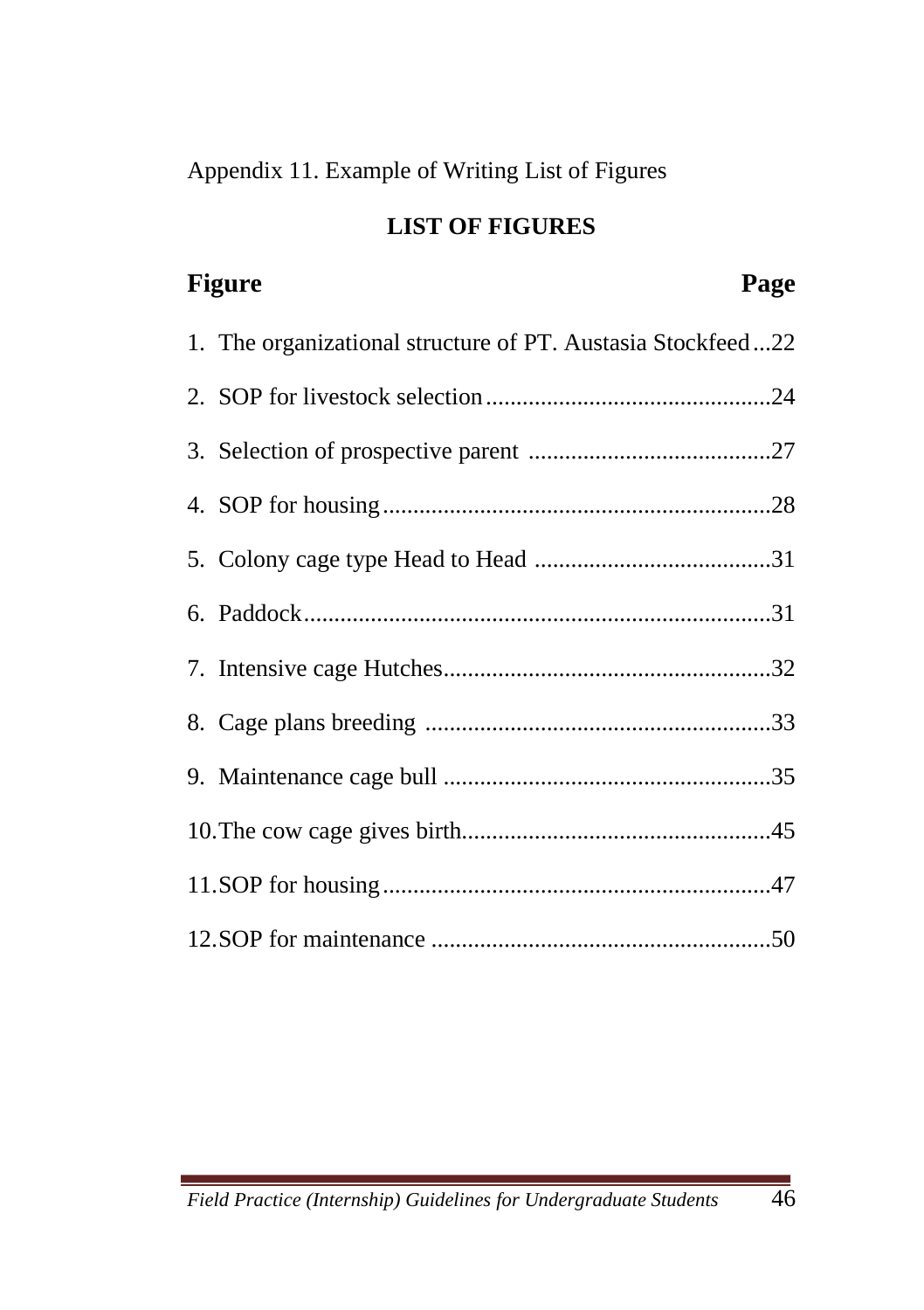Appendix 12. Example of Writing a List of Appendices

#### **LIST OF APPENDICES**

#### **Appendix Page**

| 1. Number of livestock population in beef          |  |
|----------------------------------------------------|--|
|                                                    |  |
| 3. Implementation of Artificial Inseminasi (IB) 83 |  |
|                                                    |  |
|                                                    |  |
|                                                    |  |
|                                                    |  |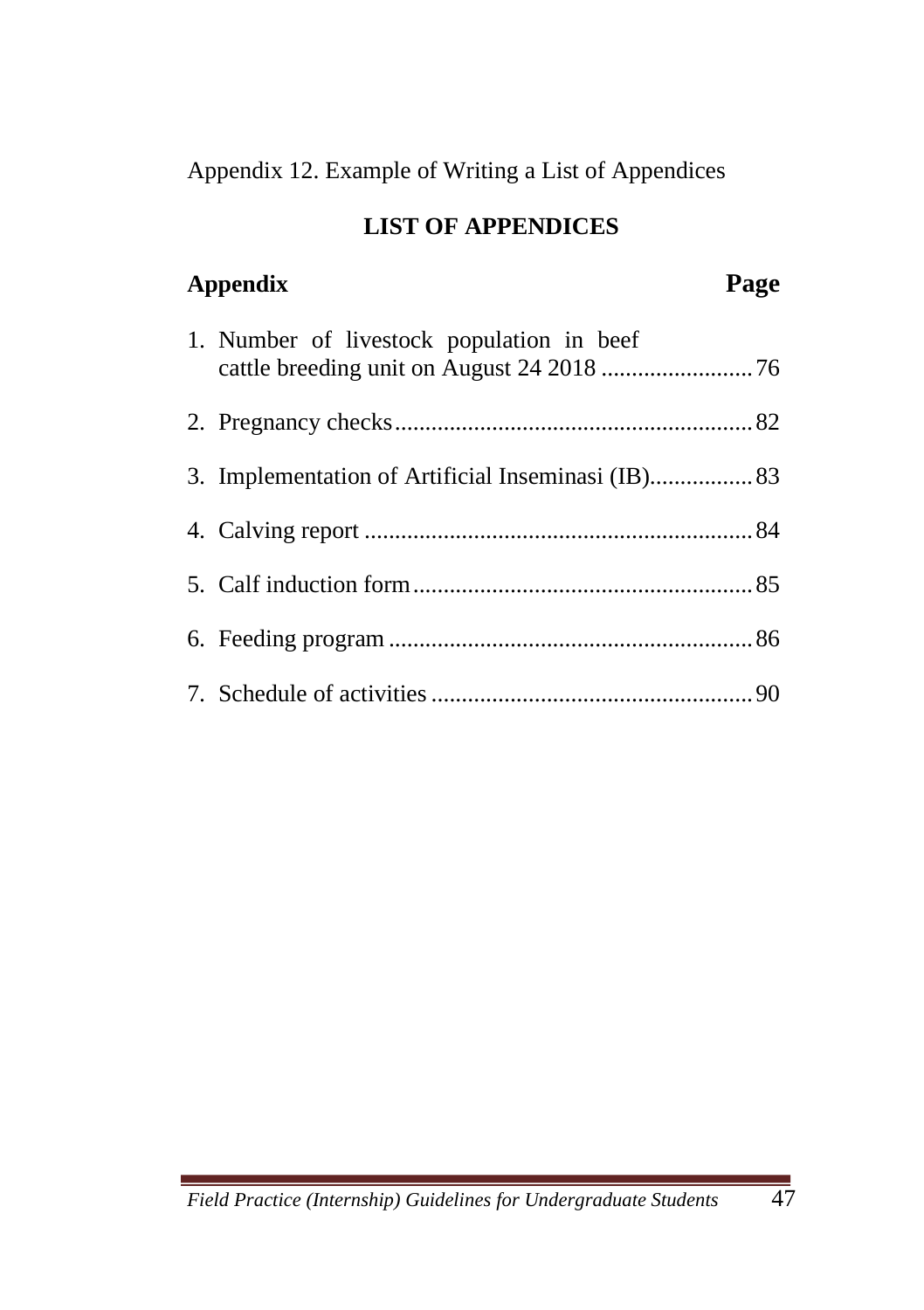#### **GUIDELINES PREPARATION TEAM FACULTY OF ANIMAL SCIENCE UNIVERSITAS BRAWIJAYA MALANG**

| Responsible person |                      | Prof.Dr.Sc.Agr.Ir. Suyadi, MS, IPU, ASEAN Eng. (Dean)                                                                                                                                                                                |  |  |
|--------------------|----------------------|--------------------------------------------------------------------------------------------------------------------------------------------------------------------------------------------------------------------------------------|--|--|
| Steering           | $\ddot{\phantom{a}}$ | Dr. M. Halim Natsir, S.Pt,MP,IPM,ASEAN Eng. (Vice Dean I)<br>Prof. Dr.Ir. Budi Hartono, MS, IPU, ASEAN Eng. (Vice Dean II)<br>Dr. Agus Susilo, S.Pt, MP, IPM, ASEAN Eng. (Vice Dean III)<br>Dr. Herly evanuarini, S.Pt., MP (KPS S1) |  |  |
| Head               | ÷                    | Prof.Dr.Ir.Trinil Susilawati, MS, IPU, ASEAN.Eng                                                                                                                                                                                     |  |  |
| Members            | ÷                    | Dr. Ir. Manik Eirry Sawitri, MS                                                                                                                                                                                                      |  |  |
|                    |                      | Dr. Ir. Herni Sudarwati, MS                                                                                                                                                                                                          |  |  |
|                    |                      | Dr. Ir. Priyo Sugeng Winarto, MA.                                                                                                                                                                                                    |  |  |
|                    |                      | Yuli Frita Nuningtyas, SPr, MP. MSc                                                                                                                                                                                                  |  |  |